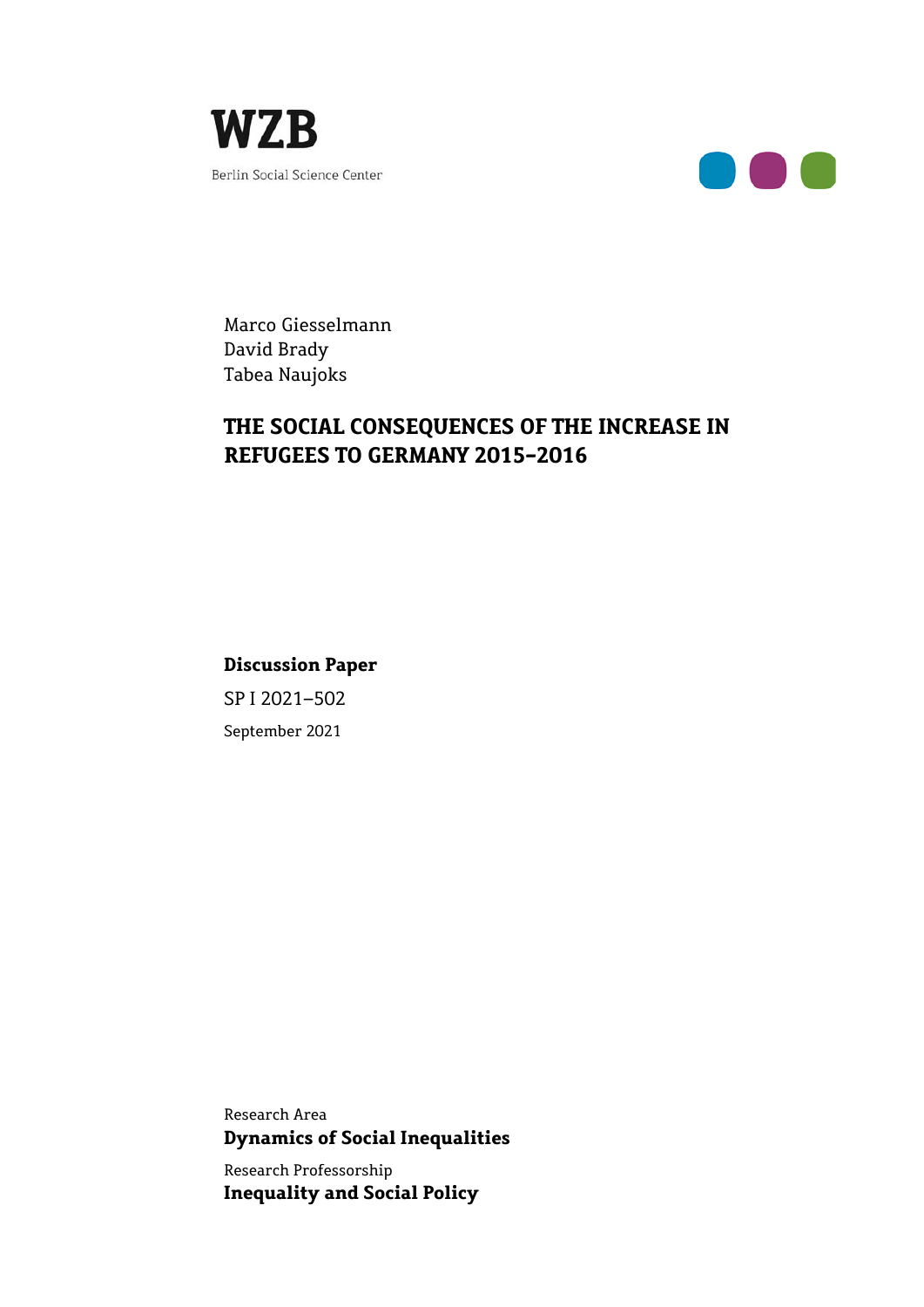WZB Berlin Social Science Center Reichpietschufer 50 10785 Berlin Germany www.wzb.eu

Copyright remains with the author(s).

Discussion papers of the WZB serve to disseminate the research results of work in progress prior to publication to encourage the exchange of ideas and academic debate. Inclusion of a paper in the discussion paper series does not constitute publication and should not limit publication in any other venue. The discussion papers published by the WZB represent the views of the respective author(s) and not of the institute as a whole.

# Marco Giesselmann, David Brady, Tabea Naujoks **The Social Consequences of the Increase in Refugees to Germany 2015- 2016**  Discussion Paper SP I 2021–502

Wissenschaftszentrum Berlin für Sozialforschung (2021)

Affiliation of the authors:

## **Marco Giesselmann**

University of Zurich giesselmann@soziologie.uzh.ch

#### **David Brady**

WZB Berlin Social Science Center & University of California, Riverside dbrady@ucr.edu

#### **Tabea Naujoks**

Hertie School & Humboldt-Universität zu Berlin naujokst@hu-berlin.de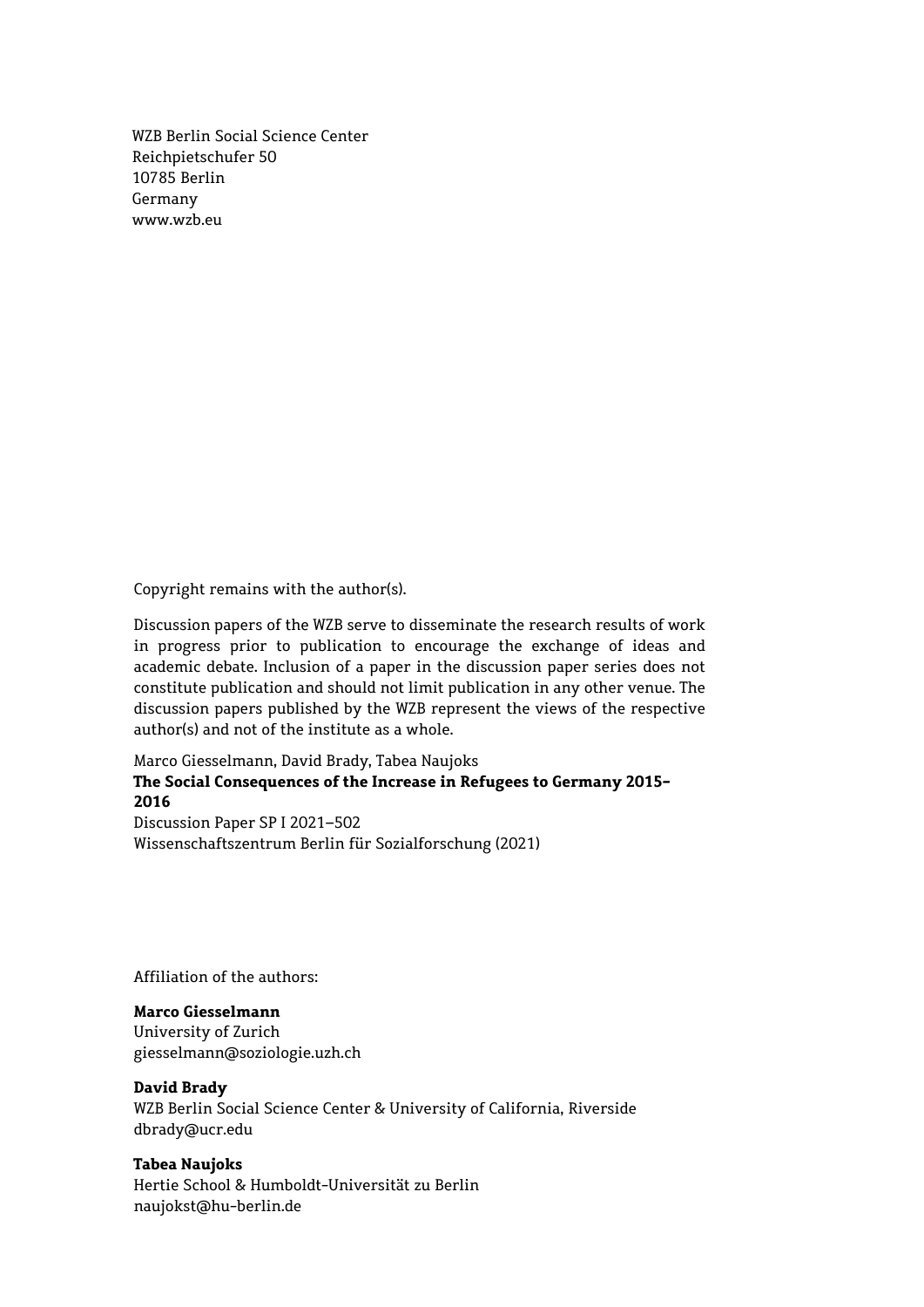# Abstract

1

# **The Social Consequences of the Increase in Refugees to Germany 2015-2016**

by Marco Giesselmann, David Brady and Tabea Naujoks<sup>\*</sup>

More than one million refugees migrated to Germany in 2015-2016. The increase in refugees was rapid, visible and controversial, and varied substantially across German districts. Therefore, the increase provides unique leverage for analyzing the consequences of immigration and ethnolinguistic heterogeneity. We innovatively focus on within-district/within-person change with individual-level panel data and precise measures of district-level refugee shares. Using the German Socio-Economic Panel 2009-2017, we analyze three-way (person, year and district) fixed effects models of five exclusionary beliefs and behaviors. At the national level, concerns about immigration and social cohesion and strong far right party support increased at the same time as refugee shares increased. However, district-level refugee shares are robustly negatively associated with concerns about immigration and (less robustly) with strong far right party support. They are also not associated with concerns about social cohesion, residential moves, or subjective fair tax rates. Interaction estimators reveal that where unemployment is high, there are positive relationships between refugee shares and concerns about immigration and residential moves. Aside from high unemployment districts however, the results mostly support contact theory, and contradict fractionalization and minority threat theories. Overall, rising district-level refugee shares reduced or at least did not heighten exclusionary beliefs and behaviors.

The first two authors are listed reverse-alphabetically, each contributed equally. We thank Michael Bates, Christian Czymara, Ron Kwon, Joscha Legewie, Rahsaan Maxwell, Friederike Roemer, Jörg Rössel, Merlin Schaeffer, and Michael Windzio for rigorous and helpful comments. Direct correspondence to David Brady, School of Public Policy, University of California, INTS 4133, 900 University Ave., Riverside, CA 92521; email: dbrady@ucr.edu.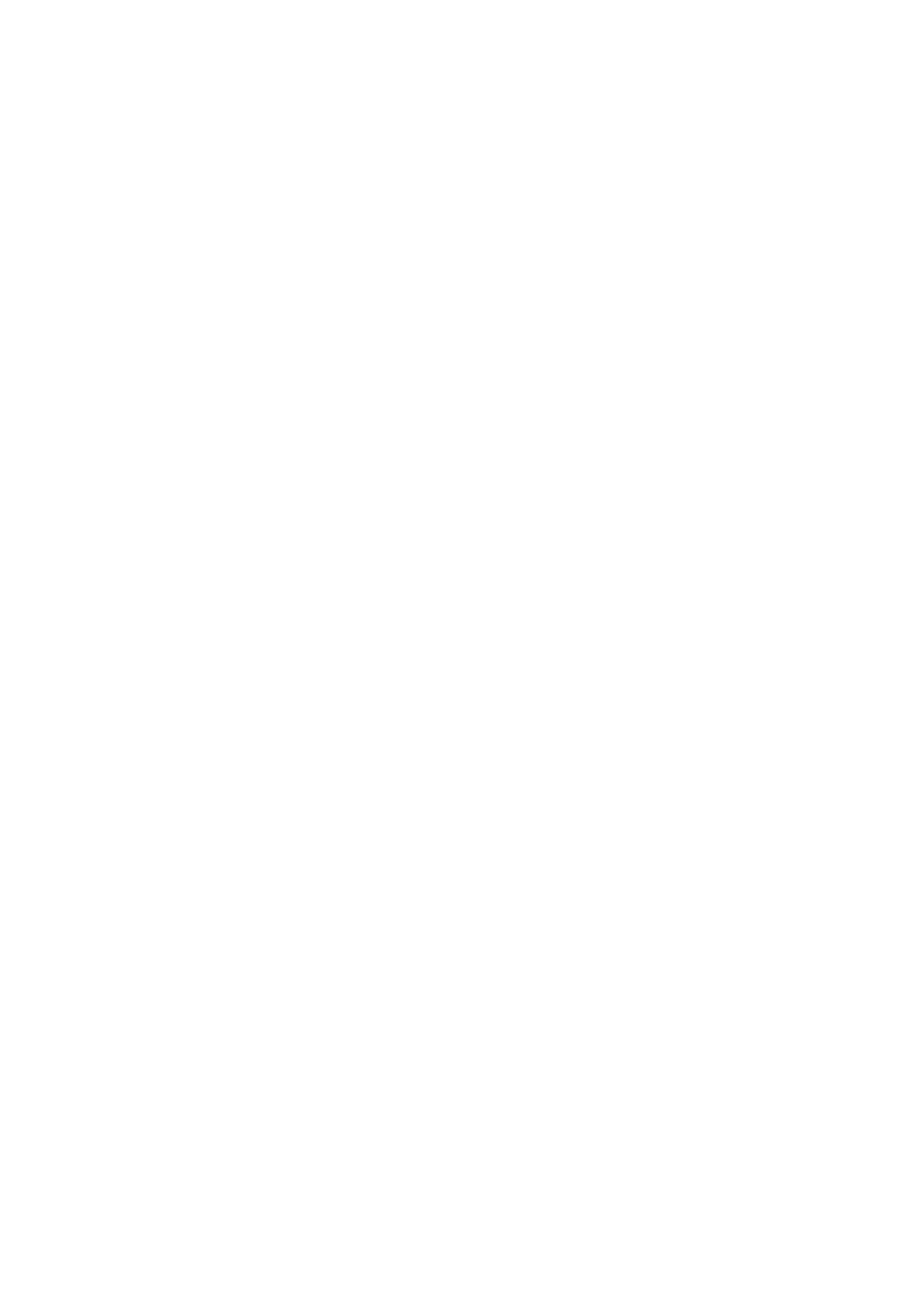More than one million refugees migrated to Germany in 2015-2016. The refugees were largely driven by wars in the Middle East and Afghanistan, and their migration was catalyzed by over-crowded and inhumane conditions in refugee camps in the Middle East, Turkey and southeastern Europe (Fitzgerald 2019). While many rich countries, such as the U.K, France and especially the U.S. blocked refugees, Germany and Sweden relaxed barriers to entry. Germany openly stopped enforcing the European Union's (EU) Dublin settlements and several politicians proclaimed a "welcome culture" (Liebe et al. 2018). Prime Minister Merkel even stated: "It is not in my, nor anybody else's power to control how many people come to Germany."1 Because Germany already had somewhat friendly refugee policies, welldeveloped networks fueled even greater migration and consolidated Germany as Europe's prime destination (Mansour-Ille et al. 2019).

A dramatic increase in refugees resulted. In the Fall of 2015, Frankfurt's airport contained endless rows of cots in the hallways, and refugees filled hotels in Berlin. 2015- 2016 is often framed as a singular event. However, it is better characterized as part of a long term process that intensely accelerated in 2015 (Tjaden and Heidland 2021). In 2008, the number of "Erstanträge" (first-time applicants for asylum) in Germany reached a 30-year low of 28,000. After a modest increase from 2008 to 2012, this number rose more than 50% each year and reached an all-time high of 745,545 in 2016 (BAMF 2018).2 In 2009, the average German resided in a district (i.e. Kreis) with a refugee share of 0.58% of the population. By 2017, the average German resided in a district with a refugee share of 2.03%. While the

<sup>1</sup> See: https://www.tagesspiegel.de/politik/fluechtlingspolitik-angela-merkel-denaufnahmestopp-gibt-es-nicht/12422322.html

<sup>2</sup> According to the OECD (2021), the U.S. received 261,970 "inflows of asylum seekers" and Germany received 722,364 in 2016. Because the U.S. population was almost four times larger, Germany received about 10.8 times as many refugees on a per capita basis. While the majority were granted asylum in Germany, only 84,994 were actually granted asylum by the U.S. in 2016 (and remarkably, only 11,814 in 2020) (see: https://www.wrapsnet.org/admissions-and-arrivals/).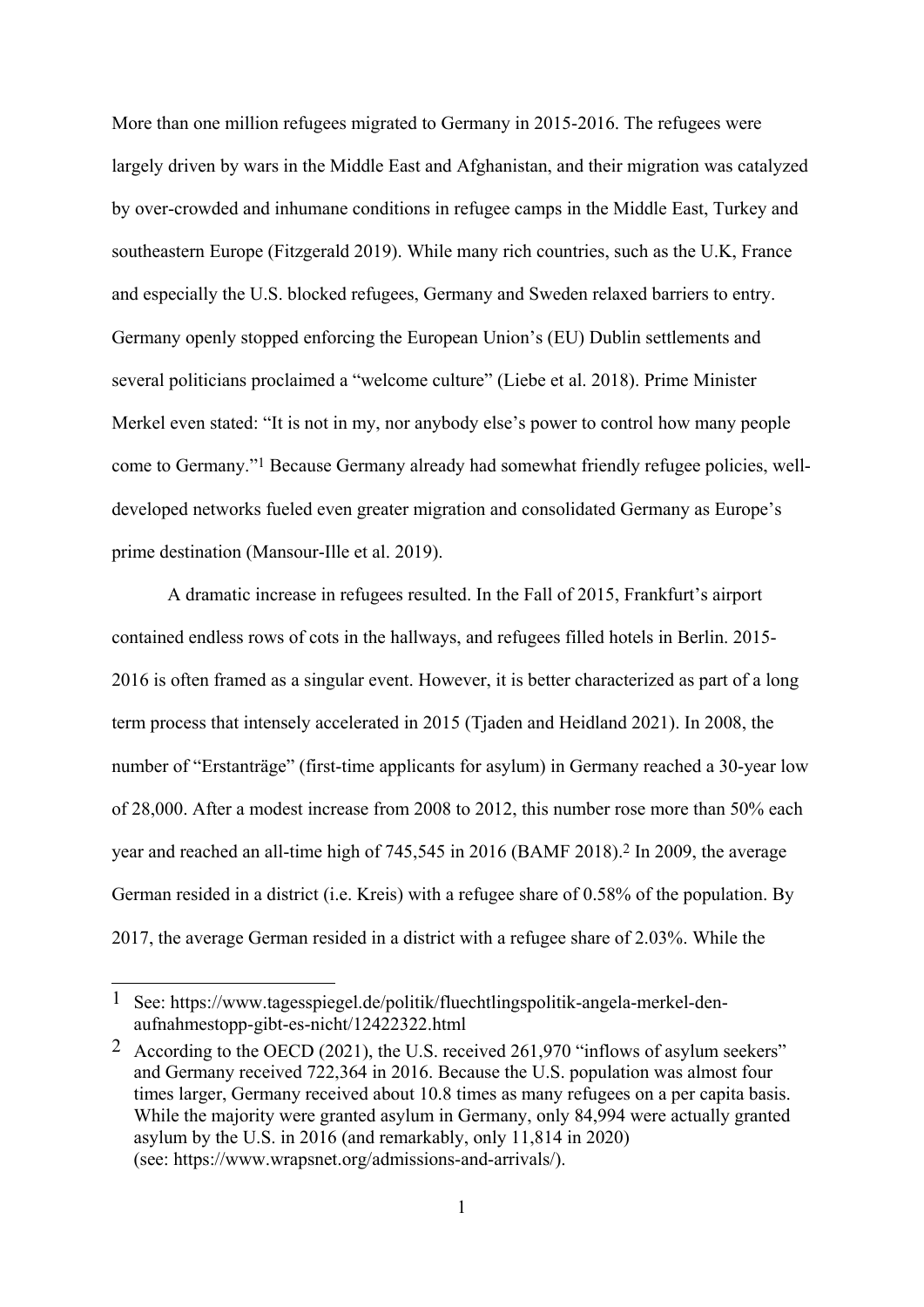highest refugee share of a German district was 3.2-3.9% 2009-2013, the highest share rose to 5% in 2014, 9.1% in 2015, and 13% in 2016. This is a more dramatic increase in refugees than well-studied refugee events like the Mariel Boatlift.3

The increase in refugees was highly visible and politically controversial (Czymara and Schmidt-Catran 2017; Gerhards et al. 2016; Helbling et al. 2017; Holmes and Castaneda 2016; Meidert and Rapp 2019). Refugee migration increased pressure on the housing market (Kürschner Rauck and Kvasnicka 2017). Public discourse routinely linked refugees to crime and claimed that asylum was masking their true motivation to gain access to German social welfare programs. The PEGIDA movement (Patriotic Europeans Against the Islamicisation of the Occident) experienced renewed enthusiasm as tens of thousands joined their protests and hundreds of thousands followed them on social media. There was widespread publicity of migrants harassing and assaulting women on New Year's Eve 2015/2016 in Cologne (Frey 2020). The media and far right politicians linked refugees to events such as the 2016 driving of truck into a Berlin Christmas Market that killed 12 and injured 56 (Jackle and Konig 2018; Mosel et al. 2019; Nagel and Lutter 2020). Subsequently, refugees were often violently attacked (Frey 2020; Jackle and Konig 2018). After 2015, Germany saw a dramatic increase in support for the far right anti-immigrant political party Alternative für Deutschland (AfD) (Arzheimer and Berning 2019).

 The increase in refugees to Germany presents a unique opportunity to inform salient theoretical debates about the social consequences of increasing immigration and ethno-

<sup>3</sup> The Mariel Boatlift arrivals were only 3.9% of the Miami metropolitan population in 1980. Miami was already the most immigrant intensive city in the U.S. for at least a decade before the Mariel boatlift, the Mariel immigrants were less than a tenth as large as the preexisting Cuban population, and only about half of the arrivals settled in Miami (Card 1990: 246, Table 2) Hence, the Mariel boatlift was a smaller exogenous shock to Miami than the increase in refugees was for many German districts (Fitzgerald 2019).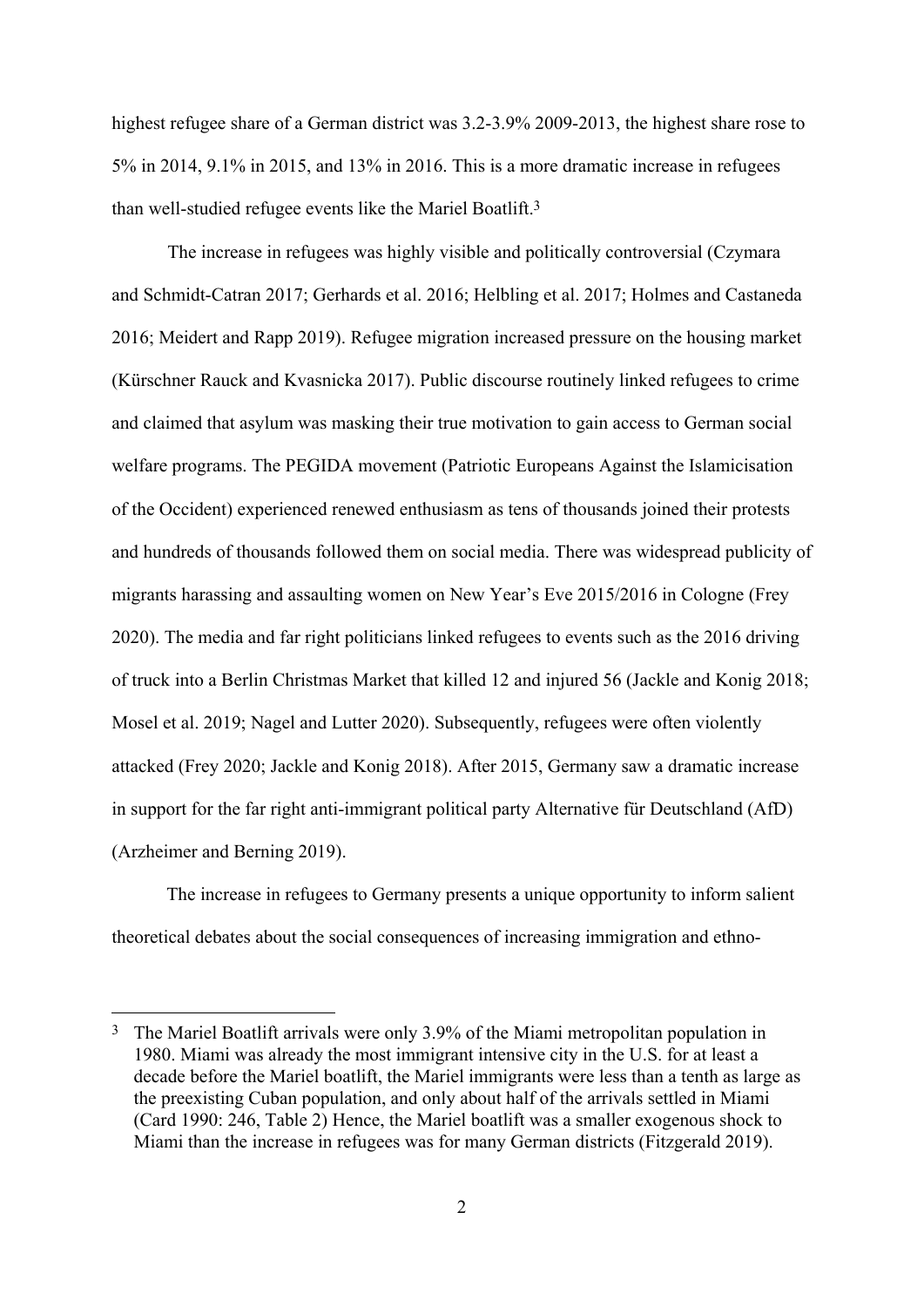linguistic heterogeneity. The refugee increase crystalizes the visible rise in immigration that most European countries experienced in recent decades.4 It also exemplifies the pervasive controversies over multiculturalism in rich democracies. The settlement of refugees varied substantially across German districts and the refugee population share increased rapidly in a short period of time. As a result, we can exploit the sudden and varied increase in refugee shares across German districts to assess the social consequences.

All of this is enhanced by the fact that the German Socio-Economic Panel (SOEP) has been collecting geographically-identified individual-level panel data for many years before, during and after the increase. We incorporate precise administrative data on district-level refugee shares of the population. This enables an innovative analysis of within-person/withindistrict change. Based on three-way (person, year and district) fixed effects models, we assess the relationship between refugee shares and five exclusionary beliefs and behaviors: concerns about immigration and social cohesion, strong support for far right parties, residential moves and subjective fair tax rates. Therefore, our approach can rigorously test the effects of the increase in refugees to Germany specifically and increasing immigration and ethno-linguistic heterogeneity generally.

<sup>4</sup> Although refugees are a minority of immigrants, this also contributed to an increase in overall immigration. From 1995 to 2012, the proportion of migrants in Germany stagnated at about 9% of the population. Since 2013, the share of migrants increased consistently, reaching an all-time high of 11.7% of the population in 2017 (Statistisches Bundesamt 2020).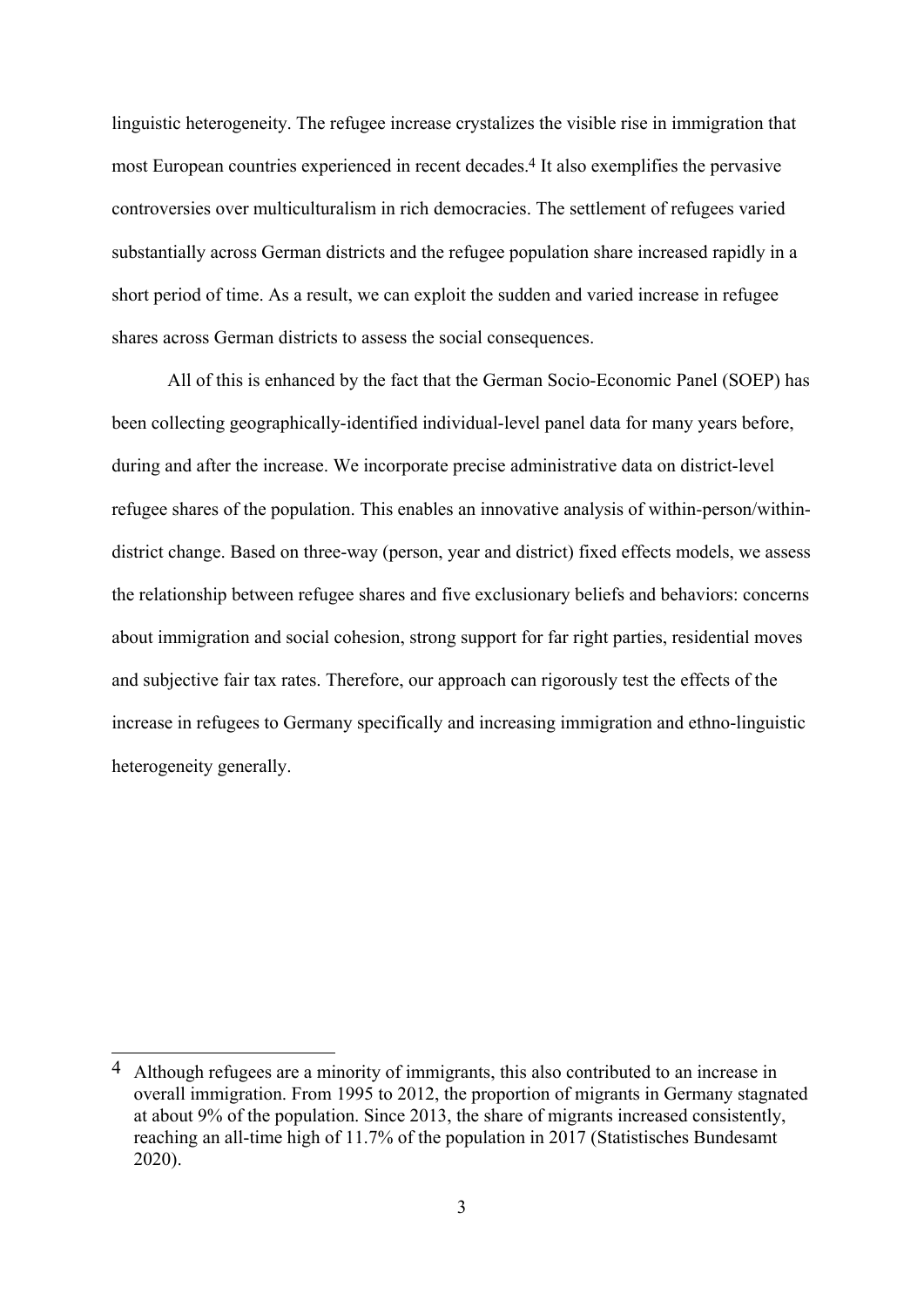#### **THEORETICAL BACKGROUND**

The increase in refugees was a particularly important historical event that warrants study in its own right. It also represents key aspects of the more general phenomena of increasing immigration and ethno-linguistic heterogeneity to affluent democracies. Therefore, we frame our study with fractionalization, minority threat, and contact theories. We then turn to the specific literature on the German refugee increase and the empirical implications for our analysis.

#### *Fractionalization Theory*

Fractionalization theory advances the influential claim from political economy that ethno-linguistic heterogeneity undermines the production and maintenance of public goods (Banerjee et al. 2005; Desmet et al. 2009; Luttmer 2001; Miguel and Gugerty 2005). Purportedly, ethno-linguistic homogeneity facilitates and heterogeneity undermines social class solidarity (Alesina and Glaeser 2004; Enos and Gidron 2018; Hechter 2004; Lipset and Marks 2000), trust, and social cohesion (Dinesen et al. 2020; Koopmans and Schaeffer 2016; Schaeffer 2016; Van der Meer and Tolsma 2014), and support for social policy and redistribution (Fullerton and Dixon 2009). Heterogeneity has exclusionary consequences partly because of widely recognized (albeit socially constructed) differences in salient social and physical characteristics, difficulties communicating across groups, fewer network ties between groups, and high transaction costs for bridging these divides (Koopmans and Schaeffer 2016). Individuals tend to presume they can sanction only fellow group members for non-cooperation (Habyarimana et al. 2007), and perceive other groups as less deserving of public assistance (Enos and Gidron 2018).

Heterogeneity – measured with objective shares of different ethnic, linguistic, religious and nationality groups – has been shown to have exclusionary consequences at the national (Alesina and Glaeser 2004), state/regional, and local level (Koopmans et al. 2015).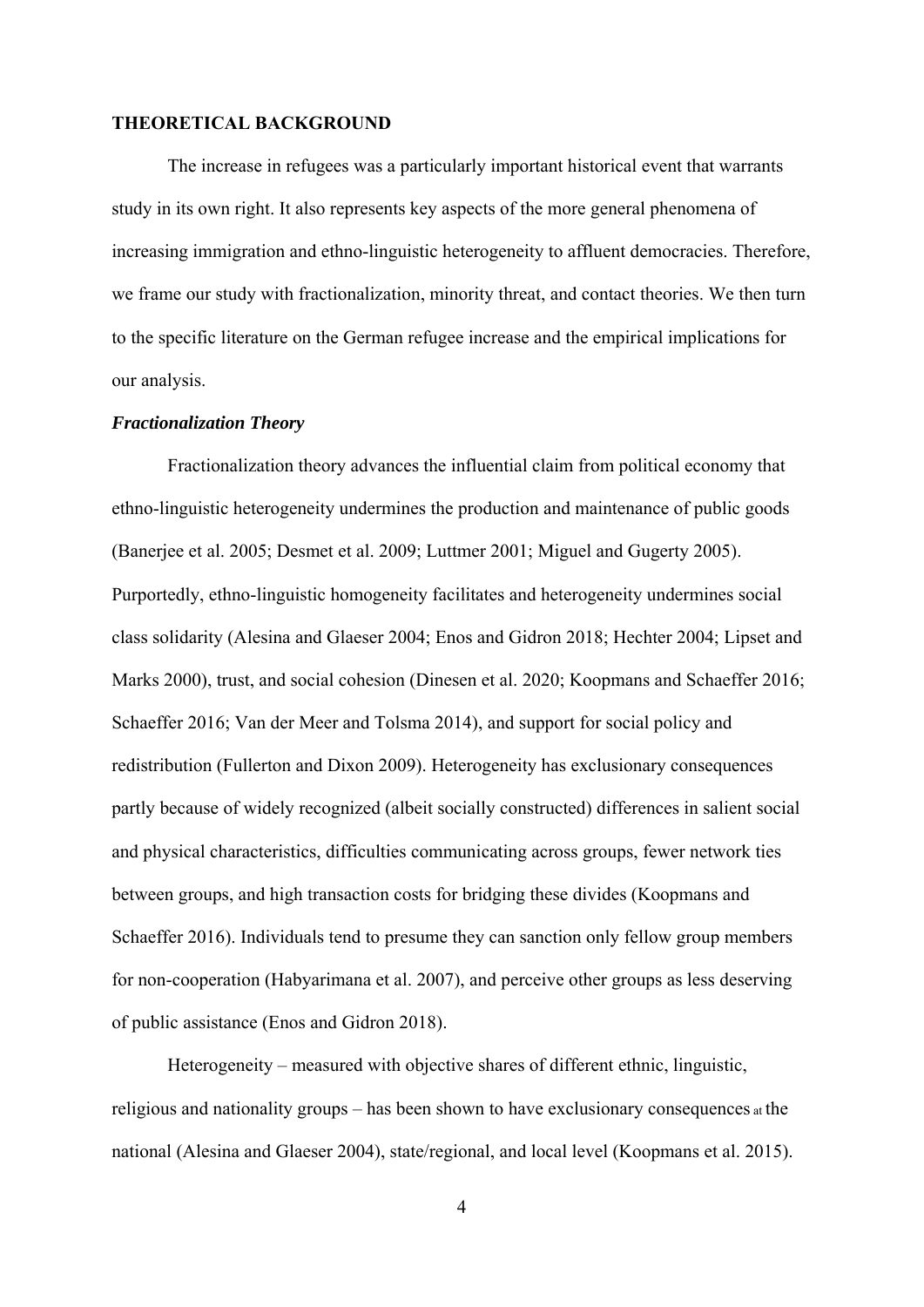For example, across U.S. cities, metropolitan areas, and counties, Alesina and colleagues (1999) demonstrate a negative relationship between ethnic fragmentation and spending on public goods like education, roads, sewers and waste disposal. According to this highly influential fractionalization literature, rising ethno-linguistic heterogeneity should heighten exclusionary beliefs and behaviors. Heterogeneity purportedly undermines trust, community and social cohesion and increases the cultural salience of boundaries between ethnic and linguistic groups (Koopmans et al. 2015). Fractionalization scholars have specifically argued that heterogeneities resulting from immigration should reduce preferences for social policy and redistribution (Alesina and Glaeser 2004; Breznau and Eger 2016).

#### *Minority Threat Theory*

Unlike fractionalization theory's focus on heterogeneities in general, minority threat theory distinguishes between a dominant majority and subordinate minority. Minority threat theory posits that the dominant group feels superior to and entitled to advantages over an alien subordinate group (Blumer 1958; Bobo and Hutchings 1996). Minority threat is caused by the fear and suspicion that a growing subordinate group represents a "felt challenge" to the dominant group's privilege (Blumer 1958: 5). Politicians and the media construct the dominant group's identity and cultivate the perception of minority threat (Czymara and Dochow 2018). These subjective perceptions combine with conflicts over resources to cause beliefs and behavior that reflect the dominant group's desire to maintain and protect their advantage over the subordinate minority (Blalock 1967; Enos and Gidron 2018). Indeed, the objective immigrant share in one's local community predicts perceived immigrant share (Koopmans and Schaeffer 2016), which predicts perceived group threat, which predicts discrimination and anti-immigrant threat (Schlueter and Scheepers 2010).

Many use minority threat theory to explain the consequences of rising immigration. At both national (Kaya and Karakoç 2012; Legewie 2013; Meseguer and Kemmerling 2016;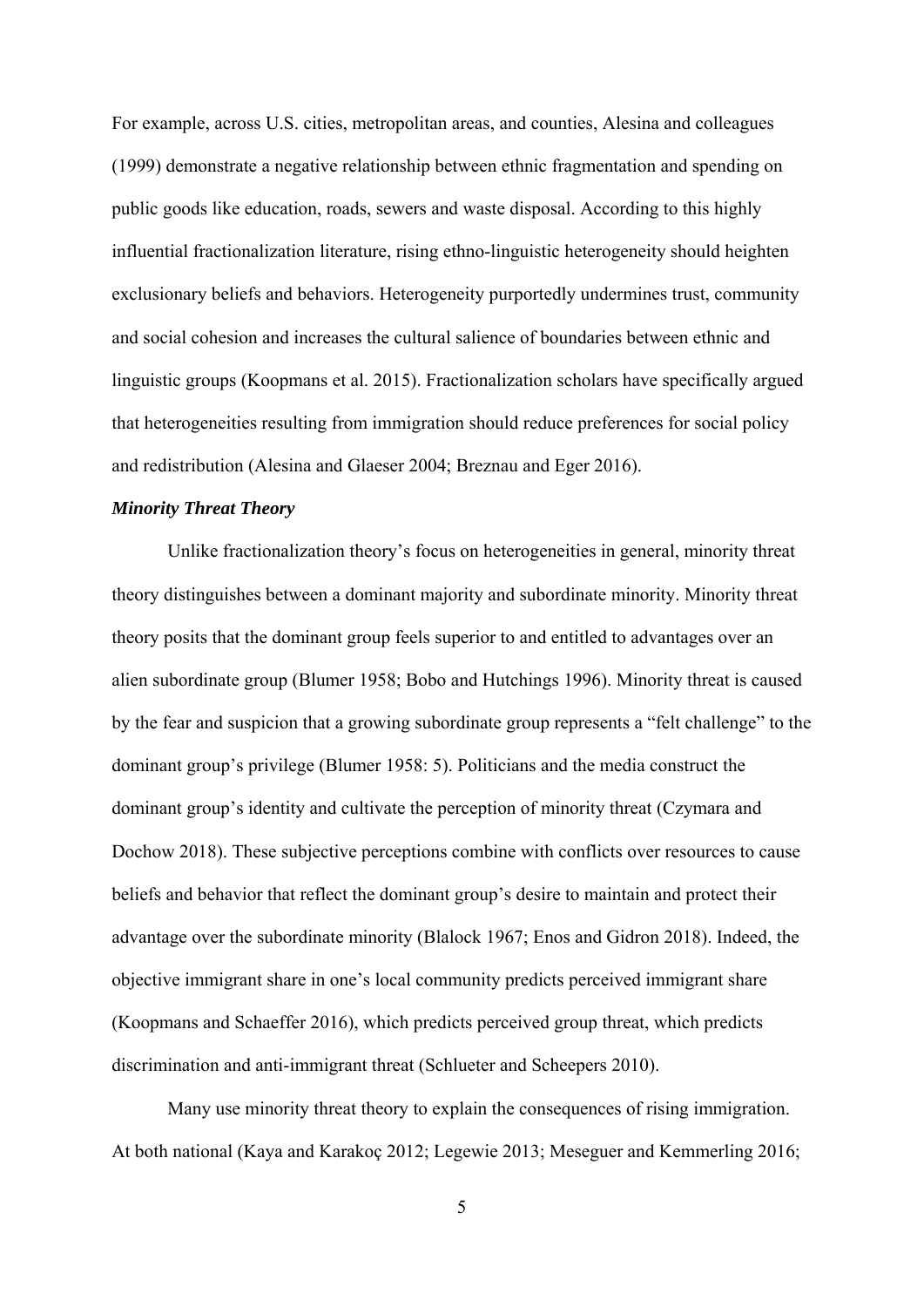Quillian 1995; Semyonov et al. 2006) and local levels (Schlueter and Scheepers 2010), rising foreign born populations trigger anti-immigrant sentiments. Rising immigration heightens concerns about immigration (Czymara and Dochow 2018), support for far right antiimmigrant political parties (Kitschelt 1997; Rydgren 2008), preferences for greater spending on police and law enforcement (Fink and Brady 2020), and residential moves out of neighborhoods (Crowder et al. 2011; Hall and Crowder 2014). Immigrants represent competitive threats to the native group (Ceobanu and Escandell 2010), and heighten subjective anxieties about the fear of crime and the erosion of dominant cultural norms (Eitle and Taylor 2008; Wang 2012). Scholars find larger threat effects when there has been a sudden influx of immigrants to previously homogenous places (Fink and Brady 2020; Hall and Crowder 2014), and when that sudden influx coincides with immigration being nationally salient in the media (Hopkins 2010). Thus, rapid increases in immigration exemplify Blumer's (1958: 7) claim that threats "usually become pronounced only as a consequence of grave disorganizing events that allow for the formation of a scapegoat."

#### *Contact Theory*

In contrast to fractionalization and minority threat theories, contact theory has long held that actual interactions and engagements with outgroups will encourage tolerance, respect, and even compassion (Allport 1954; Pettigrew 2008). According to contact theory, exposure to immigrants increases knowledge about and empathy to immigrants, reduces anxiety and uncertainty, and engenders trust. By facilitating perspective-taking, contact reduces natives' sense of immigrant threat and increases outgroup friendship (Adida et al. 2018; McLaren 2003). Indeed, a meta-analysis of 516 studies finds that 95% of studies report a negative relationship between contact and prejudice (Pettigrew and Tropp 2006).

Contact tends to facilitate outgroup acquaintances when children and inter-ethnic partners can broker engagement (Schaefer 2013), when immigrants differ from those at the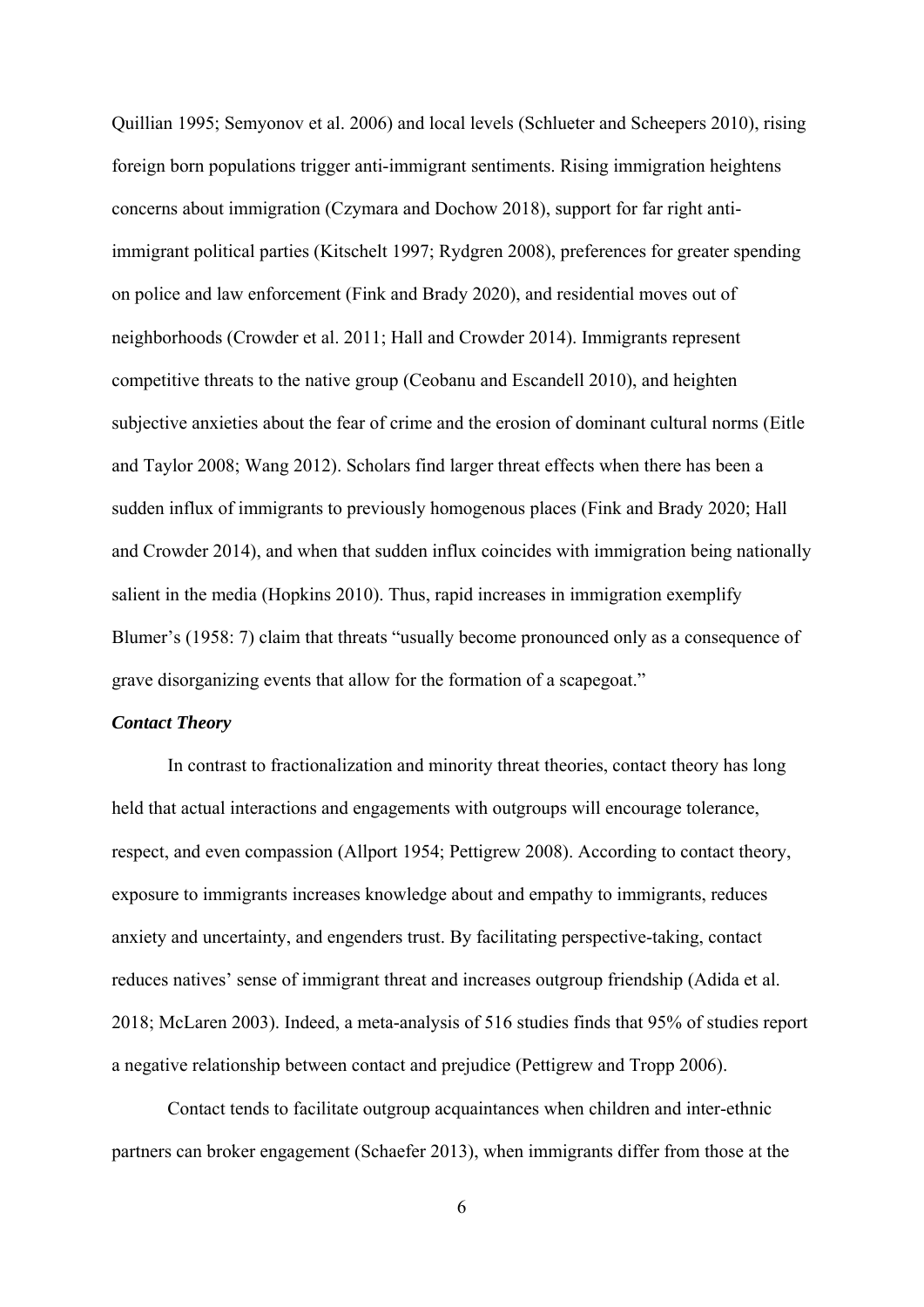bottom of pre-existing ethno-racial hierarchies (Dixon 2006; Fox 2004), where natives and immigrants are economically interdependent, and where immigrants have multiple crosscutting identities (Baldassarri and Abascal 2020). Yet, contact does not need to meet optimal interaction conditions, and even simple exposure and non-verbal encounters are relevant (Pettigrew and Tropp 2006). Simply having a nearby large immigrant population in the Netherlands facilitates contact with immigrants, and contact subsequently reduces antiimmigrant sentiments (Schlueter and Scheepers 2010). Similarly, a greater Hispanic share of the population in one's state reduces the view that Latinos are lazy (Fox 2004).

Contrary to fractionalization and minority threat, but consistent with contact theory, several studies find that immigration does not actually reduce trust (Abascal and Baldassarri 2015) or preferences for social policy and redistribution (Auspurg et al. 2019; Brady and Finnigan 2014; Burgoon 2014; Charnysh 2019; Steele 2016). Increasing immigration is even positively associated with preferences for certain social policies (Brady and Finnigan 2014), especially in countries with multicultural policies (Kwon and Curran 2016). For example, Burgoon and colleagues (2012) find that the percent foreign born in one's occupation is positively associated with support for redistribution.5

A key theme in contact theory is that subnational- or local-level exposure to immigrants can counteract national-level immigrant threats (Baldassarri and Abascal 2020). For example, Weber (2015) finds that while national-level immigration in Europe augments negative views of immigrants, regional-level immigration has the opposite effect. Despite pervasive anti-immigrant sentiments in France, large immigrant shares in one's sub-national region decrease xenophobic attitudes (Jolly and DiGiusto 2014). Fox (2004) shows that a

 $5$  On balance, contact with immigrants may boost support for redistribution because it heightens perceptions of economic insecurity and competition for jobs (Burgoon et al. 2012). If this is the case, contact might actually increase welfare chauvinism (Kitschelt 1997; Marx and Naumann 2018) or nationalist definitions of "community".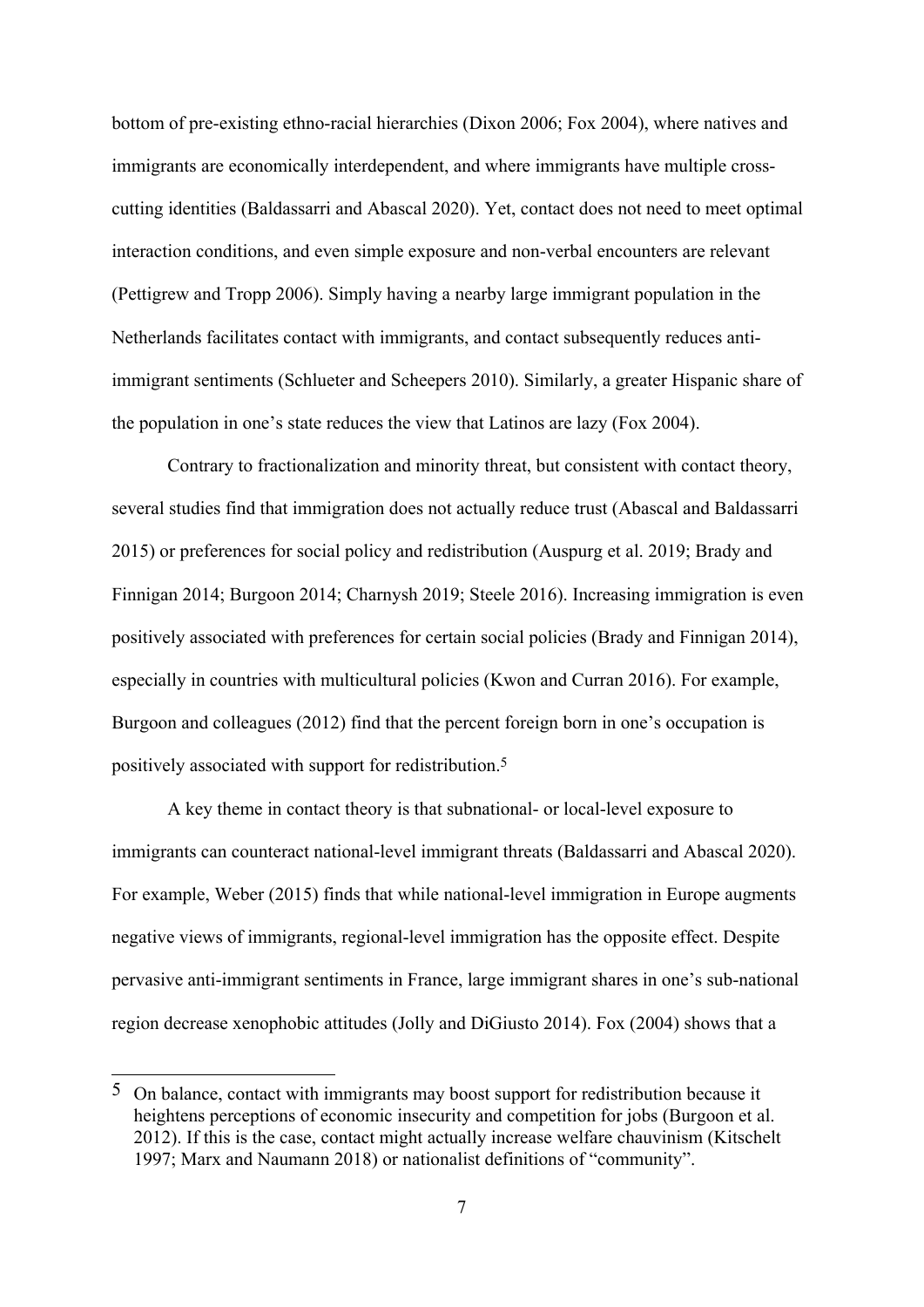large Hispanic population one's state attenuates the otherwise negative relationship between viewing Latinos as lazy and support for welfare spending.

#### *Empirical Implications of the German Refugee Increase*

 The theories above refer to immigration and ethno-linguistic heterogeneity generally. Though a more specific case, the increase in refugees to Germany provides an opportunity to apply these general theories. The increase in refugees was a dramatic change in a short period of time and varied substantially across Germany. Refugees were highly visible and politically controversial, perceived as culturally and ethno-racially different from natives, unlikely to be quickly integrated into economic and social networks, and often framed as a threat.

Scholars have recently begun to analyze the social consequences of the increase in refugees to Germany (Czymara 2021; Czymara and Schmidt-Catran 2017; Fitzgerald 2019; Frey 2020; Jackle and Konig 2018; Mader and Schoen 2018; Marx and Naumann 2018; Nagel and Lutter 2020; Steele and Abdelaaty 2019; Tjaden and Heidland 2021).6 For instance, Meidert and Rapp (2019) demonstrate that Germans viewed refugees as a greater threat than and less favorably than intra-EU migrants. Kellermann and Winter (2018) find that an increase in asylum seekers in an electoral district is positively associated with AfD vote shares. Gehrsitz and Ungerer (2018) find that while the AfD benefitted from rising national-level concerns about immigration and the controversy over refugees, district-level refugee inflows actually undermined AfD votes. Exploiting that about half of rural east German municipalities received refugees, Schaub and colleagues (2021) find that a binary

<sup>6</sup> Other European countries also experienced related increases. In the Greek isles, Hangartner and colleagues (2019) find that exposure to refugees induced strong exclusionary beliefs and behaviors. In Greece, increasing refugees are associated with an increase in the share of votes for the far right party Golden Dawn (Vasilakis 2017). Comparing Turkish cities, Fisunoglu and Sert (2018) find no effect of the refugee share on incumbent party vote share. Across municipalities in the state of Upper Austria, Steinmayr (2021) finds that exposure to refugees passing through increased Far Right votes while hosting refugees reduced Far Right votes.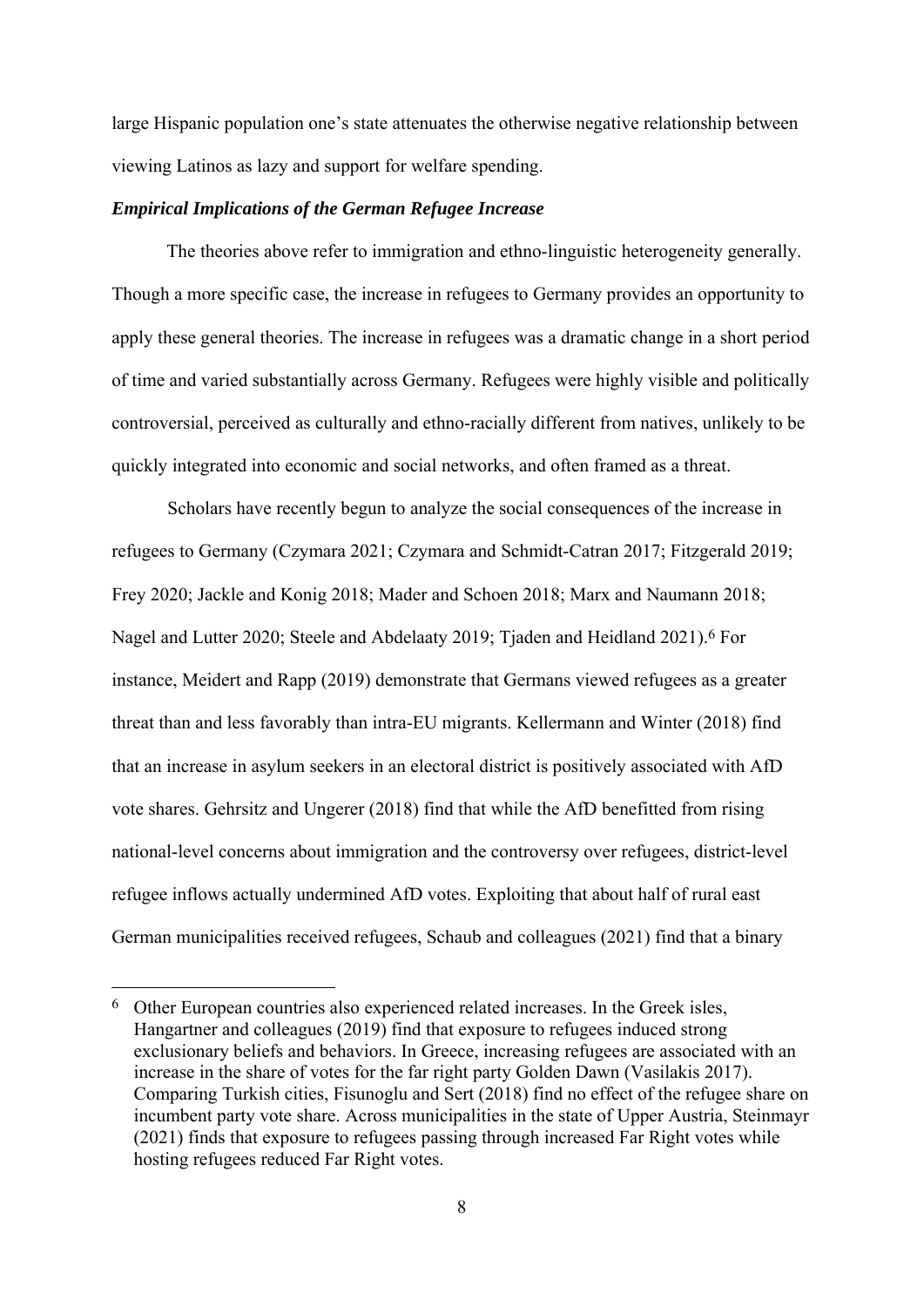operationalization of the presence of refugees did not influence anti-immigrant sentiments. By contrast, Liebe and colleagues (2018) find that while Germans initially expressed support for the normative "welcome culture", they also preferred to not have refugees in their vicinity and over time support for refugees declined.

This literature is certainly valuable. Like us, most view the sudden and large increase in refugees as a quasi-exogenous shock via an unexpected dramatic acceleration. Like us, several model the effects of contextual refugee shares on individuals. Nevertheless, prior research has not been able to incorporate all the advantages of our approach. Particularly important, past studies are vulnerable to the confounding of unobserved characteristics of places and individuals. Even though the refugee increase was fairly exogenous, districts were not randomly assigned refugees. Further, individuals could select into or out of districts with varying increases in refugees. To the best of our knowledge, no study analyzes individuallevel panel data nested within local contexts before, during and after the increase in refugees. Hence, we uniquely exploit the within-person and within-district variation in exposure to the increase in refugees. Moreover, we unite this distinctive panel approach with precise measures of district-level refugee shares, multiple outcomes, and a longer term perspective.7

We are fairly impartial about how best to measure the social consequences of the increase in refugees. We focus on exclusionary beliefs and behaviors that have been the subject of related research and are pertinent to the theories above. As we explain below, we include all relevant outcomes that are constantly available over a sufficient period of time. Concerns about immigration is a well-established measure of both salience of migration and

 $7$  Only a handful use panel data (e.g. Mader and Schoen 2018) and a few of those have been internet panels (e.g. Czymara and Schmidt-Catran 2017; Marx and Naumann 2018). A few nest the individual-level panel SOEP in localities over a longer period of time to predict concerns about immigration (Maxwell 2019). For instance, Czymara and Dochow (2018) analyze district-level immigrant (not refugee) shares and media effects.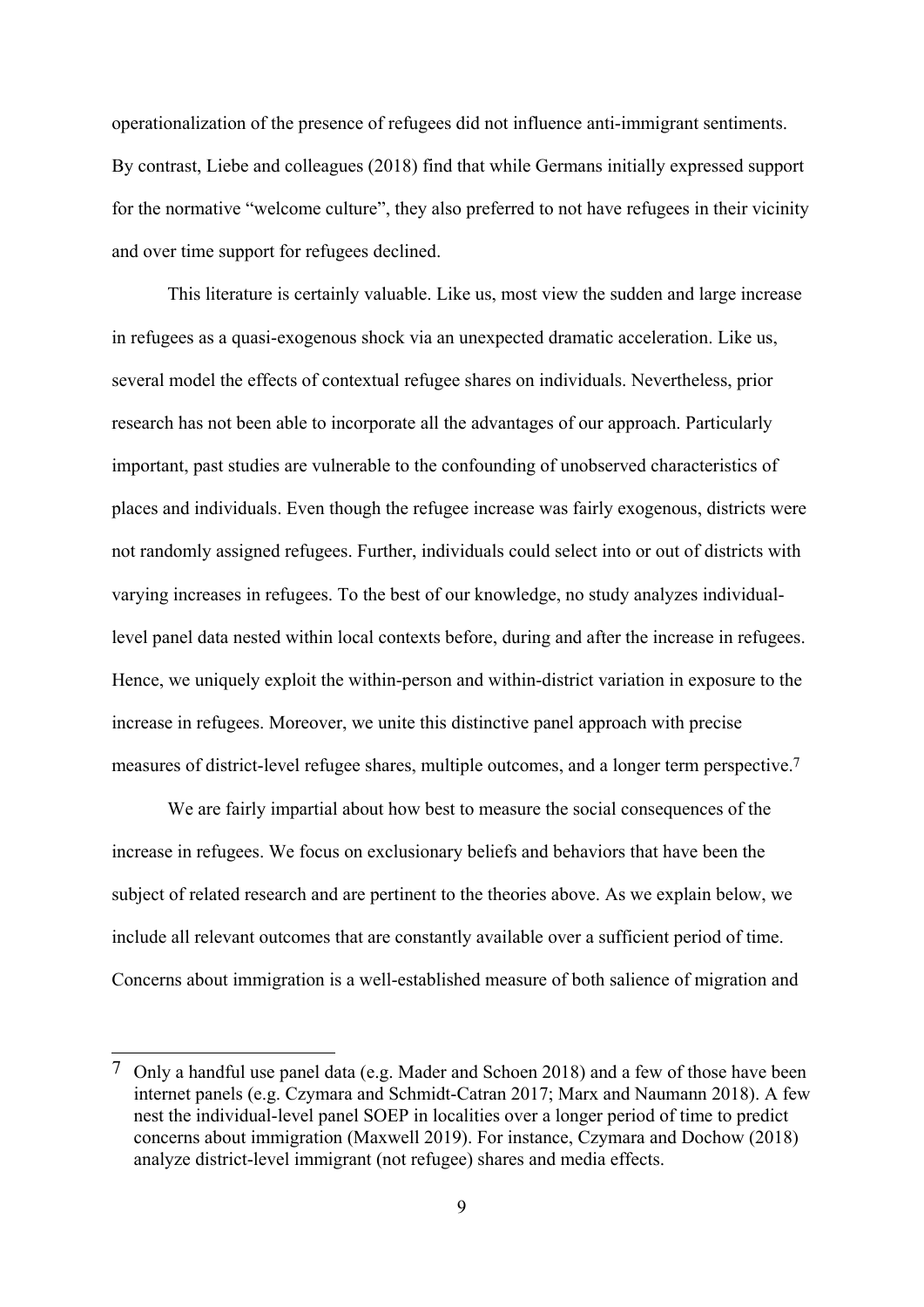anti-immigrant sentiments (Maxwell 2019; Lancee and Pardos-Prado 2013), and has previously been linked to ethnic diversity (Lancee and Schaeffer 2015), ethnic competition (Lancee and Pardos-Prado 2013; Kratz 2021) and perceived threat (Czymara and Dochow 2018). Concerns about social cohesion has been a major source of debate about immigration and ethnic diversity (Koopmans et al. 2015; Schaeffer 2016; Van der Meer and Tolsma 2014) and is influenced by both objective and perceived immigration (Koopmans and Schaeffer 2016). Far right party support has been one of the most widely studied outcomes of rising immigration (Arzheimer and Berning 2019; Marx and Naumann. 2018; Rydgren 2008; Schaub et al. 2021). It is often considered a strong expression of opposition to immigration (Margaryan et al 2019). Subjective fair tax rates capture an individual's support for redistribution and relates to prior research on immigration and redistribution preferences (Brady and Finnigan 2014; Breznau and Eger 2016; Burgoon 2014; Jessen et al. 2017). Finally, exit is one of the classic options that individuals exercise in response to rising immigration and heterogeneity (e.g. the classic "White flight" response to neighborhood ethno-racial heterogeneity in the U.S.). Hence, residential moves are an especially concrete and objective exclusionary behavior (Crowder et al. 2011; Hall and Crowder 2014).

For concerns about immigration and social cohesion, and far right party support, fractionalization and minority threat theories expect that rising district-level refugee shares should have positive effects. According to contact theory, however, rising refugee shares should have negative effects on these three outcomes. Both fractionalization and minority threat theories would expect that rising refugee shares should increase residential moves. Contact theory does not clearly expect that rising refugee shares would result in a change in residential moves, though one might expect a negative relationship. Finally, for subjective fair tax rates, fractionalization and minority threat would expect negative effects while contact theory would expect positive or no effects.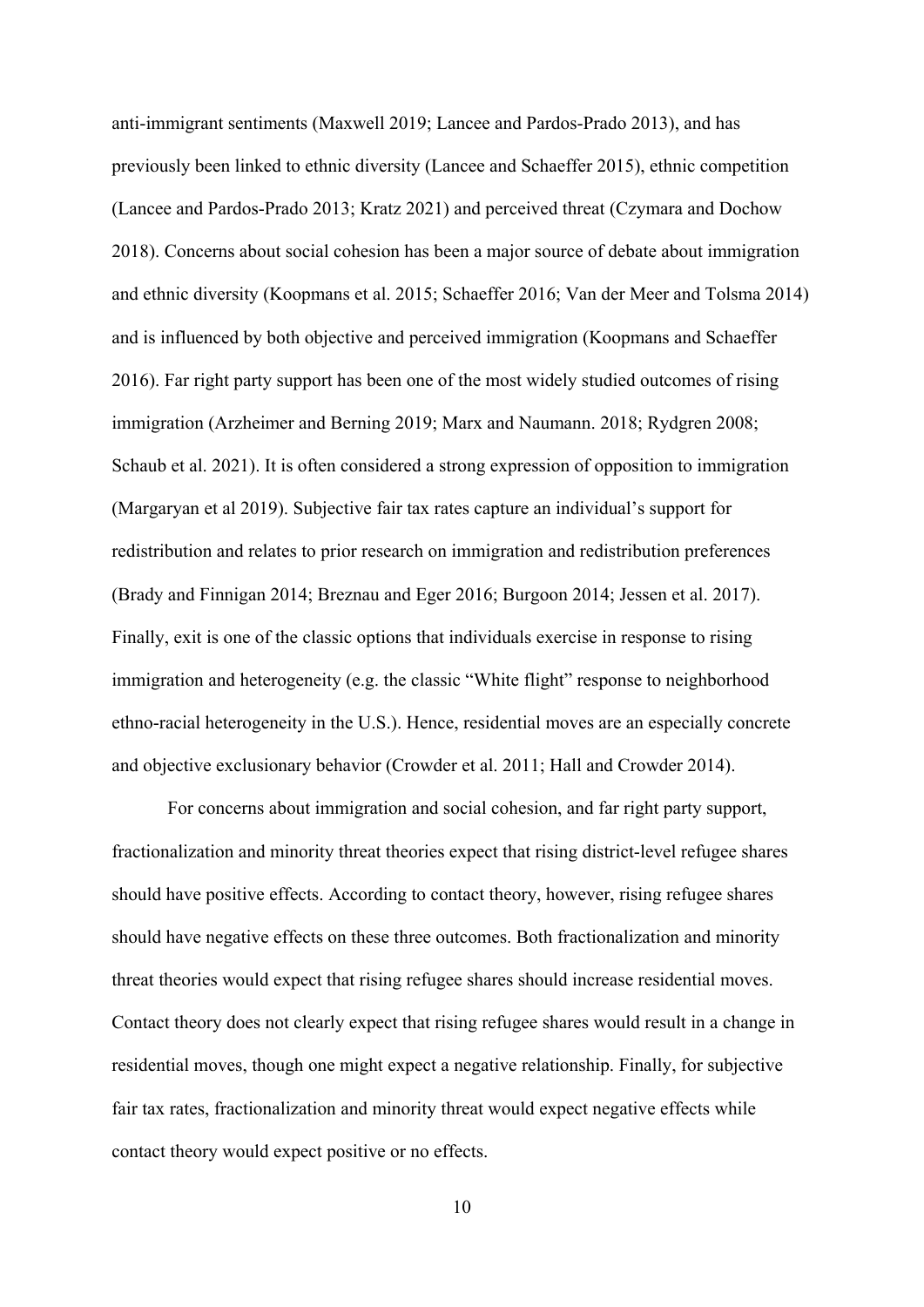In both the immigration and refugee literatures, the interaction with unemployment is one of the most common themes (Ceobanu and Escandell 2010; Kaya and Karakoç 2012; Legewie 2013; Schmidt-Catran and Spies 2016; Semyonov et al. 2006; Van der Meer and Tolsma 2014). Where both refugee shares and unemployment rates are high or increasing, refugees are likely to be perceived as an even greater concern. A precarious economic environment might even be a necessary cause for the activation of immigrant threat. Rising unemployment fuels far right political parties, especially as those parties actively frame immigrants as competitive threats and since far right parties appeal to the unemployed and economically marginalized (Kitschelt 1997: Rydgren 2008). Plausibly, a context of high or rising unemployment could blunt the hypothesized negative relationship between contact and exclusionary beliefs and behaviors. For all these reasons, our analyses also include tests for interactions between rising district-level refugee shares and unemployment rates.

#### **DATA AND METHODS**

Our analyses are based on the German Socio-Economic Panel (SOEP, see Giesselmann et al. 2019). With annual data collection since 1984, the SOEP is one of the world's longest running nationally representative panel surveys. Our sample is composed of adults in private households who are not immigrants or their descendants. For the analyses of subjective fair tax rates, the sample is employed adults.

Several features of the SOEP make it particularly suitable for our research. First, unlike cross-sectional surveys, the SOEP offers a unique two-level panel structure that enables us to examine individuals cross-nested in districts over time. This allows us to control for district-level heterogeneity, and changing district-level compositions stemming from individual-level heterogeneity. Second, the SOEP has approximately 20,000 respondents annually and more than 150,000 person-years in the waves 2009-2017. Third, the SOEP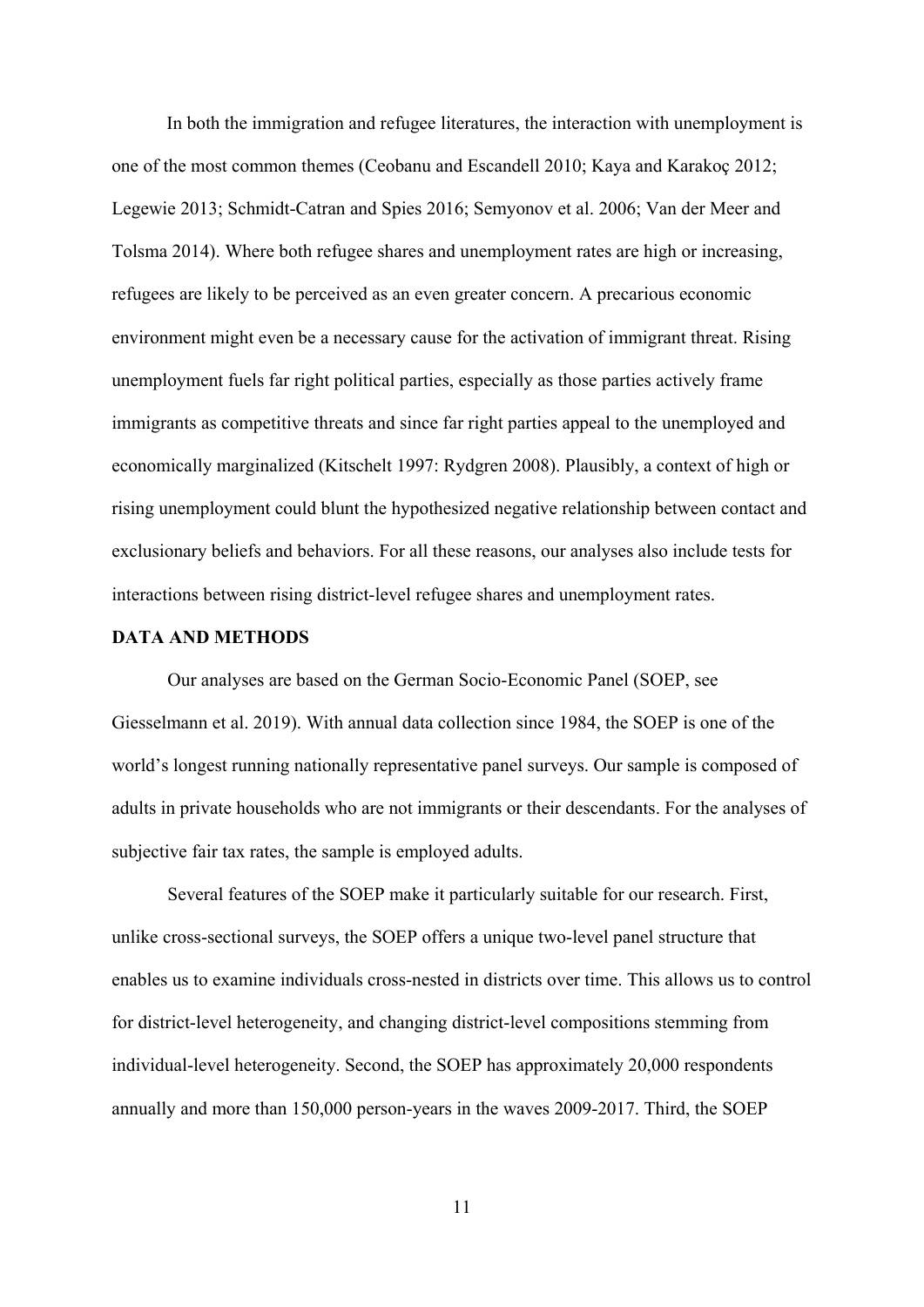provides fine-grained geographic differentiation and locates respondents in districts. Fourth, the SOEP contains a variety of exclusionary beliefs and behaviors.

Our analyses focus on the period 2009-2017. While the peak of the increase is usually identified as 2015-2016, there was a gradual buildup that traces back to 2008/2009 (Tjaden and Heidland 2021, see also Figure 2 below). Our choice of period therefore takes a longer term perspective and thereby more thoroughly exploits over-time variation.8 In robustness checks, we re-estimate the models on the narrower 2012-2017 period. The increase is generally viewed as ending in 2017. In 2016, the EU agreed to subsidize Turkey in exchange for containing refugees and collaborated to close the "Balkan route." Moreover, the admistrative data on local level refugee shares have only been provided through 2017.9

For transparency, the online appendix will include our code and the data on districtyear refugee shares. The SOEP is publicly available so replication is feasible. That said, the district-level geographic identifiers have strict data protection restrictions (Giesselmann et al. 2019). We gained access to confidential data through the SOEP in residence program. We use the cross-sectional weights and Stata v16.

<sup>8</sup> This period also roughly covers the changing paradigms in Germany. As recently as 2010, Chancellor Merkel claimed multiculturalism has "utterly failed" and people from different cultural backgrounds living happily "side by side did not work" (https://www.theguardian.com/world/2010/oct/17/angela-merkel-germanmulticulturalism-failed). By 2015, Merkel had become a key leader of the "culture of welcome."

<sup>9</sup> It is possible that the 2015-2017 period was unusual – either particularly favorable for refugees because of the "welcome culture" or particularly hostile because of mobilization and media/political discourse. Therefore, robustness checks (available upon request) test the temporal stability of the refugee shares coefficient by interacting it with the 2015-2017 period. For all dependent variables, interaction coefficients reveal no significant differences in the coefficients for refugee shares 2009-2014 and 2015-2017.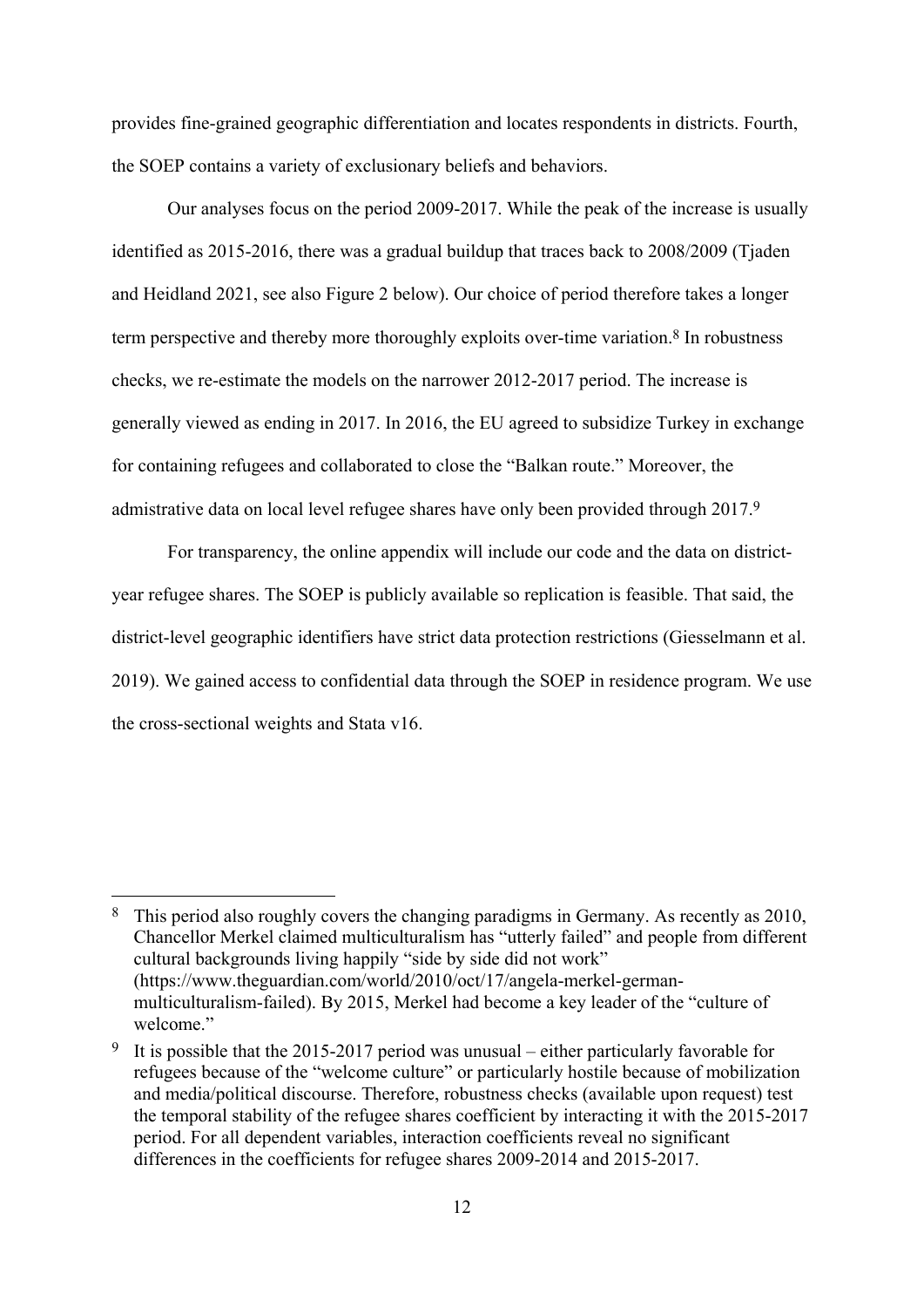# *Dependent Variables*

1

 Our analysis incorporates five salient outcomes with sufficient data availability in the SOEP.10 Table 1 displays sample statistics.

<sup>10</sup> We exhaust all the SOEP's relevant outcomes with sufficient temporal coverage. Arguably, the remaining potential outcomes have insufficient temporal coverage: Left/Right scale (2009, 2014, 2019), trust (2008, 2013, 2018), donations (2010, 2015, 2018), governmental tasks (2002, 2017), and attitudes towards refugees (2016, 2018).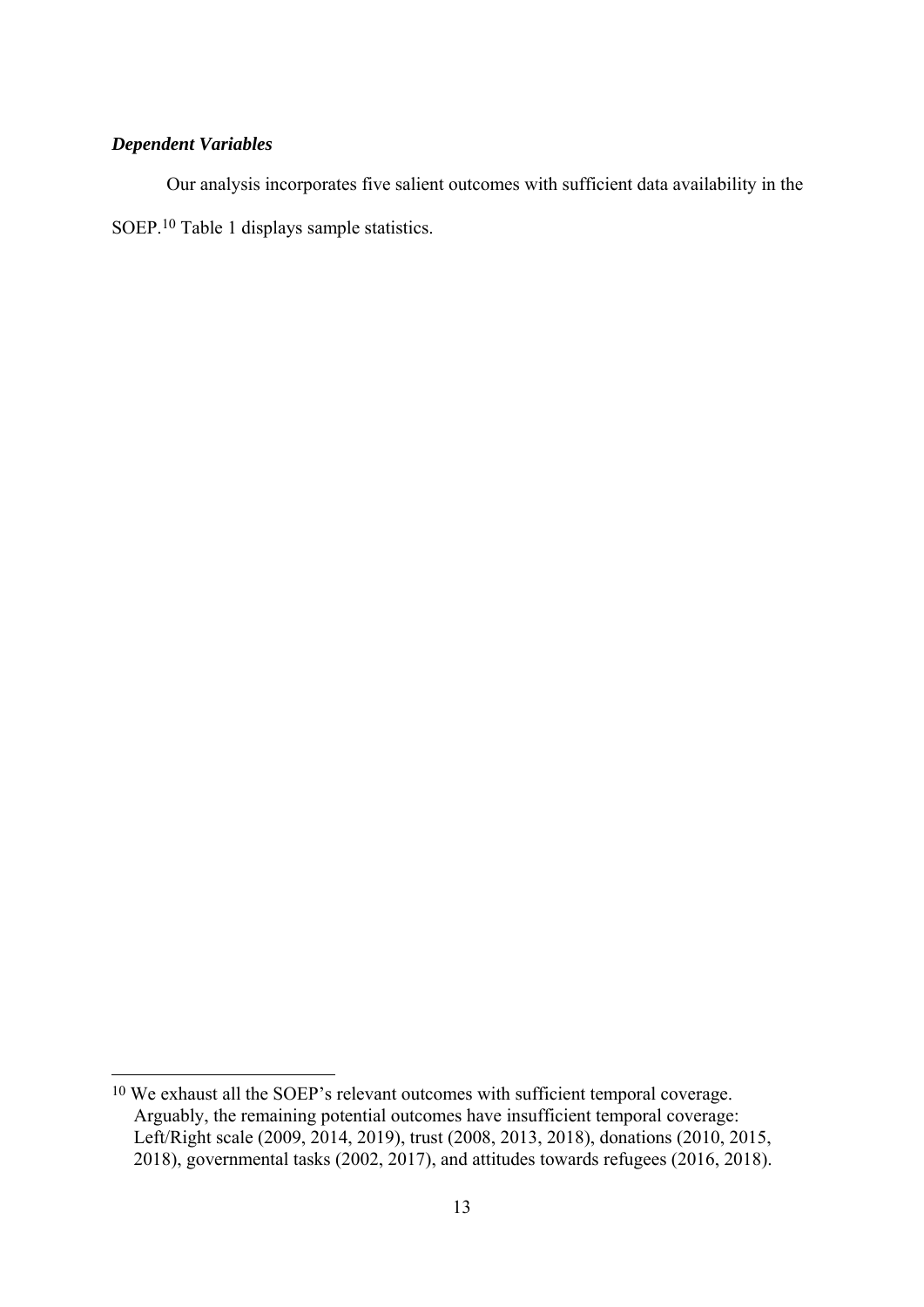|  |  | <b>Table 1: Sample Descriptive Statistics</b> |
|--|--|-----------------------------------------------|
|  |  |                                               |

|                                         | Years                              | $\mathbf n$ | $\frac{0}{0}$<br>n/N | Mean   | <b>SD</b> | Min              | Max          |
|-----------------------------------------|------------------------------------|-------------|----------------------|--------|-----------|------------------|--------------|
| <b>Dependent Variables</b>              |                                    |             |                      |        |           |                  |              |
| <b>Immigration Concerns</b>             | 2009-2017                          | 167827      | 89.0                 | 0.699  |           | $\boldsymbol{0}$ | $\mathbf{1}$ |
| Social Cohesion Concerns                | 2015-2017                          | 56469       | 98.0                 | 0.895  |           | $\boldsymbol{0}$ | 1            |
| <b>Strong Far Right Party</b>           | 2009-2017                          | 163427      | 86.1                 | 0.006  |           | $\boldsymbol{0}$ | $\mathbf{1}$ |
| Support                                 |                                    |             |                      |        |           |                  |              |
| <b>Residential Moves</b>                | 2009-2017                          | 184509      | 97.8                 | 0.056  |           | $\boldsymbol{0}$ | $\mathbf{1}$ |
| Subjective Fair Tax Rates <sup>a</sup>  | 2009, 2011,<br>2013, 2015,<br>2017 | 44776       | 43.0                 | 0.283  | 0.130     | $\boldsymbol{0}$ | 0.9          |
| Key District-level Independent Variable |                                    |             |                      |        |           |                  |              |
| % Refugees                              | 2009                               | 401         | 100                  | 0.478  | 0.366     | $\boldsymbol{0}$ | 3.2          |
|                                         | 2010                               | 401         | 100                  | 0.503  | 0.375     | $\boldsymbol{0}$ | 3.1          |
|                                         | 2011                               | 401         | 100                  | 0.514  | 0.381     | 0                | 3.2          |
|                                         | 2012                               | 401         | 100                  | 0.560  | 0.39      | $\boldsymbol{0}$ | 3.5          |
|                                         | 2013                               | 401         | 100                  | 0.631  | 0.401     | $\boldsymbol{0}$ | 3.9          |
|                                         | 2014                               | 401         | 100                  | 0.788  | 0.457     | 0                | 5            |
|                                         | 2015                               | 401         | 100                  | 1.130  | 0.687     | $\boldsymbol{0}$ | 9.1          |
|                                         | 2016                               | 401         | 100                  | 1.792  | 1.061     | $\boldsymbol{0}$ | 13           |
|                                         | 2017                               | 401         | 100                  | 1.884  | 1.144     | $\boldsymbol{0}$ | 13.1         |
| Pooled                                  | 2009-2017                          | 3609        | 100                  | 0.920  | 0.839     | $\boldsymbol{0}$ | 13.1         |
| Change Score                            | 2009-2017                          | 401         | 100                  | 1.406  | 0.928     | $-0.9$           | 11.3         |
| <b>Individual-Level Variables</b>       |                                    |             |                      |        |           |                  |              |
| HH Income (logged)                      | 2009-2017                          | 188571      | 99.9                 | 7.421  | 0.511     | $\boldsymbol{0}$ | 13.469       |
| Employed                                | 2009-2017                          | 188571      | 99.9                 | 0.636  |           | $\boldsymbol{0}$ | 1            |
| Unemployed                              | 2009-2017                          | 188571      | 99.9                 | 0.041  |           | $\boldsymbol{0}$ | 1            |
| Pensioner                               | 2009-2017                          | 188571      | 99.9                 | 0.195  |           | $\boldsymbol{0}$ | $\mathbf{1}$ |
| Other Inactive                          | 2009-2017                          | 188571      | 99.9                 | 0.128  |           | $\boldsymbol{0}$ | 1            |
| Married                                 | 2009-2017                          | 187800      | 99.6                 | 0.584  |           | $\boldsymbol{0}$ | $\mathbf{1}$ |
| No Child in HH                          | 2009-2017                          | 188573      | 100                  | 0.619  |           | 0                | 1            |
| 1 Child in HH                           | 2009-2017                          | 188573      | 100                  | 0.162  |           | $\boldsymbol{0}$ | $\mathbf{1}$ |
| 2+ Children in HH                       | 2009-2017                          | 188573      | 100                  | 0.219  |           | $\boldsymbol{0}$ | 1            |
| <b>Other District-level</b>             |                                    |             |                      |        |           |                  |              |
| <b>Independent Variables</b>            |                                    |             |                      |        |           |                  |              |
| GDP Per Capita (thousands)              | 2009-2017                          | 3609        | 100                  | 32.816 | 14.399    | 12.8             | 180.6        |
| % Unemployed                            | 2009-2017                          | 3609        | 100                  | 6.423  | 3.051     | 1.2              | 17.8         |

<sup>a</sup> Only available for employed persons.

Data Sources: SOEP v34, BBSR Bonn

The SOEP measures *immigration concerns* with the question: "How concerned are you about the immigration to Germany?" Responses are dichotomized into

1="very"/"somewhat" and 0="not". In robustness checks, we also test all three responses as a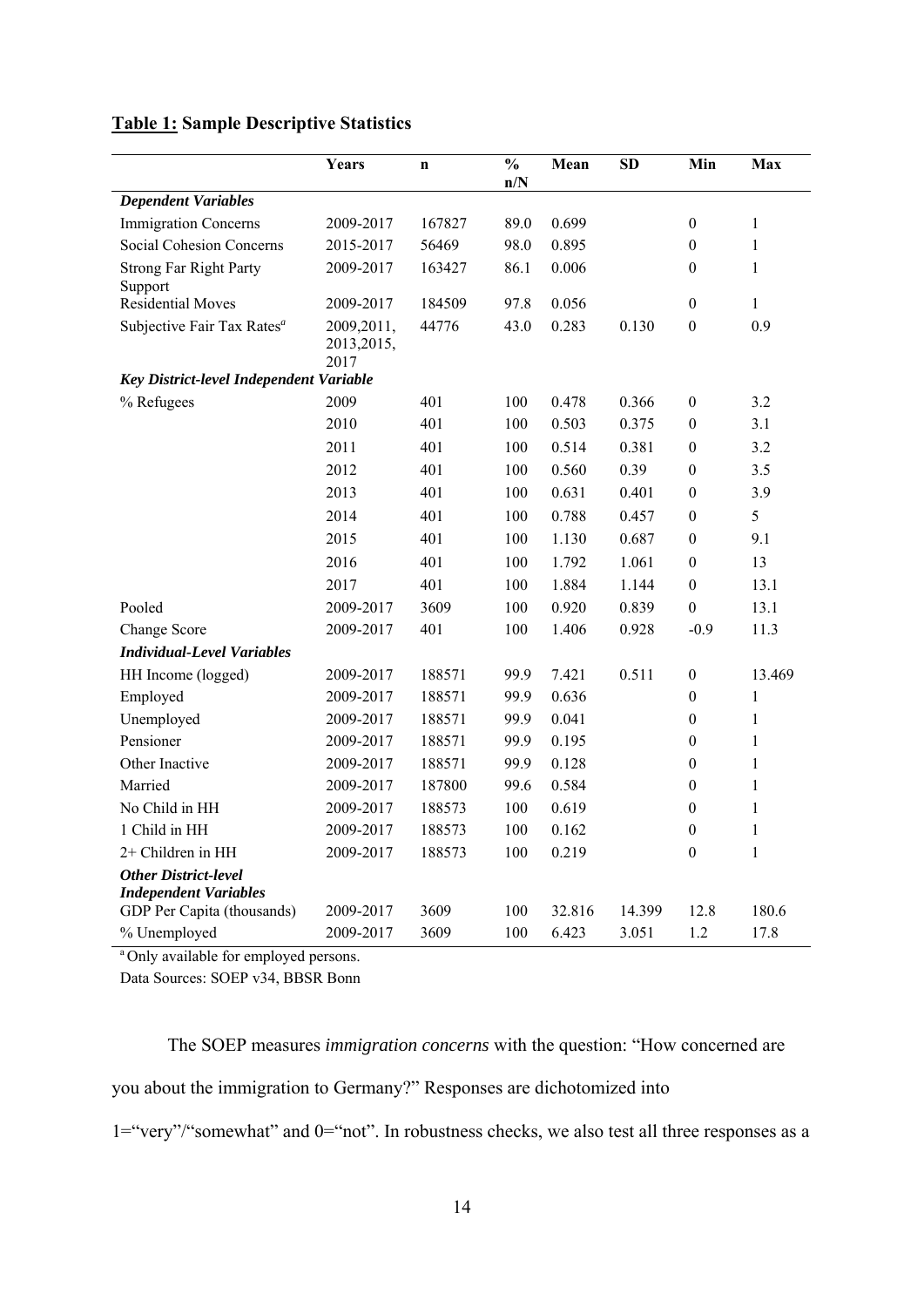quasi-metric and an alternative dichotomization (1=very and 0=somewhat/not [Czymara and Dochow 2018]). This outcome is available for all years 2009-2017.

Next, *social cohesion concerns* is measured with the question "How concerned are you about the social cohesion in society?" Again, responses are dichotomized into 1=very/somewhat and 0=not (with the same robustness checks as immigration concerns). This variable is only available during and after the peak of the increase (i.e. 2015-2017).

Respondents with *strong support for far right parties* are those who "very" or "fairly" support far right parties (reference=weak/moderate support, support any other party, and no support for any party).<sup>11</sup> This strategy identifies persons who explicitly express support for a dedicated anti-immigration agenda and thereby express strong exclusionary beliefs. We define far right parties to include the AfD since 2015, the National Democratic Party (NPD), the Republikaners, and the Deutsche Volksunion (DVU) (Arzheimer and Berning 2019; Avdeenko and Siedler 2017).<sup>12</sup> In robustness checks below, we test the binary of any support and the metric scale (0-5 from no support to very strong).

 Fourth, the SOEP allows one to construct a measure of *subjective fair tax rates* (Jessen et al. 2017) as a measure of desired contribution to redistribution. First, all employed respondents (56-64% of respondents) are asked if their gross (pretax) or net (posttax) labor income is unfair (at least 31% report unfairness in each wave). Second, those reporting an unfair income are requested to quantify what they define as fair gross and net incomes. For respondents who reported unfairness, we use the quotient of subjective fair net and fair gross

<sup>&</sup>lt;sup>11</sup> In the SOEP, party preference is measured in a three-step process. First, respondents report whether s/he supports any party. Only if s/he does, the respondent is asked which party. The amount of support is then measured on a five-point scale ("very week" to "very strong").

<sup>&</sup>lt;sup>12</sup> We code the AfD as far right starting in 2015 because of their shift from being principally an EU-skeptic party to a more explicitly anti-immigrant party in 2015. In analyses available upon request, the results are robust if we code the AfD as *always* a far right. The AfD was established in April 2013, so this only affects 2014.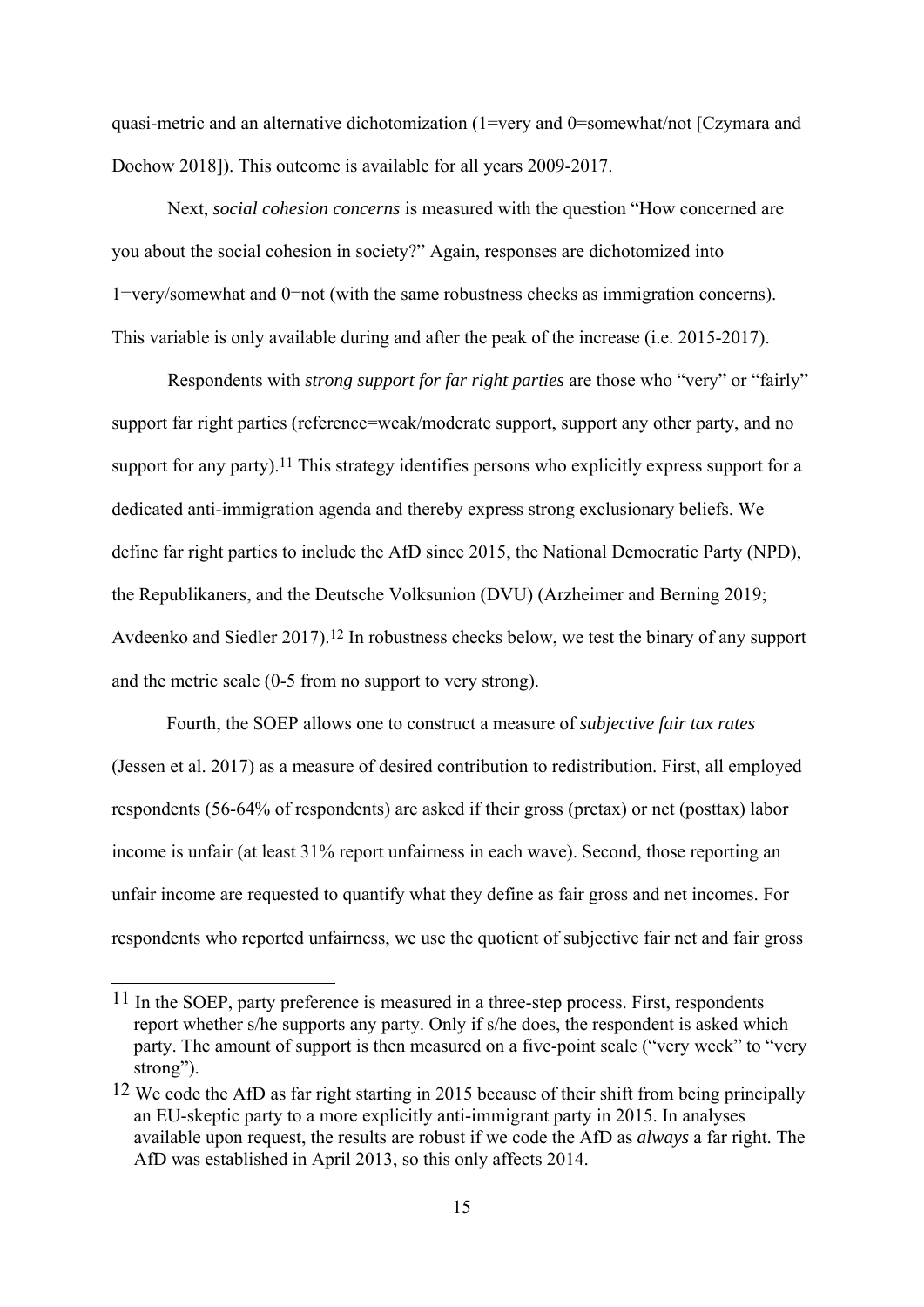income. For respondents who did not report unfairness, we use the quotient of the respondent's actual gross and net income. We subtract these scores from 1 to convert to subjective fair tax rates. The average subjective tax rate is 28% (see Table 1). This measure is available biannually in the 2009, 2011, 2013, 2015, and 2017 waves.13 Unfortunately, the more widely used items measuring preferences for social policy and redistribution were only collected by the SOEP in 2002 and 2017.

 Finally, we measure *residential moves* as changes of residence identified by the interviewer. The interviewer collects this information from new or remaining residents at the old residence. It is supplemented by requests at resident agencies, mail requests at former respondents, or statements of respondents. Our measure indicates whether or not a move occurs within the subsequent 12 months *after* an interview. This strategy captures moves of persons who eventually drop out of the sample and largely circumvents the attrition problem related to residential moves. This outcome is available all waves, 2009-2017.

<sup>&</sup>lt;sup>13</sup> While the question wording was stable across waves, the filter-question detecting persons with perceived unfair incomes slightly changes over time. Therefore, it is important that we include year fixed effects in the models to control for measurement variance artifacts.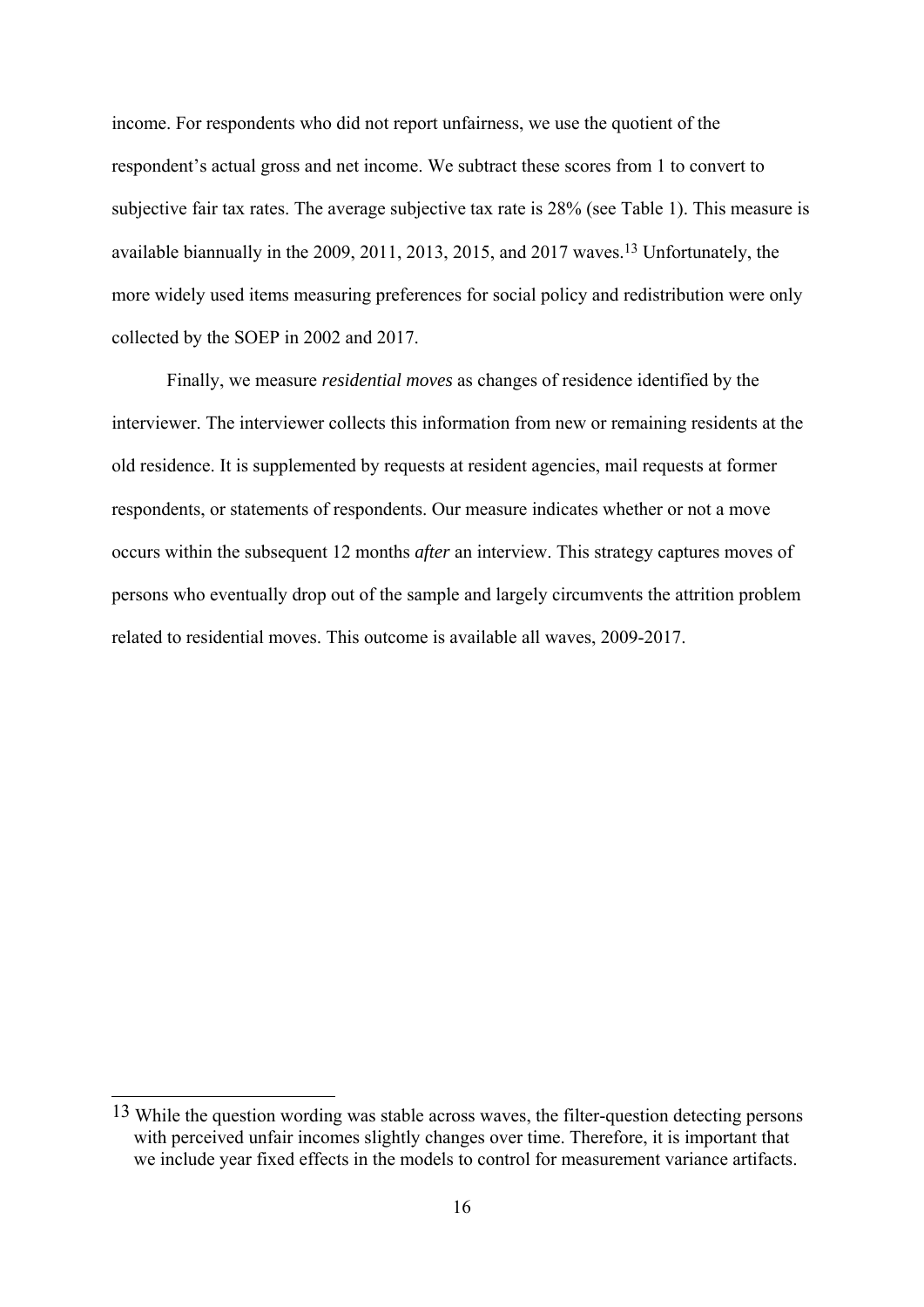#### *Context-Level Refugees Variable*

1

The *refugee* share is measured as a % of district population. Districts are the lowest sub-national level with consistently provided administrative data on refugees.<sup>14</sup> The data is from the Indicators and Maps for Spatial and Urban Development (INKAR) database (BBSR Bonn 2020). INKAR is managed by the Federal Institute for Research on Building, Urban Affairs and Spatial Development (BBSR Bonn), which collects, refines, and distributes statistics from different federal agencies. INKAR uses information from the central register of foreigners ("Ausländerzentralregister"), which in turn collects data from local and regional immigrant agencies and is administered by the Federal Office for Migration and Refugees. Refugees are defined as non-German citizens who reside in Germany because of humanitarian reasons.<sup>15</sup> This indicator is available for all years (2009-2017), refers to the year-end date and can be merged to the SOEP using confidential geographic identifiers.16 We retrieved the data in July 2020, and we will report it in the online appendix.

<sup>14</sup> Some may wonder if MICROM (Micromarketing-Systeme und Consult GmbH) neighborhood-level data would be preferable. Implausibly however, and despite the welldocumented increase in refugees, the share of non-EU migrants in the average German neighborhood only increased from 1.98% to 1.99% from 2012 to 2017. Hence, the MICROM data appears to miss recent refugee migration to Germany.

<sup>15</sup> Technically, the indicator we use is "humanitarian migrants" (i.e. Schutzsuchende) whereas "refugee" (i.e. Flüchtlinge) is strictly defined as only those granted asylum. Our indicator includes asylum seekers pending a decision, those who received a negative decision but have not been deported, and those not granted asylum but who are allowed to reside.

<sup>16</sup> During 2015-2016, the authorities were sometimes unable to process the large number of refugees. Therefore, some appear in this data with a time-lag, and we assume that year-end date figures reasonably measure refugee shares in the reference year. However, one could argue that year-end rates constitute the treatment for the subsequent year – given most SOEP-interviews are conducted in the first half of the year. As well, while we assume reaction time is fairly immediate (Czymara and Dochow 2018), some outcomes like party support may respond more slowly. Therefore, we added robustness checks with lagged refugee share, which yield similar results (see below).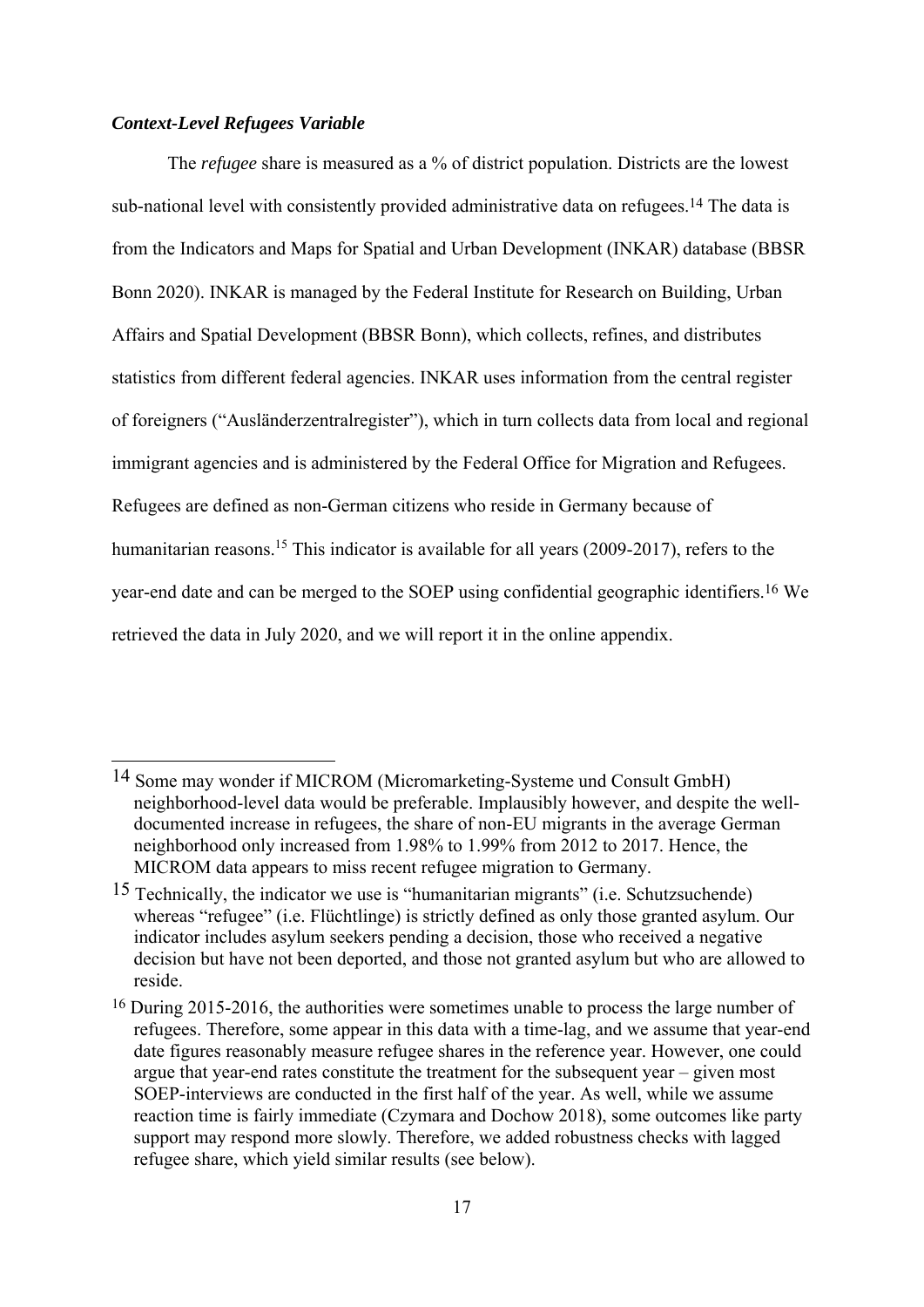There are 401 districts and an average of about 100,000 households per district. In addition to being the most granular administrative data available, districts are an appropriate contextual level. Districts are major administrative units in Germany. Many public services (e.g. public transportation, schools, sports/leisure associations) and several social policies (e.g. childcare, public housing) are governed at the district-level. Further, districts show considerable variation in refugee shares (see Figure 1 below).

Largely, refugees were located in districts by a top-down multi-level administrative process. Refugees were first assigned to one of the German states (i.e. Länder) based on the Königssteiner Schlüssel (a quota system based on population, economic performance and fiscal revenue). States then followed different approaches to the distribution of refugees to lower administrative units (counties, districts, municipalities), but usually took also size, population and resources into account (Bogumil et al. 2016). Of course, there were differences between the official policy and the implementation in practice. Policymakers, especially at the municipal level, negotiated the assignment process. States varied in allowing refugees to move outside assigned districts. State- and regional authorities often operated in emergency mode and were not always able to execute administrative specifications, leading to sometimes erratic location processes (Bogumil et al. 2016).Some refugees self-selected into certain districts, and refugees were allowed more freedom of movement upon receiving asylum. Therefore, while the assignment process was quasi-exogenous, it was not random.

#### *Other Independent Variables*

Because our models concentrate on within-person variation only, this means we net out stable differences between individuals such as ethnicity and sex. Because we focus only on within-district variation, we remove stable differences between districts (e.g. urban/rural). For the most part, this even controls for relatively stable differences between districts that do not change meaningfully 2009-2017 such as population and population density.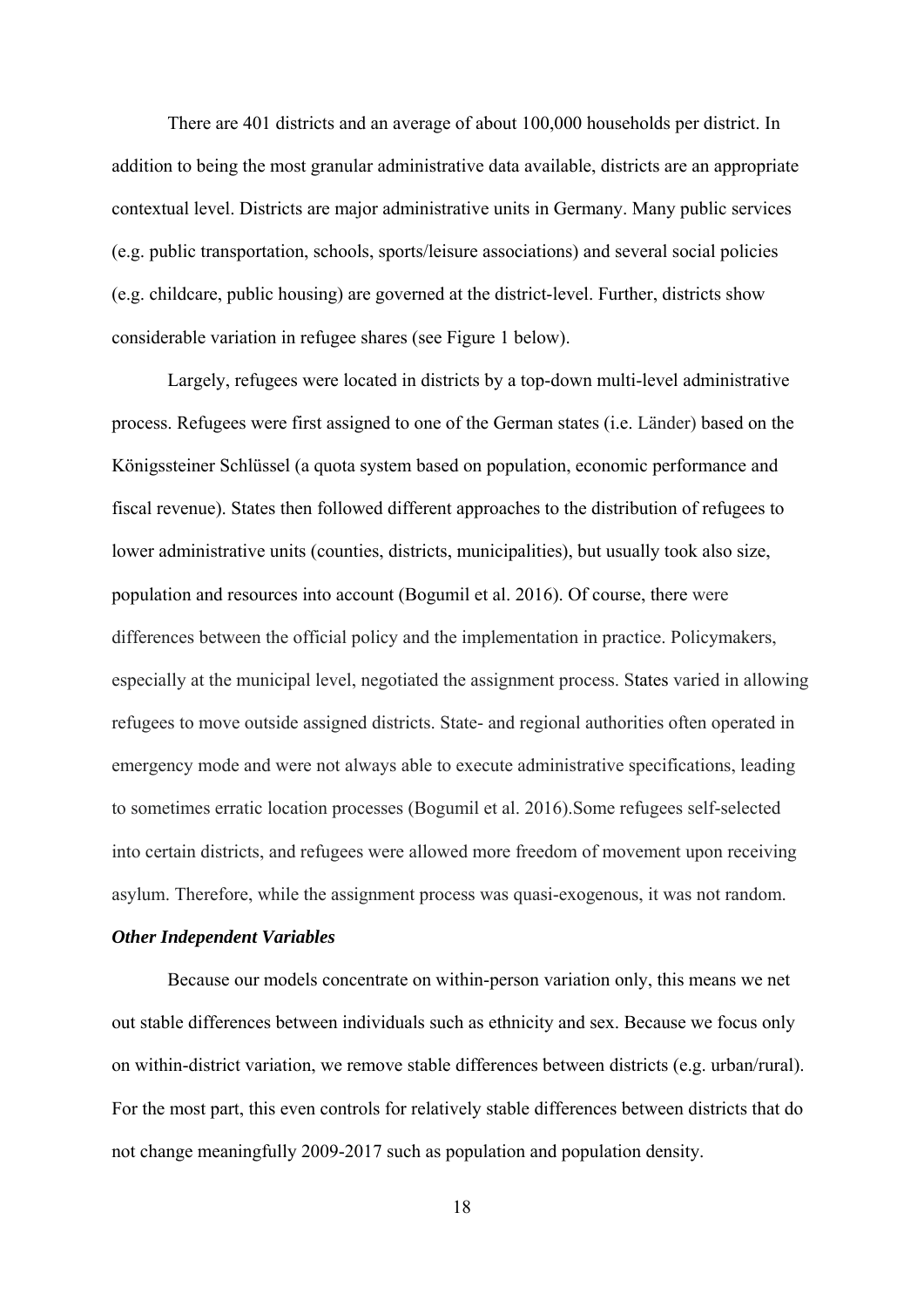Nevertheless, because exclusionary beliefs and behaviors may still vary across timevarying demographic and economic characteristics, we still include a few individual- and district-level controls (see Table 1).17 Labor force status is measured as categorical variable and based on an LFS-measure. We differentiate between *employed*, *unemployed*, *retired* and otherwise *inactive* persons. Two demographic variables differentiate between *married* and *unmarried* persons, and persons in households *without*, *one*, and *two or more children*. The SOEP group's measure of *household income* is included, which is equivalized by the square root of household members and logged. At the district-level, we include *unemployment rates* and *GDP per capita* as controls.

#### *Estimation Technique*

<u>.</u>

Prior research is vulnerable to potential confounding of the relationships between refugee shares and exclusionary beliefs/behaviors with unobserved characteristics of districts, individuals, and time. At the district-level, the assignment of refugees was not random and relatively stable unobserved characteristics (e.g., affluence, a moderate political climate) could be correlated with refugee shares. If so, cross-sectional associations between refugee shares and exclusionary beliefs include the effects of these unobservables. By focusing only on within-district change, we remove such stable district-level characteristics. Further, such unobserved characteristics could be correlated with changing district-level trends in exclusionary beliefs/behavior. Therefore, as a robustness check, we also include analyses with district-level slopes for time, which remove such district-level trends.

At the individual-level, particularly exclusionary respondents could be more likely to exit districts with increasing refugee shares. If so, the share of persons with exclusionary beliefs/behaviors in such districts would decrease over time, and the remaining population

<sup>&</sup>lt;sup>17</sup> We do, however, not include age because it is collinear in a two-way FE design (i.e. including individual and time FEs).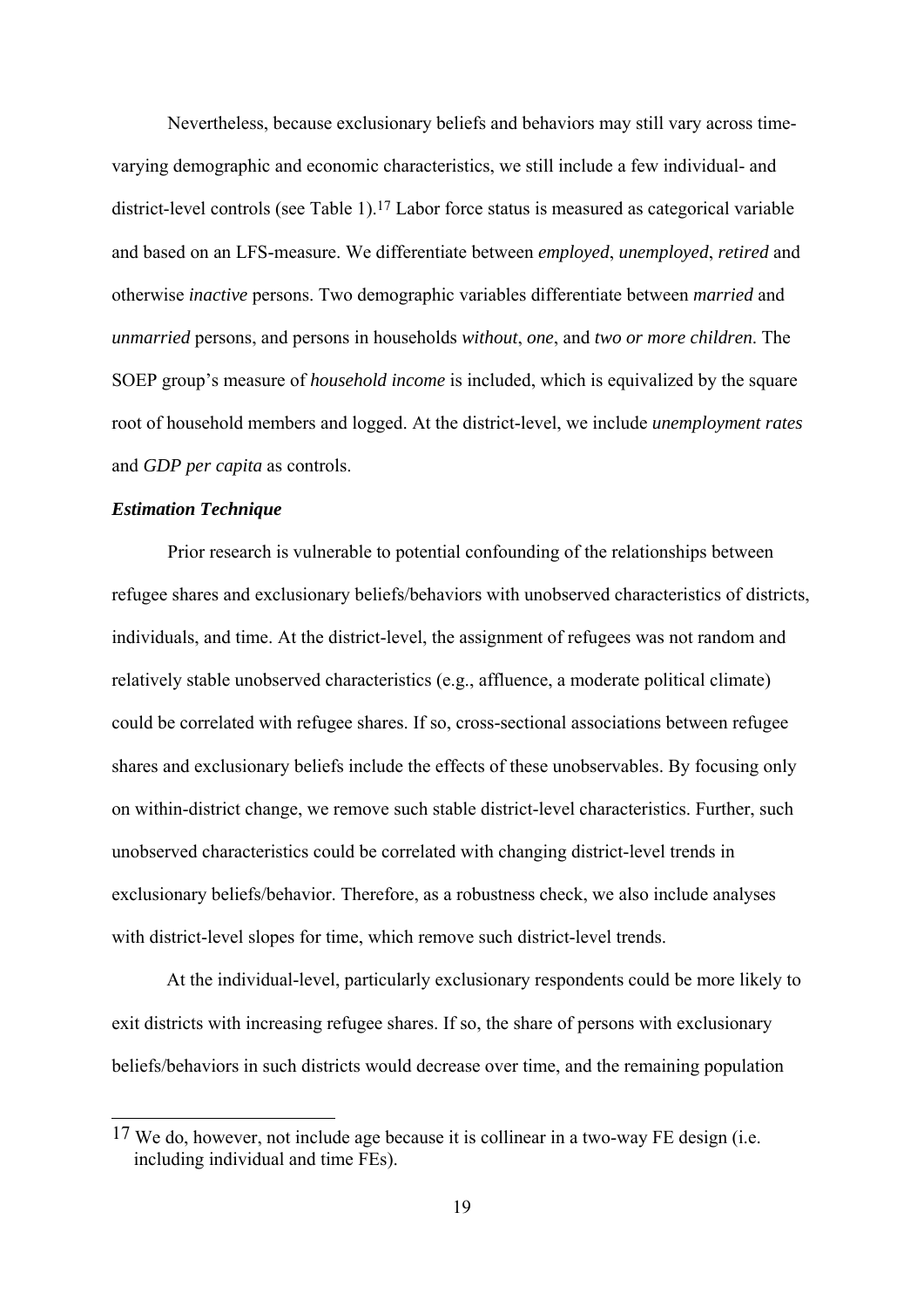would be selectively pro-refugee. By focusing only on within-person change, we remove such stable individual-level characteristics and the corresponding compositional effects.

At the year level, over-time changes across Germany could be due to processes that are not specific to the increasing refugee shares actually present in a district. By focusing only on within-year differences (in the individual- and district-level change), we remove such temporal idiosyncrasies shared across districts.

Ultimately, our approach identifies any effects of refugee shares from: (a) changes within individuals over-time as the district changes around them net of national-level shared changes; (b) changes within individuals over-time as they move across districts net of differences between these districts and of national-level shared changes. Of course, we also identify the effects net of individual- and district-level control variables.

Formally, our data is composed of individual respondents who are observed over time and cross-nested in districts and years. Given this multilevel structure, equation (1) describes the basic model:

$$
(1) \qquad y_{it} = \beta_0 + \beta_1 refuge_{i_{(i,t)}t} + w_{it}
$$

where the outcome y of person *i* at time *t* depends on the district-level refugee share at time *t*  in district *j* and the effect of unobservables w for person *i* at time *t*. Accordingly,  $w_{it}$  can be described as five-way error-term (Andrews et al. 2006):

$$
(2) \t w_{it} = \t \Phi_{j_{(i,t)}} + n_{j_{(i,t)}t} + \mu_t + \alpha_i + e_{it}.
$$

For each person *i* at time *t*, the error term consist of *(a)* a district-specific component  $\phi_{i(r)}$ which includes effects of time-invariant district-level variables; *(b)* a district-time specific component  $n_{j(i,t)}$ , which includes effects of time-varying district-level characteristics; *(c)* a time specific component  $\mu_t$ , which includes effects of national-level time-varying characteristics; *(d)* a person-specific component  $\alpha_i$ , which includes effects of time-constant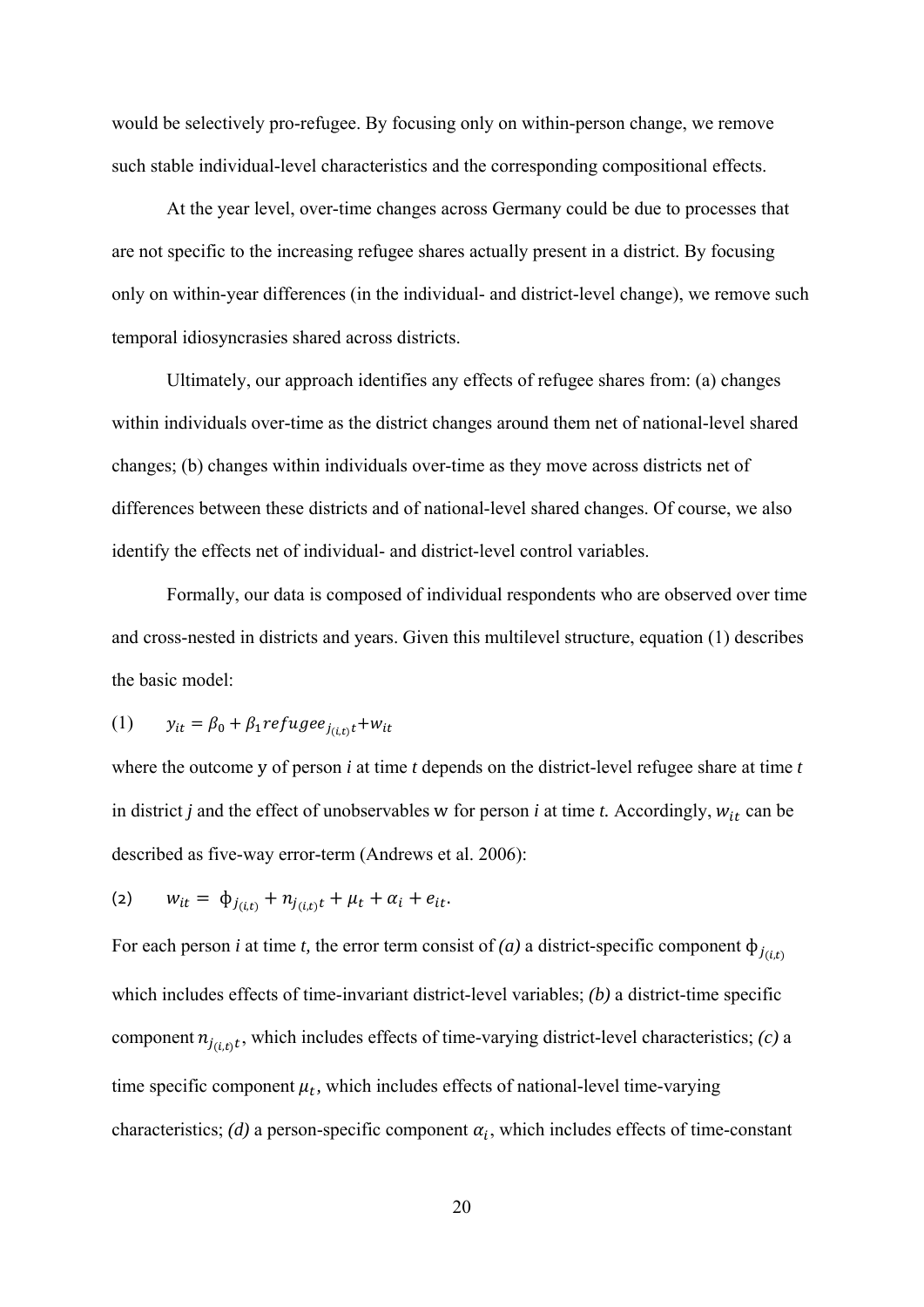person-level variables; and  $(e)$  an occasion-specific component  $e_{it}$ , which includes effects of time-varying person-specific characteristics.

If district-level refugee share is correlated with the variables included in  $w_{it}$ , the simple regression estimate of  $\beta_1$  will be biased. Therefore, we employ a three-way fixed effects (FE) estimation (Andrews et al. 2006) to weaken the assumption of uncorrelated unobservables.

While simple two-way FE models are routinely used to control for unobserved regional heterogeneity  $\phi_{j(t)}$  and temporal heterogeneity  $\mu_t$  in cross-regional research (Giesselmann and Schmidt-Catran 2019), three-way FE models are less common. In our case, persons are not fixed in nesting districts, but might move from one district to another. The resulting compositional changes (and their effects) are neither included in  $\phi_{i(t,t)}$  nor in  $\mu_t$  (but in  $\alpha_i$ ), and therefore neither controlled by time-, nor district-level FEs. The two-dimensional longitudinal structure of the SOEP, however, allows us to remove the person-level error component  $\alpha_i$ .

Note as well,  $n_{i(it)t}$  includes several time-varying district characteristics, which may also be correlated with district refugee share. For example, economic performance may influence selection of refugees into districts. Therefore, we incorporate several time-varying district-level controls. Altogether, our estimation of (1) is summarized in equation (3):

(3) 
$$
\hat{y}_{it} = \beta_0 + \beta_1 rate_{jt} + \theta' X + \sum_{j=1}^{N-1} \gamma_j d_j + \sum_{i=1}^{N-1} \delta_i p_i + \sum_{T=1}^{T-1} \zeta_t a_t + \sum_{T=1}^{T-1} \varphi_{t1} \text{ east } a_t + w_{it},
$$

where  $\sum_{j=1}^{N-1} \gamma_j d_j$  is a set of district dummies  $d_j$  with coefficients  $\gamma_j$ ;  $\sum_{i=1}^{n-1} \delta_i p_i$  is a set of person-level dummies  $p_i$  with coefficients  $\delta_i$ ;  $\sum_{T=1}^{T-1} \zeta_t a_t$  is a set of year dummies  $a_t$  with coefficients  $\zeta_t$ ;  $\sum_{T=1}^{T-1} \varphi_t$  east  $a_t$  are sets of region-specific year dummies allowing for different trends in eastern and western parts of Germany; and X is a vector of time-varying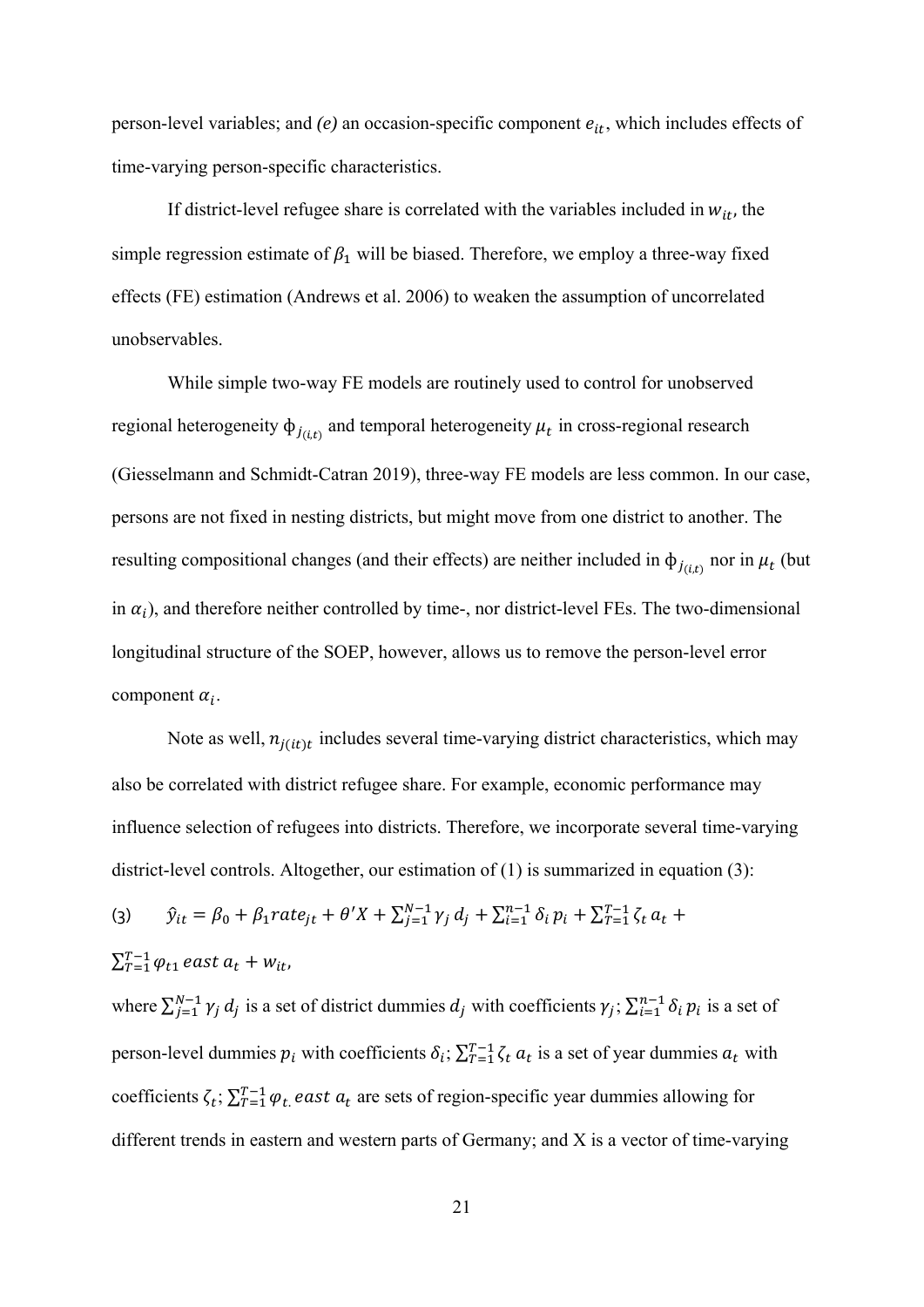covariates on district- and individual-level with coefficient-Vector  $\theta'$ . The error  $w_{it}$  now solely consists of  $e_{it}$  and a residual version of  $n_{j(i,t)}$ .

To estimate (3), we use linear regression for all dependent variables. Thus, for all but one dependent variable, (3) translates into a FE linear probability model. Unfortunately, FE logit models only use units with variation in the dependent variable to identify the parameters. This discards the meaningful cases that do not change even though refugee shares are increasing. Therefore, we only estimate FE-logit models for robustness tests.

Although we use an even more stringent three-way FE approach, recent scholarship raises concerns with causal interpretations of two-way FE models (Callaway et al. 2021; Wooldridge 2021). These concerns include effect heterogeneity, variation in treatment timing and trend heterogeneity across districts.

With regard to the non-random location processes of refugees in Germany, our data could be vulnerable to selection of refugees into district-level response-to-treatment patterns. Following Wooldridge (2021), who shows that multi-level FE estimators are consistent even when selection is correlated with effect heterogeneity, we maintain our estimators are unbiased. We argue that our estimators are also not particularly vulnerable to effect heterogeneity across periods. This is because there is hardly any variation in treatment *timing* across German districts, but more in its "*dosage*". Nevertheless, robustness checks focus only on the core period of the refugee increase 2012-2017 (see Figure 2 below).

Finally, the parallel trends assumption may not be met in our analytical design. Specifically, a visual inspection of Figure 1 below reveals systemic east/west disparities in the increase in refugees. This may coincide with region-specific dynamics in exclusionary beliefs/behaviors (Auspurg et al. 2019), which consequently may confound our estimates. Therefore, following Auspurg and colleagues (2019), we specify interaction terms between the time-FEs and an east/west indicator to allow for different year effects in eastern and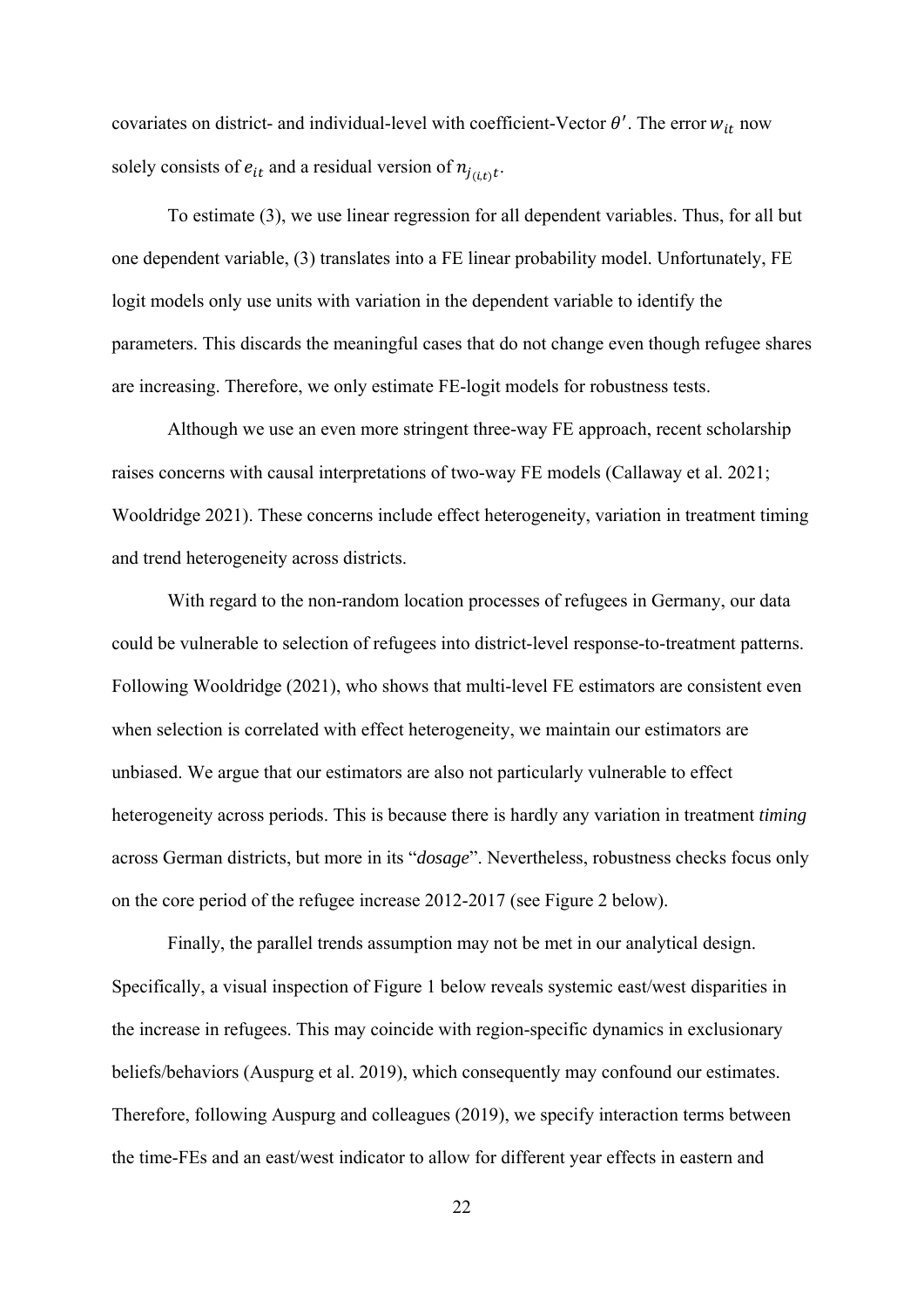western Germany in the main models (see equation 3). An additional robustness test removes the parallel trend assumption entirely – and therefore also differences in dynamics between, for example, urban and rural areas – by including district-specific slopes for a continuous time variable (fixed effects individual slopes [FEIS], Brüderl and Ludwig 2015).

Regarding inference, we report standard errors clustered at the district level as a robustness test. Further robustness tests confine the models to western Germany and substitute planning regions (instead of districts).

For the analyses of interaction effects between district-level unemployment and refugee shares, we use a rigorous within-district within-unit interaction approach. The threeway double demeaned interaction estimator (dd-IE) is implemented through adding interactions of district- and time-dummies with person-level demeaned macro-variables (to control for district-level effect heterogeneity [Giesselmann and Schmidt-Catran 2019]) and person-level demeaned factors (to control for individual-level effect heterogeneity [Giesselmann and Schmidt-Catran 2020]).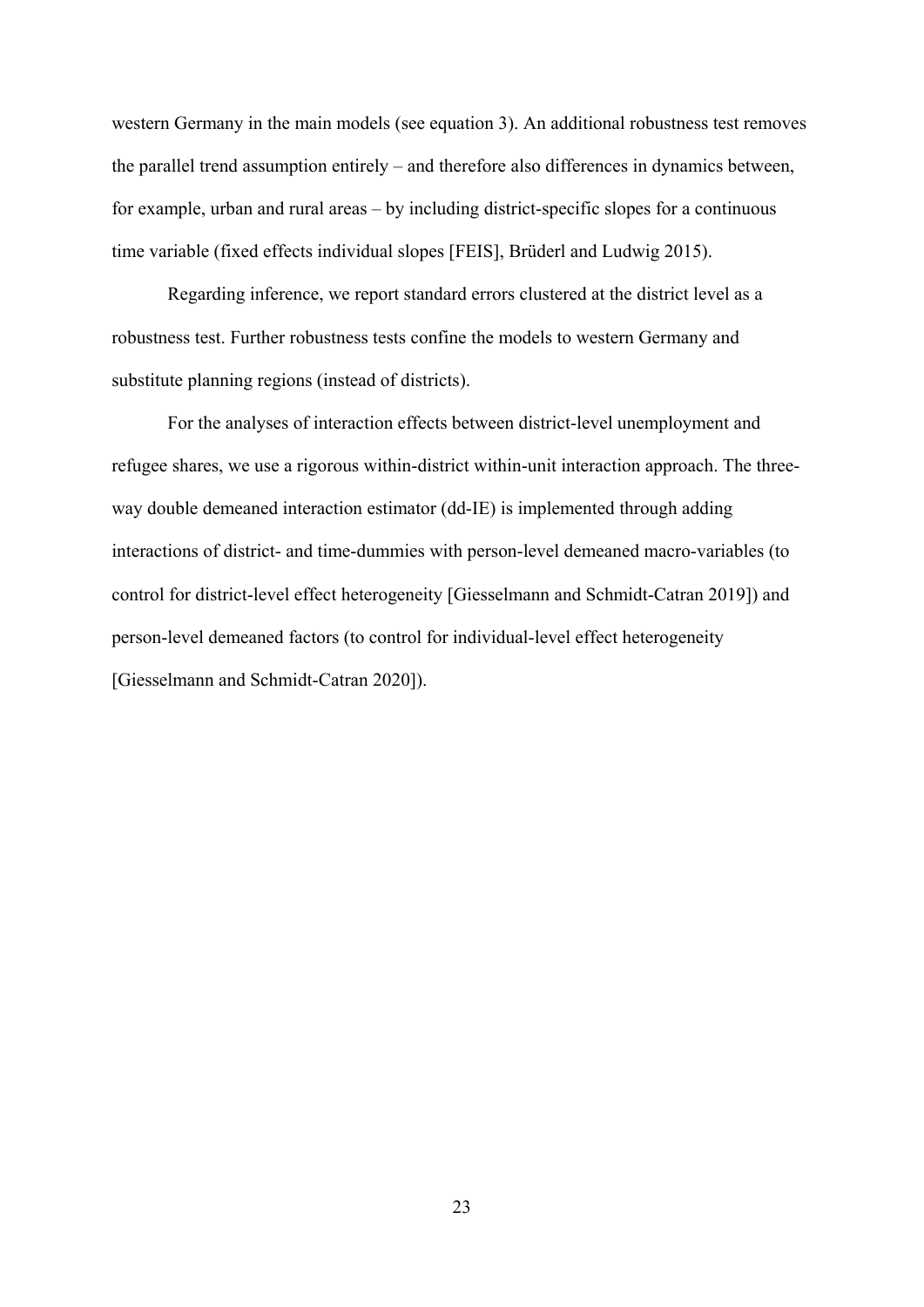# **RESULTS**

<u>.</u>

# *Descriptive Patterns*

Figure 1 displays the percentage point increase in refugee shares across German districts, 2009-2017. There was substantial variation over time and across districts amidst the nation-wide increase. At the district-level, the average refugee share was more than 4 times higher in 2017 than in 2009. On average across districts, the refugee share increased about 1.4 percentage points (see Table 1).18 The refugee share increased more than 10 percentage points in two districts, some districts never received any refugees, and a few saw declines.

<sup>18</sup> A random district is expected to have an increase which deviates about one percentage point (or 70 percent) from this average increase of 1.4 percentage points.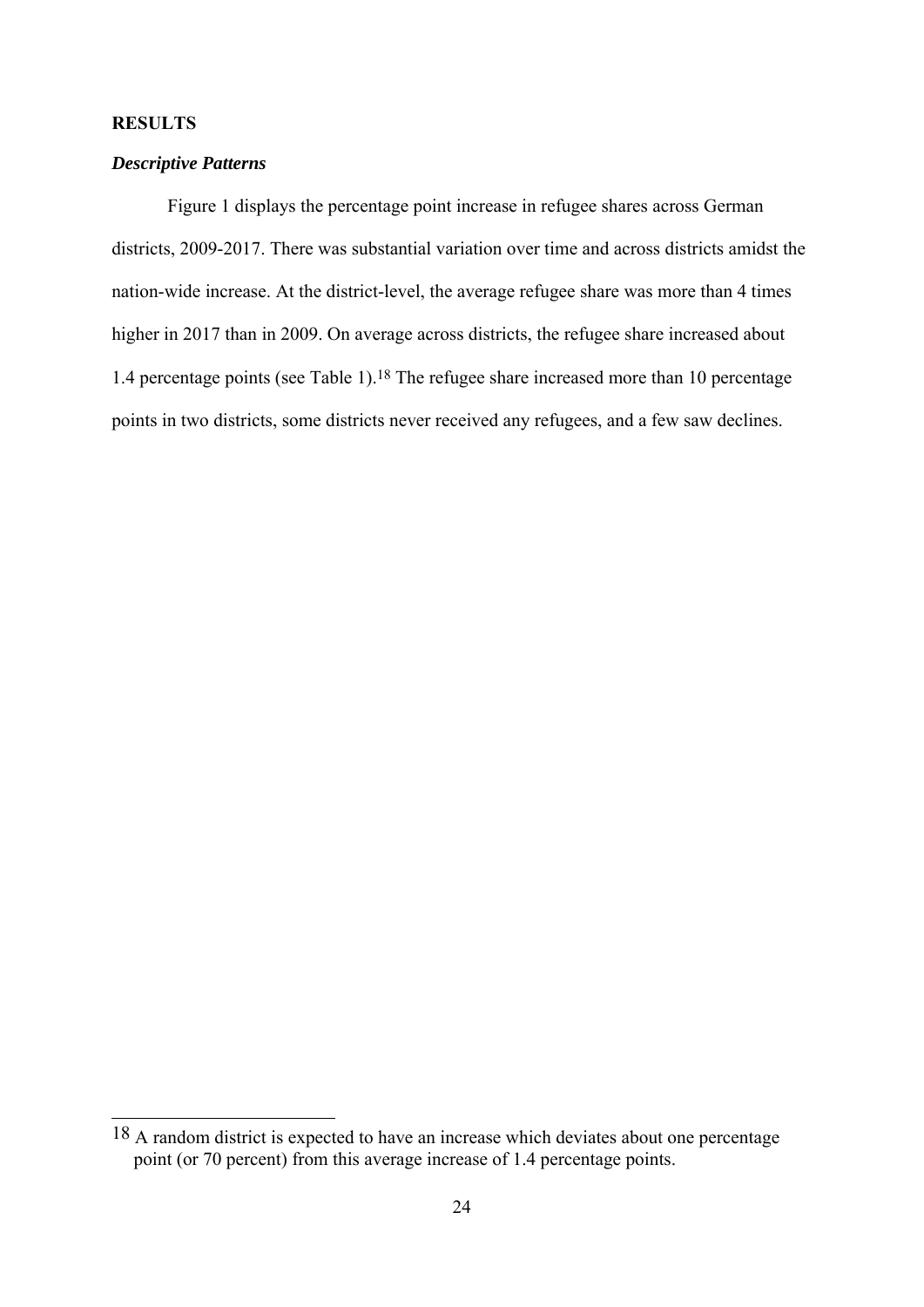**Figure 1:** The Percentage Point Increase in the Refugee Share of the Population Across Districts in Germany, 2009-2017



(Source: BBSR Bonn 2020)

Figure 2 overlays the trends in the means of the individual-level dependent variables on the overall refugee shares over time (at the overall individual-, not district-level). While the refugee share increased dramatically 2009-2017, two dependent variables increased considerably, one increased moderately, one was stable and one declined. Concerns about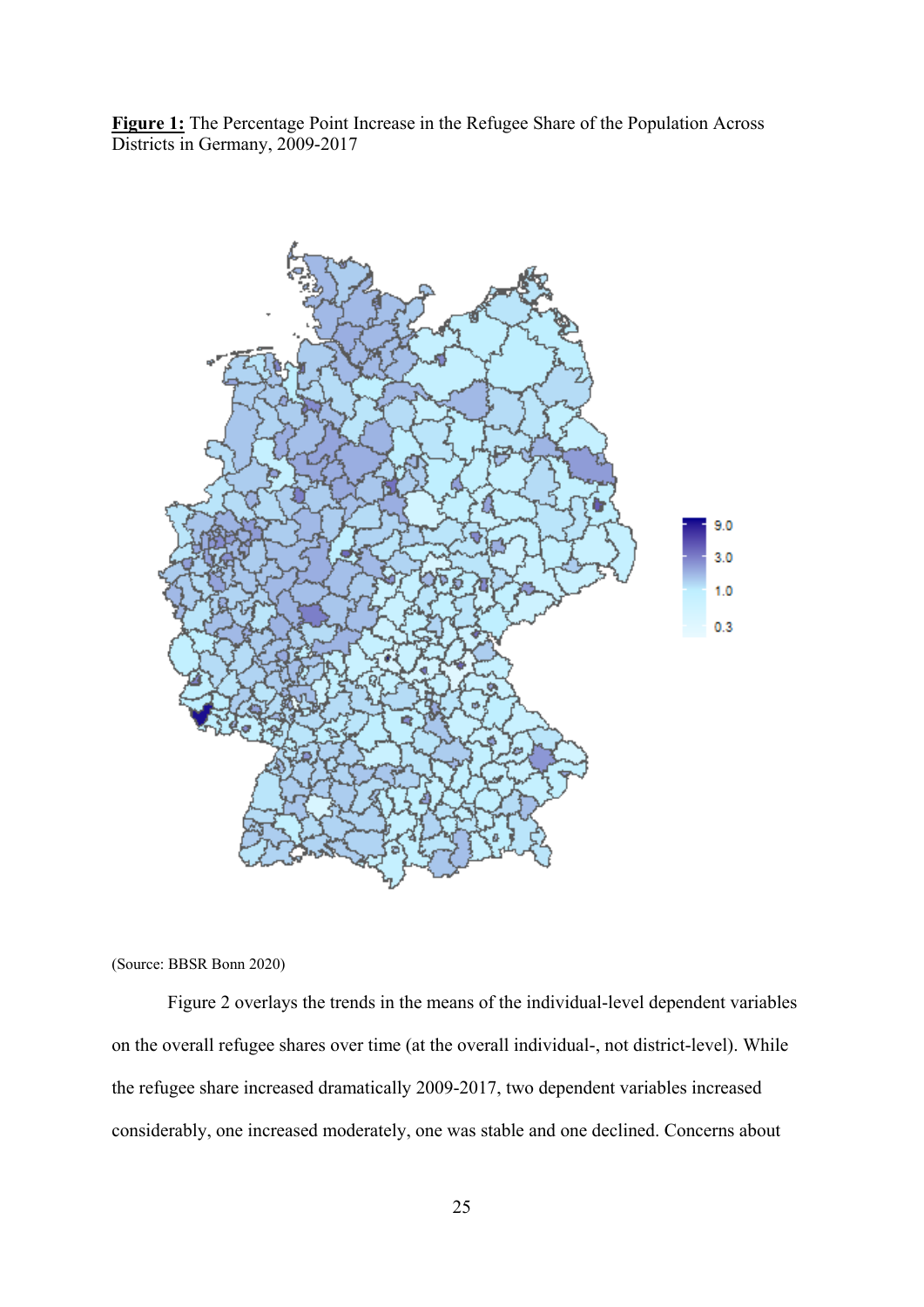immigration and strong far right party support increased especially after low points around 2012. By 2016, more than 85% of respondents had concerns about immigration and almost 2% strongly supported far right parties. Concerns about social cohesion also rose from 86% in 2015 to about 90% in 2017. By contrast, residential moves were stable, and subjective fair tax rates declined (about 2.7 percentage points). Hence, except the last two outcomes, the overall, nation-wide trends suggest a rise in exclusionary beliefs and behaviors.

**Figure 2:** Trends in Means of Dependent Variables and Refugee Shares in Germany, 2009- 2017



(Source: SOEP v34, BBSR Bonn 2020)

 The next question is whether these co-occurring nation-level over-time trends – in refugee shares and exclusionary beliefs and behaviors – are reflected in associations at the district-level (see Figure 3). Figure 3 concentrates on the district-level changes from 2012 to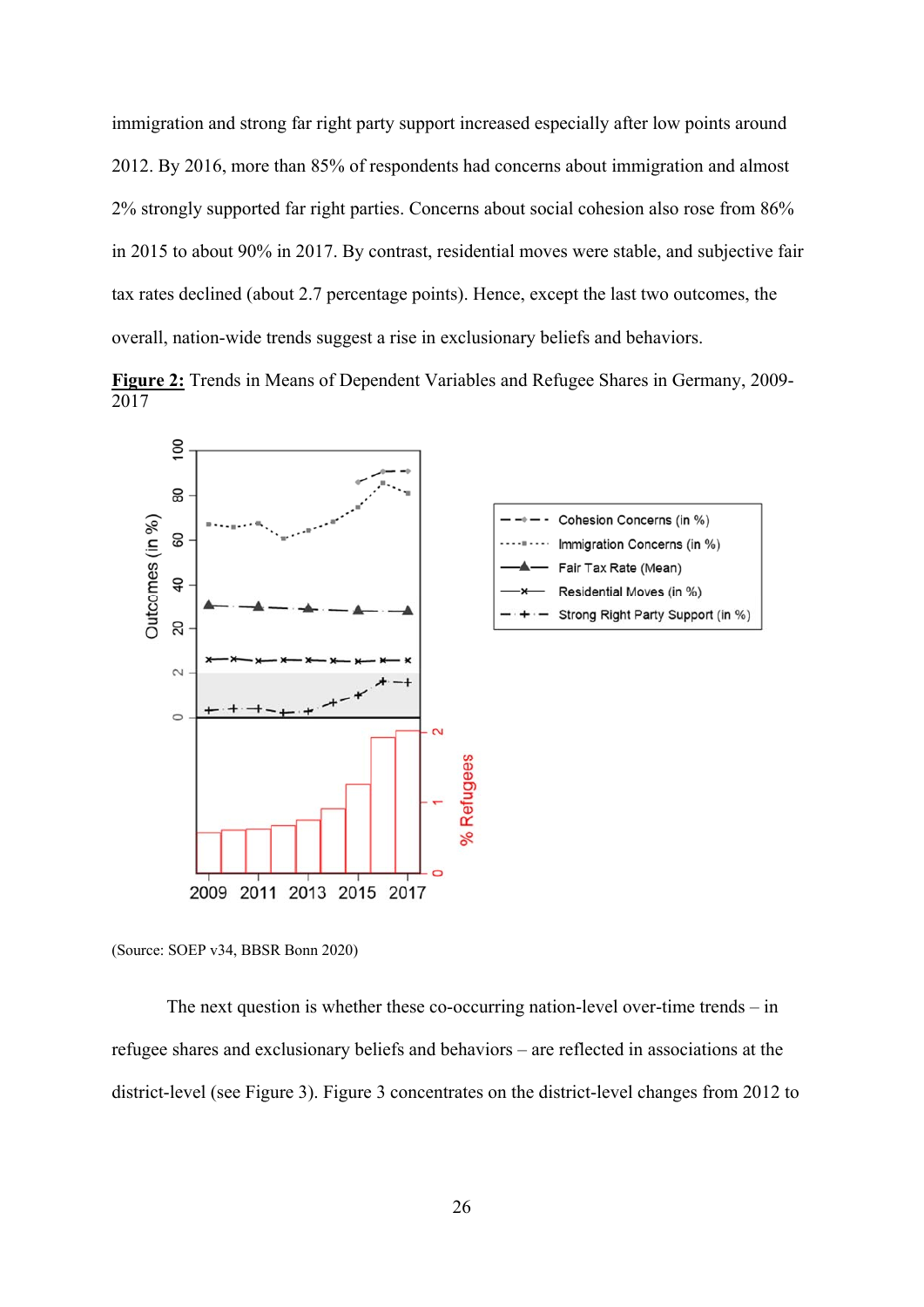2017 – the more intense period of the increase in refugees (except concerns about social cohesion, which is only available 2015-2017). The x-axis is the change in refugee shares. **Figure 3:** District-Level Change Scores 2012-2017 in Percentage Points: Dependent





Notes: Source SOEP v34, BBSR Bonn 2020 (N=285). Weighted bivariate correlations. Due to data availability, reference periods for social cohesion (2015-2017) and subjective fair tax rates (2013-2017) differ. Two outlier districts with Δ Refugees > 9 percentage points were omitted. 112 Districts with n(Persons)<20 were omitted.

Inspection of the y-axes reveals that the clear majority of districts experienced increases in concerns about immigration and stong far right party support. This is consistent with the overall nation-wide trends. However, the increases in concerns about immigration were actually greater in districts with smaller increases in refugee shares. Indeed, the upper left panel shows a fairly steep negative district-level correlation between changes in concerns about immigration and refugee shares. Also, increases in strong far right party support are similar across districts with high or low increases in refugee shares. Further, increases in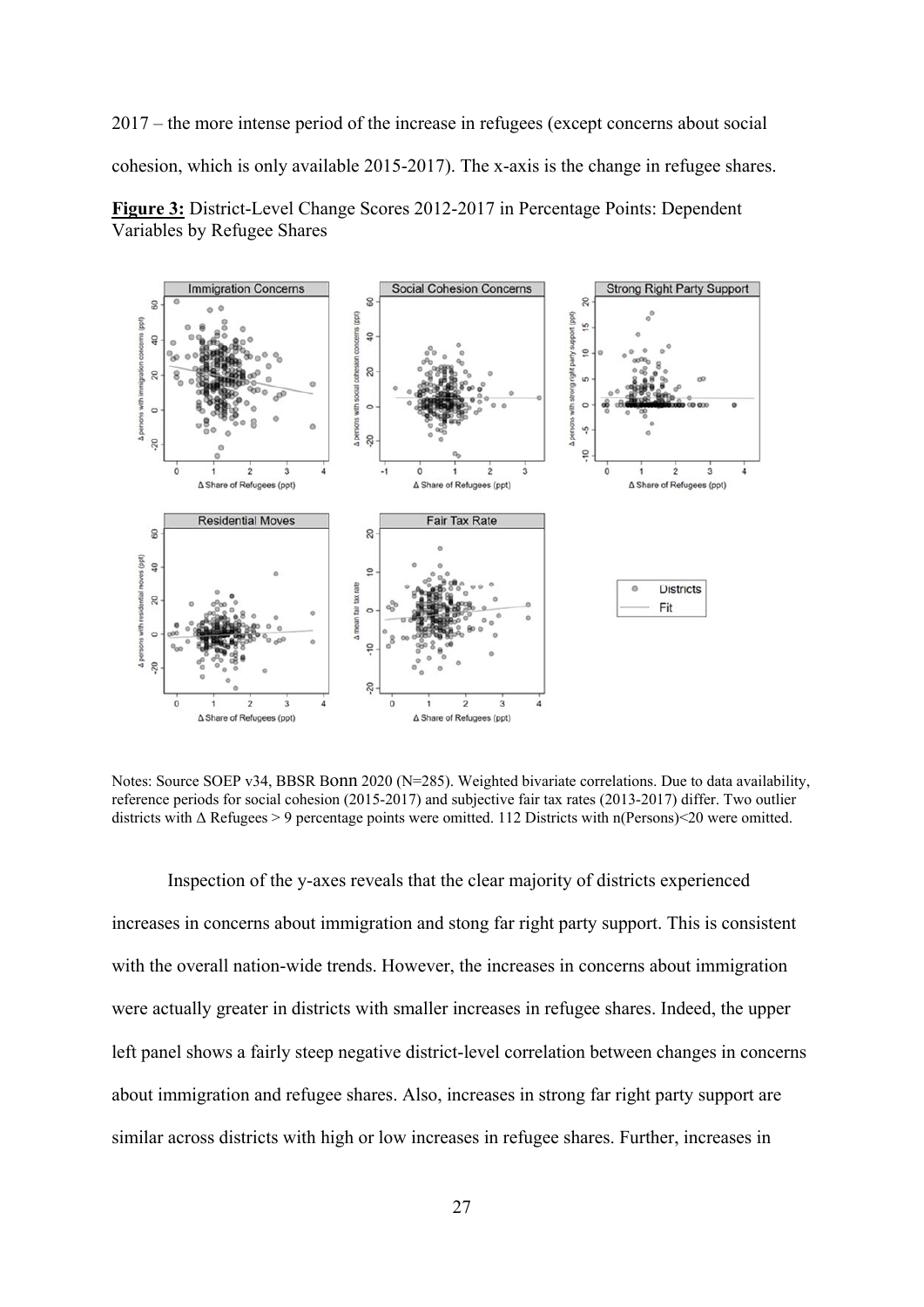social cohesion concerns are unrelated to increasing refugee shares and there are only very slight positive relationships between refugee shares and residential moves and subjective fair tax rates. Thus, contrary to the co-occuring nation-level trends, the correlations in districtlevel changes reveal no evidence of strong positive relationships between increasing refugee shares and exclusionary beliefs and behaviors.

Remember, however, that moves of particularly exclusionary individuals out of districts with increasing refugee shares could attenuate the correlations between simple district-level changes. Further, the two time point 2012-2017 bivariate correlations between unweighted district-level means could mask potential relationships.

#### *Three-Way FE Models*

 Table 2 reports the three-way FE models. The top row features the coefficient for district-level refugee shares. For each outcome, the first reduced-form model omits all individual- and district-level controls and focuses solely on refugee shares. The second model includes individual- and district-level controls. Refugee shares are significantly negatively associated with concerns about immigration and strong far right party support. Increasing refugee shares are negatively signed for concerns about social cohesion, and positively signed for residential moves and subjective fair tax rates. However, refugee shares are not significantly associated with any of those three outcomes. None of these main models in Table 2 reveals a significant increase of exclusionary beliefs and behaviors as a response to increasing refugee shares. Hence, none of the results in Table 2 endorse fractionalization and threat theories. The estimates for concerns about immigration and far right party support reveal a significant decrease of exclusionary beliefs with increasing refugee shares and are therefore consistent with contact theory.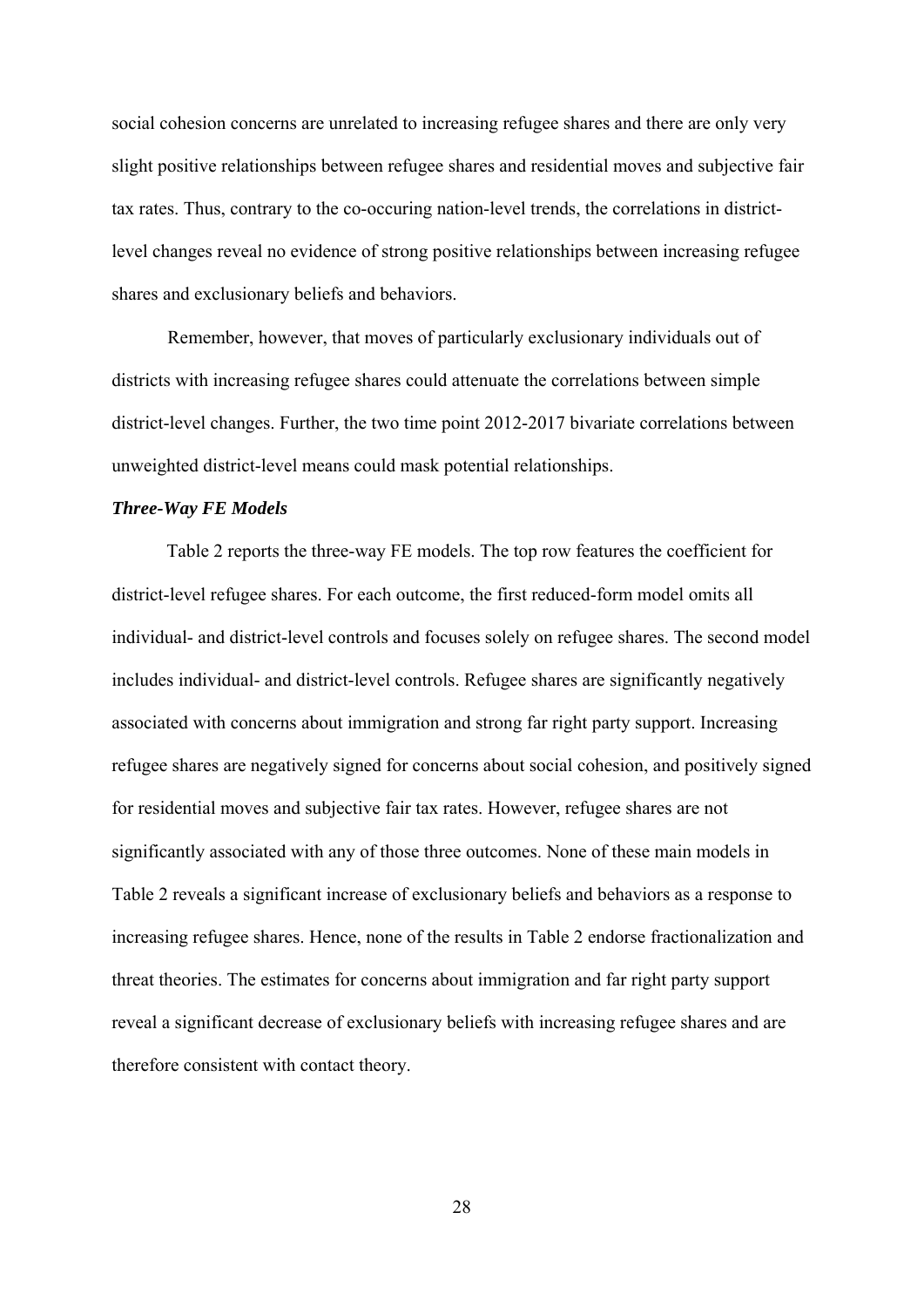|                  |            | <b>Immigration</b><br>Concerns <sup>a</sup> | <b>Cohesion Concerns<sup>a</sup></b> |             | <b>Strong Right</b><br><b>Supporta</b> | <b>Residential Moves<sup>a</sup></b> |                         |                         | <b>Fair Tax Rates</b> <sup>b</sup> |             |
|------------------|------------|---------------------------------------------|--------------------------------------|-------------|----------------------------------------|--------------------------------------|-------------------------|-------------------------|------------------------------------|-------------|
|                  | Model A1   | Model A2                                    | Model<br>B1                          | Model<br>B2 |                                        | Model C1 Model C2                    | Model<br>D <sub>1</sub> | Model<br>D <sub>2</sub> | Model<br>E1                        | Model<br>E2 |
| District-level   |            |                                             |                                      |             |                                        |                                      |                         |                         |                                    |             |
| % Refugees       | $-.021***$ | $-0.025***$                                 | $-.002$                              | $-.002$     | $-.003***$                             | $-.002**$                            | .003                    | .004                    | .002                               | .002        |
|                  | (.004)     | (.004)                                      | (.005)                               | (.006)      | (.001)                                 | (.001)                               | (.002)                  | $(-.002)$               | (.002)                             | (.002)      |
| % Unemployment   |            | .004                                        |                                      | .006        |                                        | $-.0003$                             |                         | $.006***$               |                                    | $-.002$     |
|                  |            | (.003)                                      |                                      | (.007)      |                                        | (.001)                               |                         | (.002)                  |                                    | (.001)      |
| GDP Per Capita   |            | $-.001$                                     |                                      | .0002       |                                        | $-.0002$                             |                         | $.001***$               |                                    | $.001**$    |
| (thousands)      |            | (.001)                                      |                                      | (.001)      |                                        | (.0001)                              |                         | (.0004)                 |                                    | (.0003)     |
| Individual-level |            |                                             |                                      |             |                                        |                                      |                         |                         |                                    |             |
| HH Income (ln)   |            | $.015***$                                   |                                      | $-.000$     |                                        | .001                                 |                         | $-.017***$              |                                    | $.024***$   |
|                  |            | (.004)                                      |                                      | (.007)      |                                        | (.001)                               |                         | (.002)                  |                                    | (.003)      |
| Unemployed       |            | .010                                        |                                      | $-.024*$    |                                        | .001                                 |                         | $.008*$                 |                                    |             |
|                  |            | (.007)                                      |                                      | (.011)      |                                        | (.001)                               |                         | (.004)                  |                                    |             |
| Pensioner        |            | .004                                        |                                      | $-.034**$   |                                        | $-.003*$                             |                         | $-.006$                 |                                    |             |
|                  |            | (.006)                                      |                                      | (.012)      |                                        | (.001)                               |                         | (.004)                  |                                    |             |
| Inactive (other) |            | .002                                        |                                      | $-.023**$   |                                        | $-.000$                              |                         | $-.007**$               |                                    |             |
|                  |            | (.005)                                      |                                      | (.008)      |                                        | (.001)                               |                         | (.003)                  |                                    |             |
| Married          |            | $.015*$                                     |                                      | $-.030*$    |                                        | .002                                 |                         | $-.002)$                |                                    | .004        |
|                  |            | (.006)                                      |                                      | (.013)      |                                        | (.001)                               |                         | (.004)                  |                                    | (.003)      |
| One Child        |            | $-.003$                                     |                                      | $.050***$   |                                        | $-.002$                              |                         | $-.019***$              |                                    | $-.016***$  |
|                  |            | (.005)                                      |                                      | (.011)      |                                        | (.001)                               |                         | (.003)                  |                                    | (.002)      |
| 2+ Children      |            | $-.019*$                                    |                                      | .034        |                                        | $-.001$                              |                         | $-.042***$              |                                    | $-.023***$  |
|                  |            | (.008)                                      |                                      | (.018)      |                                        | (.002)                               |                         | (.004)                  |                                    | (.004)      |
| Constant         | $.742***$  | $.615***$                                   | $.636***$                            | $.572***$   | .016                                   | .021                                 | $-.067$                 | $-.057$                 | $.248***$                          | .073        |
|                  | (.058)     | (.075)                                      | (.142)                               | (.169)      | (.012)                                 | (.015)                               | (.035)                  | (.045)                  | (.027)                             | (.038)      |

**Table 2:** Three-Way FE Linear Regression Models of Exclusionary Beliefs and Behaviors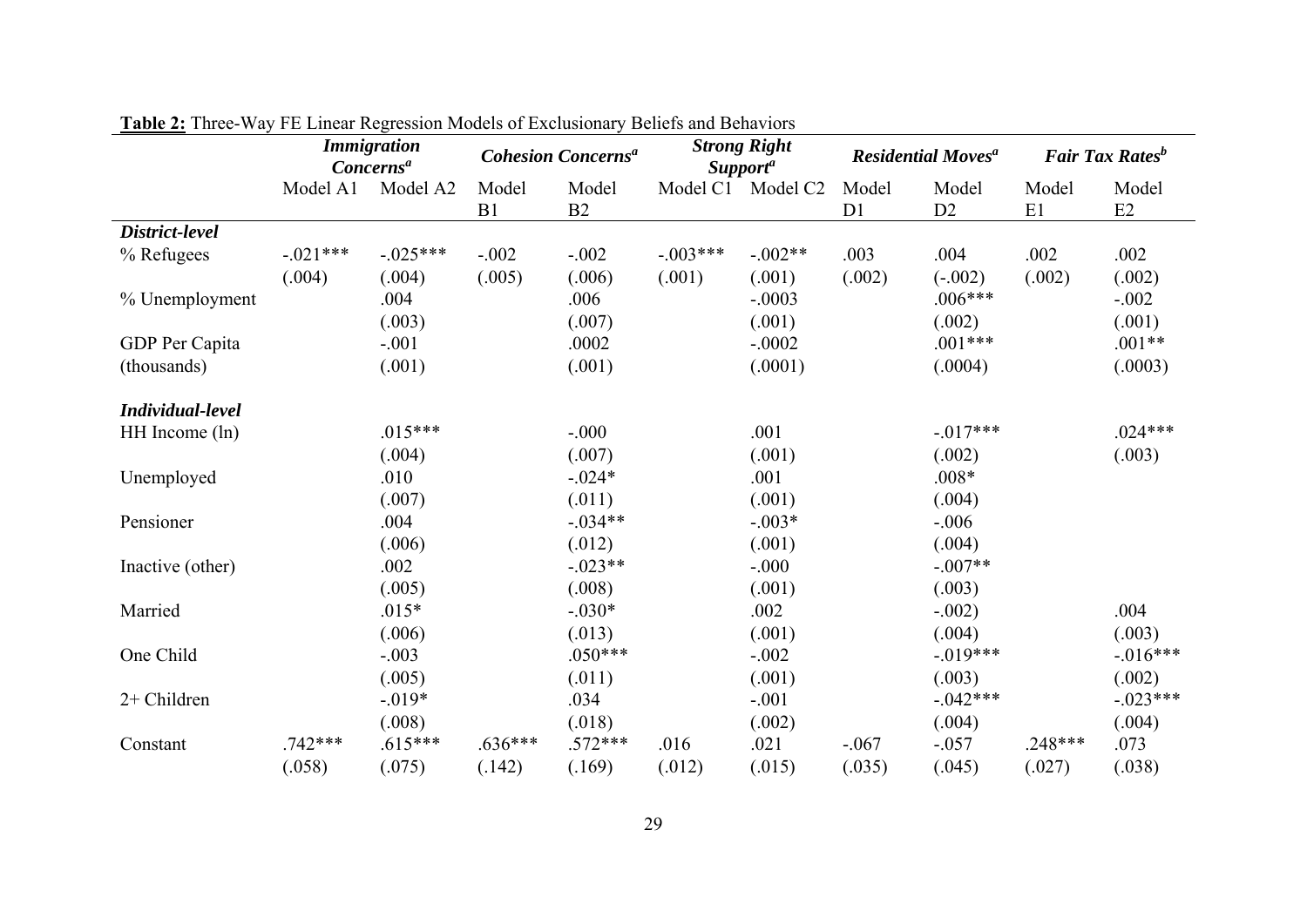| Observations     | 162245 | 162245 | 55994 | 55994 | 158113 158113 |     | 180765 | 180765 43592 |     | 43592 |
|------------------|--------|--------|-------|-------|---------------|-----|--------|--------------|-----|-------|
| Number of        | 401    | 401    | 401   | 401   | 401           | 401 | 401    | 401          | 401 | 401   |
| <b>Districts</b> |        |        |       |       |               |     |        |              |     |       |

Notes: Models also include fixed time trends for east and west regions. Standard errors in parentheses.

Data Sources: SOEP v34, BBSR Bonn

<sup>a</sup>Linear Probability Model

<sup>b</sup>Linear Model

\* p<.05, \*\* p<.01, \*\*\* p<.001 (two-tailed tests).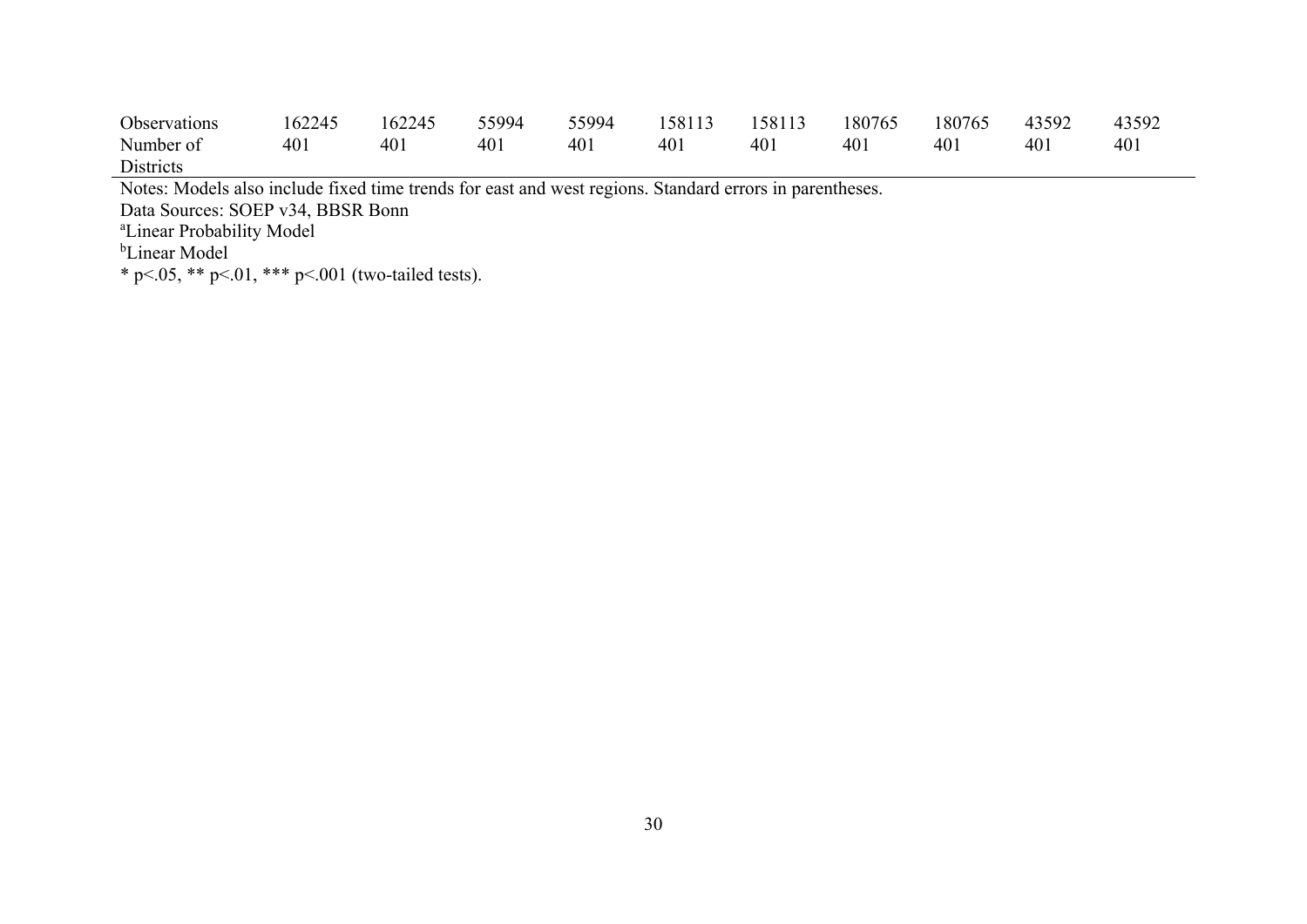The magnitude of these statistically significant coefficients also suggests substantively significant effects. For a one percentage point increase in district-level refugee shares, the probability of having concerns about immigration declines by about 0.02-0.03. The coefficient grows when we include district-level controls in model A2. Recall, the overall mean for concerns about immigration is about 0.7 (see Table 1). For a one percentage point increase in refugee shares, the probability of strong support for far right parties declines by about 0.002-0.003. The coefficient shrinks when we include district-level controls in model C2. Recall, the mean strong far right party support is only 0.006 (see Table 1).

 Figure 4 displays the predicted probabilities for each outcome across the prototypical range of district-level refugee shares. That is, Figure 4 uses the slopes from the second models in Table 2 to make predictions across the middle 90% of the distribution of districtlevel refugee shares (i.e. 0-4%). These projections hold other variables constant at their means and refer to an average point in time within the observational window.

In districts with near zero refugee shares, about 73% of respondents have concerns about immigration and about 1% of respondents strongly support far right parties. Where refugee shares approach 4%, the share of persons with immigration concerns are about 10 percentage points lower and strong support for far right parties approaches zero. It may be helpful to contextualize these results with other studies. For example, a 0-4% shift in refugee shares is predicted to: (a) have a similar sized impact on concerns about immigration as longterm unemployment (Kratz 2021); (b) offset about 75% of the average German 9/11-effect, and (c) amount to about 70% of the difference between persons with left- and radical right party preference (Czymara and Dochow 2018).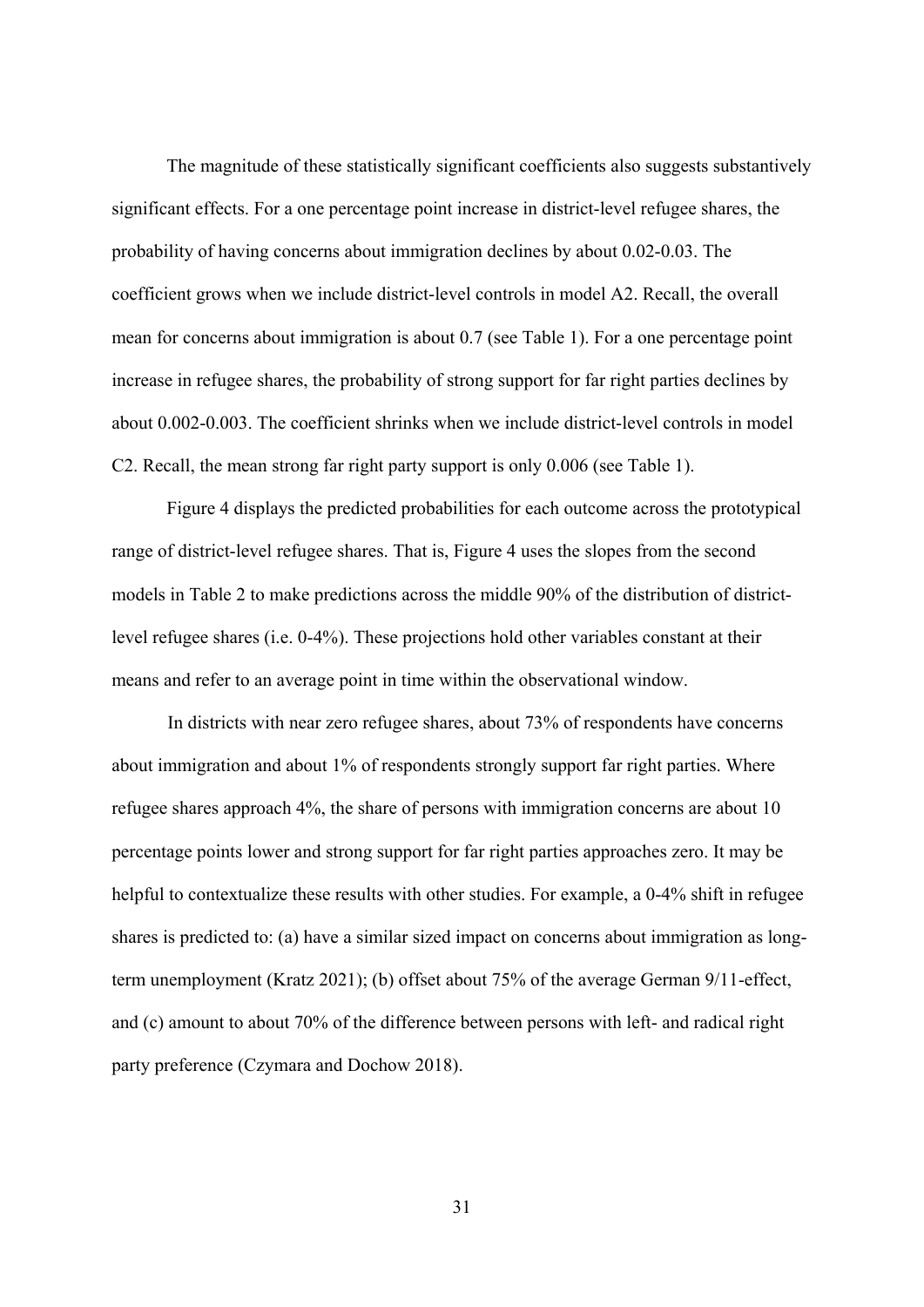

**Figure 4:** Predicted Values of Exclusionary Beliefs and Behaviors Across District-Level Refugee Shares

Notes: Graphs by Dependent Variable. Source SOEP v34, BBSR Bonn 2020. Predicted values are for a prototypical individual in a prototypical district (i.e. all covariates fixed at mean values). Shading is 95% C.I.'s. 3-way FE models (Models A2-E2, Table 2). The mapped range of the prediction reflects the 90%-core distribution for district-level independent variables.

 The results for the controls can be reported succinctly. District-level unemployment is significantly positively associated with residential moves. District-level GDP per capita is significantly positively associated with residential moves and subjective fair tax rates. At the individual-level, household income is significantly positively associated with immigration concerns and subjective fair tax rates and significantly negatively associated with residential moves. Being a pensioner, inactive, and married, and having 2+ children are all significantly associated with a few outcomes.

Table 3 shows up to 10 robustness checks. Across all alternatives estimations, district-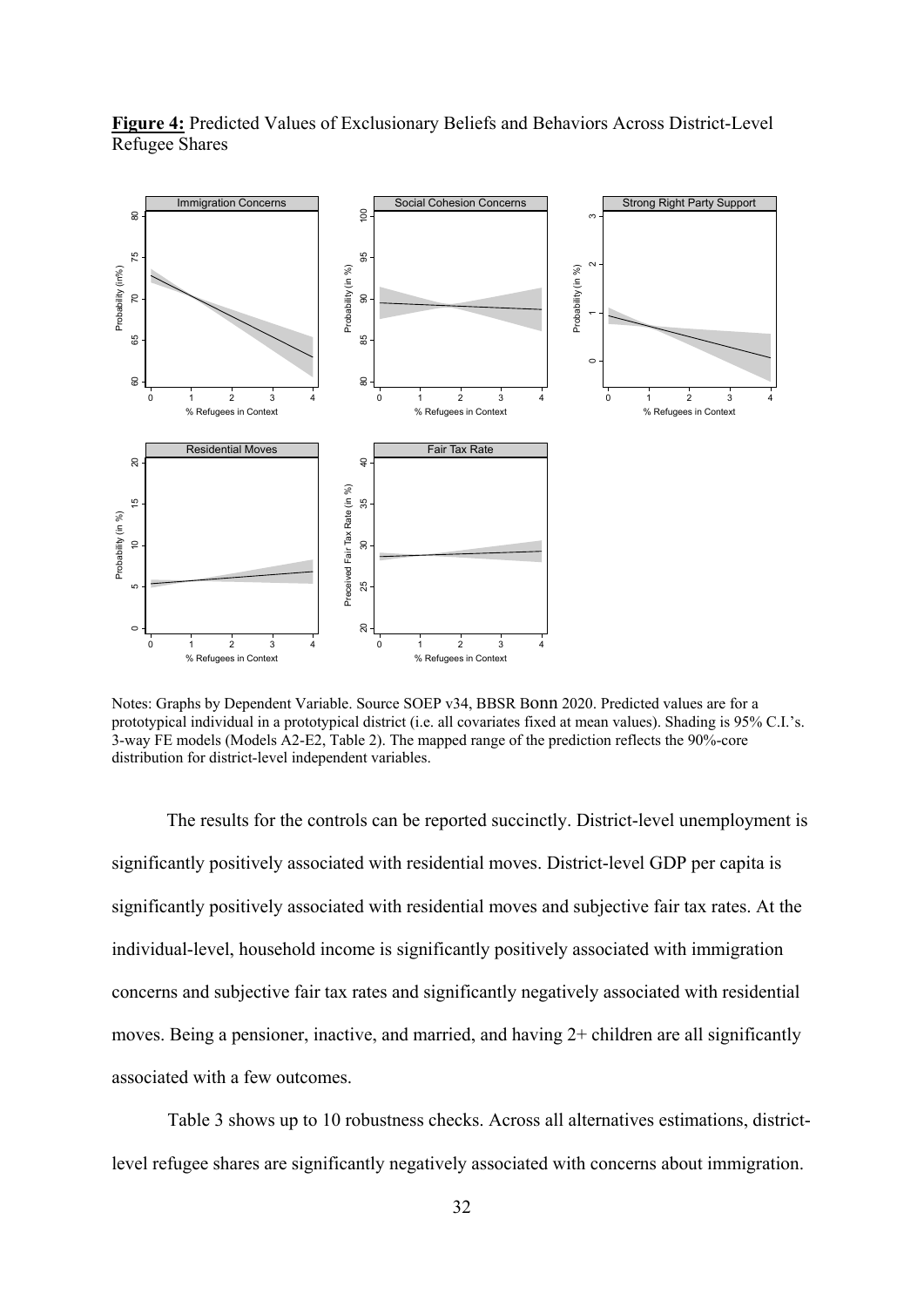This finding appears to be very robust. The lack of a significant relationship is also robust for

subjective fair tax rates.

**Table 3:** Robustness Tests: Coefficients for Contextual Refugee Shares Across Different Specifications and Estimations

|                           | <b>Immigration</b><br><b>Concerns</b> | <b>Cohesion</b><br><b>Concerns</b> | <b>Strong</b><br><b>Right</b><br><b>Support</b> | <b>Moves</b> | Fair<br><b>Tax</b><br>Rates |
|---------------------------|---------------------------------------|------------------------------------|-------------------------------------------------|--------------|-----------------------------|
|                           | (Model A2)                            | (Model B2)                         | (Model                                          | (Model       | (Model                      |
|                           |                                       |                                    | C2)                                             | D2)          | E2)                         |
| Main 3-Way Models         | $-.025***$                            | $-.002$                            | $-.002**$                                       | .004         | .002                        |
| <b>Cluster Robust SEs</b> | $-.025**$                             | $-.002$                            | $-.002$                                         | .004         | .002                        |
| Metric Scale DV           | $-.044***$                            | .020                               | $-.002$                                         |              |                             |
| Alternative               | $-.019***$                            | $.022*$                            | $-.001$                                         |              |                             |
| Dichotomization           |                                       |                                    |                                                 |              |                             |
| 3-Way FE 2012-2017        | $-.022***$                            | $-.002$                            | $-.003**$                                       | $.005*$      | .002                        |
| 3-Way FEIS                | $-.021**$                             | .003                               | $-.002$                                         | .008         | $-.003$                     |
| Lagged Indep.             | $-.018***$                            | .005                               | $-.004***$                                      | .004         | .002                        |
| Variable                  |                                       |                                    |                                                 |              |                             |
| Unweighted Results        | $-.011**$                             | .003                               | $-.001$                                         | .002         | .001                        |
| Western Germany           | $-.021***$                            | .002                               | $-.002*$                                        | $.007*$      | $-.002$                     |
| Only                      |                                       |                                    |                                                 |              |                             |
| Planning Region           | $-.034***$                            | .018                               | $-.002$                                         | $.012**$     | $-.003$                     |
| Level $(N=96)$            |                                       |                                    |                                                 |              |                             |
| FE-Logit                  | $-124***$                             | .191***                            | $-.569***$                                      | $.162***$    |                             |

Note: FE linear regression models, replicating models A2-E2 (Table 2). Data Sources: SOEP v34, BBSR Bonn

\* p $\leq$ .05, \*\* p $\leq$ .01, \*\*\* p $\leq$ .001

 District-level refugee shares remain significantly positively associated with strong support for far right parties in 4 of 10 alternative approaches. Focusing just on 2012-2017, only including west Germany, using lagged refugee shares and in logit models, a rising refugee share is significantly negatively associated with strong far right party support. In fact, if we use lagged refugee shares, the coefficient for far right parties is robustly and significantly negative with an alternative dichotomization, the metric scale, and cluster robust SEs (not shown). Also, none of the 10 alternative approaches show refugee shares are positively signed (and none are significantly positive) for strong support for far right parties.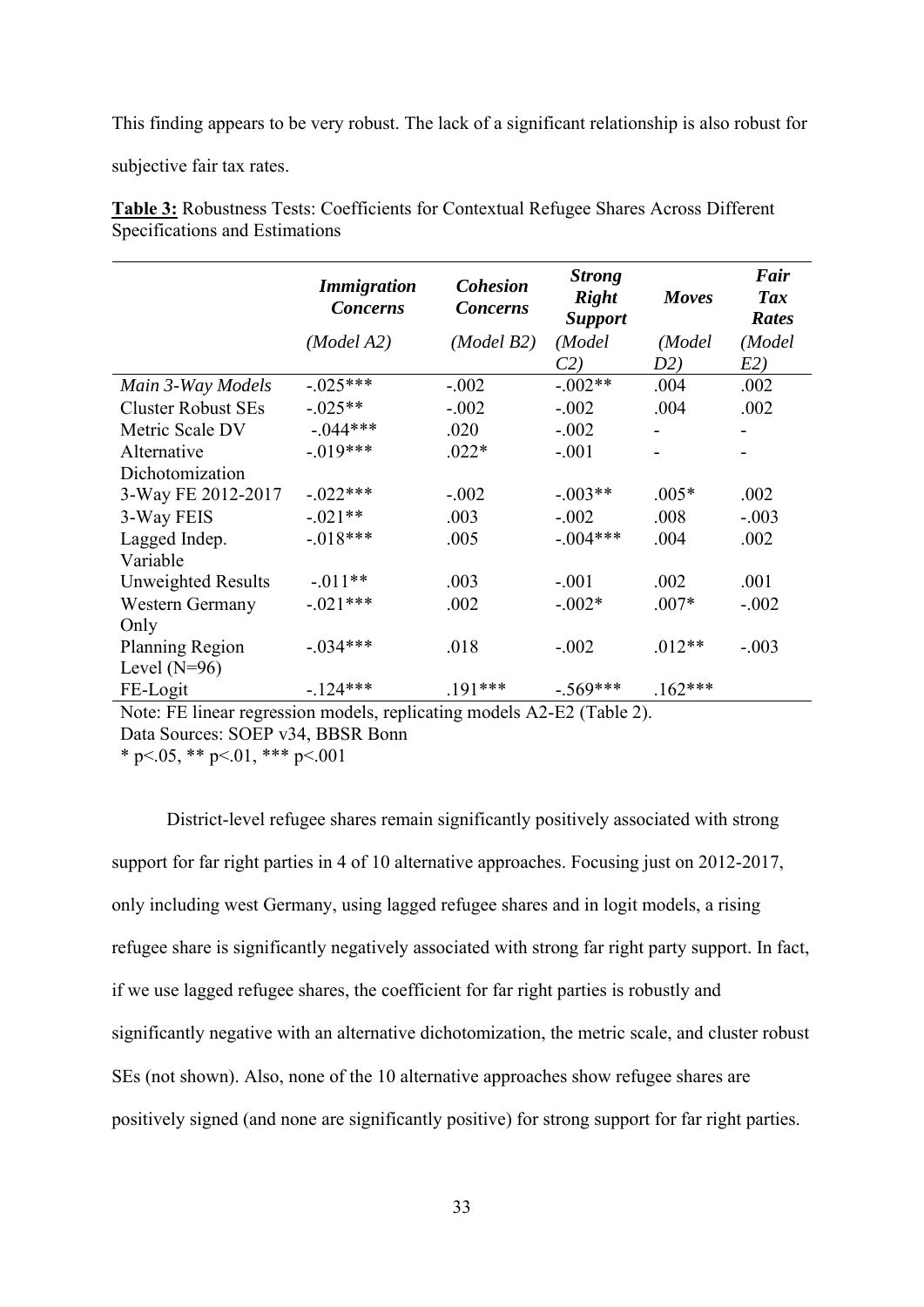In 8 of the 10 alternative approaches, district-level refugee shares continues to be insignificantly related to concerns about social cohesion. The coefficient is negatively signed in three models and positively signed in 8 models. That said, 2 of the 11 robustness checks (with alternative dichotomization or logit) reveal significant positive relationships between refugee shares and cohesion concerns.

 In 4 of 8 alternatives, district-level refugee shares are still not significant for residential moves. In the 2012-2017 period, in western Germany only, when refugee shares are measured at the planning region instead of district level, and in logit models, we find a significant positive association with residential moves. Although we contend that the estimation strategy in Table 2 is most justified, we acknowledge that there is *some* evidence of a significant positive association between refugee shares and residential moves.

# *Interactions with District-Level Unemployment*

 As motivated above, it is plausible that the relationship between district-level refugee shares and the outcomes varies across district-level unemployment rates. In Table 4, we interact refugee shares and unemployment rates. Table 4 shows that refugee shares significantly positively interact with unemployment rates for concerns about immigration and residential moves. We do not find significant interactions for the other three outcomes. In Figure 5, we display the predicted probabilities across the core (i.e. middle 90%) range of the two district-level variables for the outcomes with significant interactions.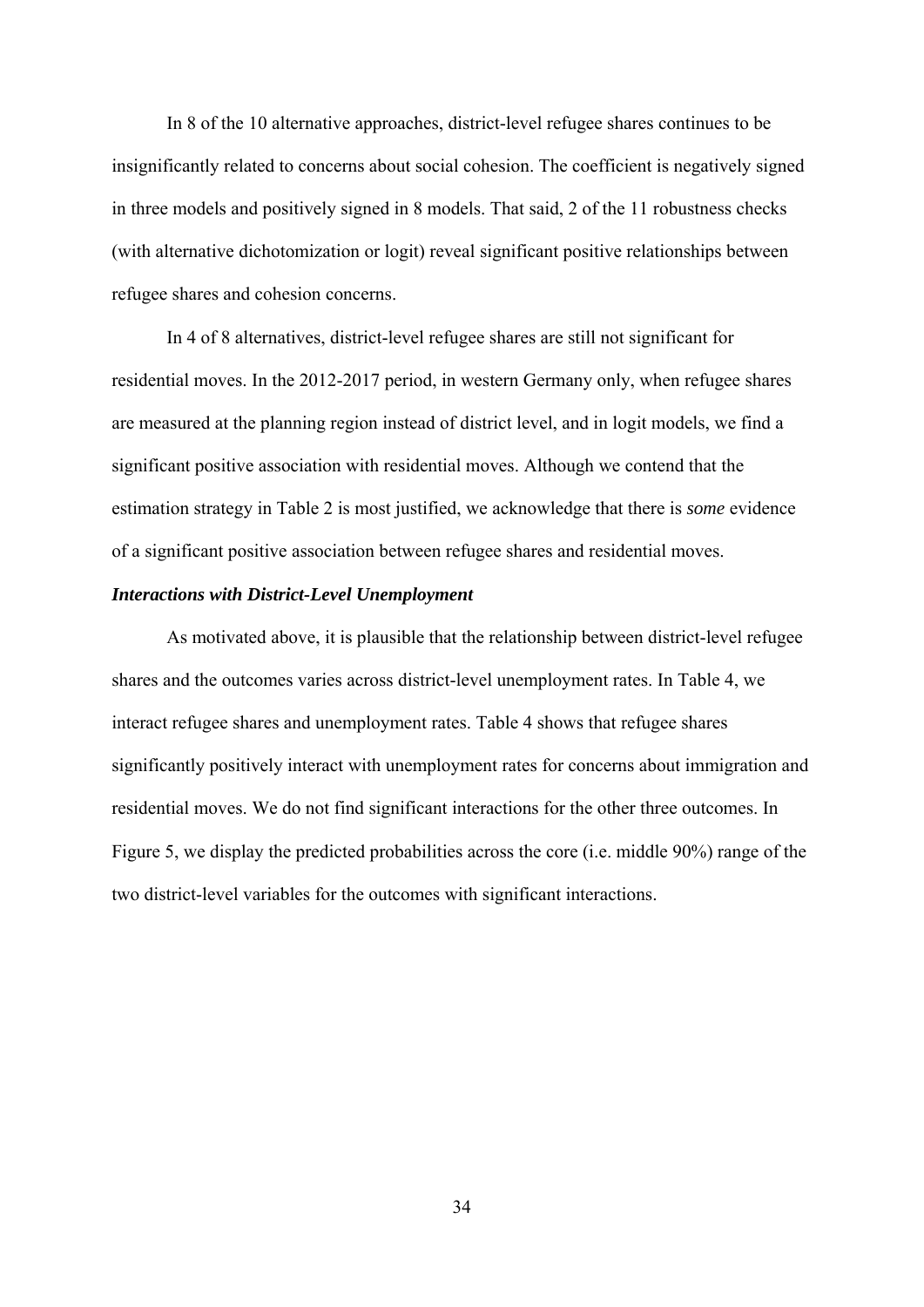|                             | <b>Immigration</b><br>Concerns <sup>a</sup> | <b>Cohesion</b><br>Concerns <sup>a</sup> | <b>Strong</b><br><b>Right</b><br>Support <sup>a</sup> | <b>Residential</b><br><b>Moves</b> <sup>a</sup> | <b>Fair Tax</b><br>Rates <sup>b</sup> |
|-----------------------------|---------------------------------------------|------------------------------------------|-------------------------------------------------------|-------------------------------------------------|---------------------------------------|
|                             | Model A3                                    | Model B3                                 | Model C3                                              | Model D3                                        | Model E3                              |
| District-level              |                                             |                                          |                                                       |                                                 |                                       |
| $%$ Refugees $c$            | .028                                        | $-.123$                                  | $-0.012$                                              | $-.216***$                                      | $-.024$                               |
|                             | (.041)                                      | (.099)                                   | (.008)                                                | (.025)                                          | (.023)                                |
| % Unemployment <sup>c</sup> | $.080***$                                   | $-.145$                                  | $-.009$                                               | $-.053***$                                      | $-.030*$                              |
|                             | (.024)                                      | (.126)                                   | (.005)                                                | (.015)                                          | (.015)                                |
| % Unemployment *            | $.014**$                                    | .030                                     | .0004                                                 | $.021***$                                       | $-.0002$                              |
| % Refugees                  | (.005)                                      | (.030)                                   | (.001)                                                | (.003)                                          | (.003)                                |
| GDP Per Capita              | $-.004***$                                  | .016                                     | $-.0003$                                              | $-.001$                                         | $.002***$                             |
| (thousands)                 | (.001)                                      | (.009)                                   | (.000)                                                | (.001)                                          | (.001)                                |
| Individual-level            |                                             |                                          |                                                       |                                                 |                                       |
| HH Income (ln)              | $.013**$                                    | .0002                                    | .0001                                                 | $-.016***$                                      | $.023***$                             |
|                             | $(-.004)$                                   | $(-.007)$                                | $(-.001)$                                             | $(-.002)$                                       | $(-.003)$                             |
| Unemployed                  | .008                                        | $-.021$                                  | .001                                                  | $.008*$                                         |                                       |
|                             | (.007)                                      | (.012)                                   | (.001)                                                | (.004)                                          |                                       |
| Pensioner                   | .004                                        | $-.043***$                               | $-.003*$                                              | $-.004$                                         |                                       |
|                             | (.007)                                      | (.012)                                   | (.001)                                                | (.004)                                          |                                       |
| Inactive (other)            | .001                                        | $-.023**$                                | .000                                                  | $-.006*$                                        |                                       |
|                             | (.005)                                      | (.008)                                   | (.001)                                                | (.003)                                          |                                       |
| Married                     | $.015*$                                     | $-.031*$                                 | .001                                                  | .001                                            | .003                                  |
|                             | $(-.006)$                                   | $(-.013)$                                | $(-.001)$                                             | $(-.004)$                                       | $(-.003)$                             |
| One Child                   | $-.004$                                     | $.057***$                                | $-.002$                                               | $-.019***$                                      | $-.017***$                            |
|                             | (.005)                                      | (.011)                                   | (.001)                                                | (.003)                                          | (.003)                                |
| 2+ Children                 | $-.019*$                                    | $.041*$                                  | $-.001$                                               | $-.041***$                                      | $-.025***$                            |
|                             | (.008)                                      | (.019)                                   | (.002)                                                | (.004)                                          | (.004)                                |
| Constant                    | $.727***$                                   | .090                                     | $.036*$                                               | $.200***$                                       | .079                                  |
|                             | (.085)                                      | (.442)                                   | (.017)                                                | (.051)                                          | (.046)                                |
| Observations                | 162245                                      | 55994                                    | 158113                                                | 180765                                          | 43592                                 |
| Number of Districts         | 401                                         | 401                                      | 401                                                   | 401                                             | 401                                   |

**Table 4:** Three-Way FE Linear Regression Models of Exclusionary Beliefs and Behaviors With Interactions Between District-Level Refugee Shares and Unemployment

Note: Models also include fixed effect heterogeneity (for % Unemployment and % Refugees) and fixed time trends for east and west regions. Standard errors in parentheses. Data Sources: SOEP v34, BBSR Bonn

a Linear Probability Model

b Linear Model

Coefficients refer to a random reference district

\* p <.05, \*\* p <.01, \*\*\* p <.001 (two-tailed tests).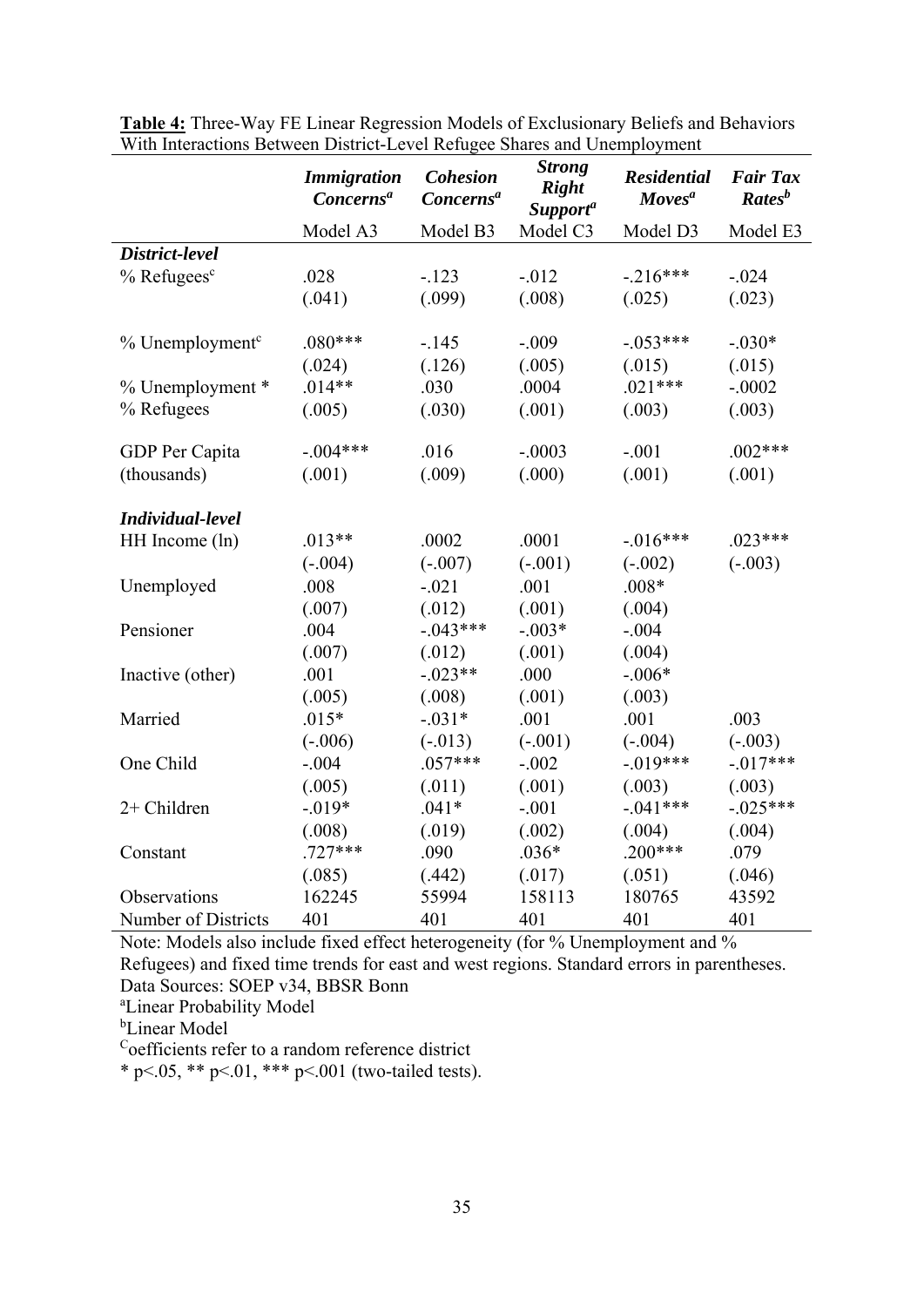

**Figure 5:** Conditional Effect of District-Level Refugee Share by Unemployment Rate

Notes: Graphs by dependent variable. Source SOEP v34, BBSR Bonn. Predicted values are for a prototypical individual in a prototypical district (i.e. all covariates fixed at means). Shading is 95% C.I.'s. 3-way FE models (Models A3-E3, Table 4). The mapped range of the prediction reflects the 90%-core distribution for districtlevel independent variables.

 Figure 5 shows the negative relationship between district-level refugee shares and immigration concerns is conditional on district-level unemployment. As Table 2 shows, rising refugee shares are negatively associated with concerns about immigration in a district with average unemployment. Yet, the estimated interaction coefficient predicts an increase in the estimated effect of refugee shares by about 0.014 for every 1 percentage point increase in the unemployment rate. Thus, in a district with low unemployment rates (i.e. 2%), the negative association is predicted to be even stronger. However, the coefficient for refugee shares switches its sign if the unemployment rate exceeds its mean by about 2 percentage points. Consequently, the coefficient is predicted to be statistically and substantively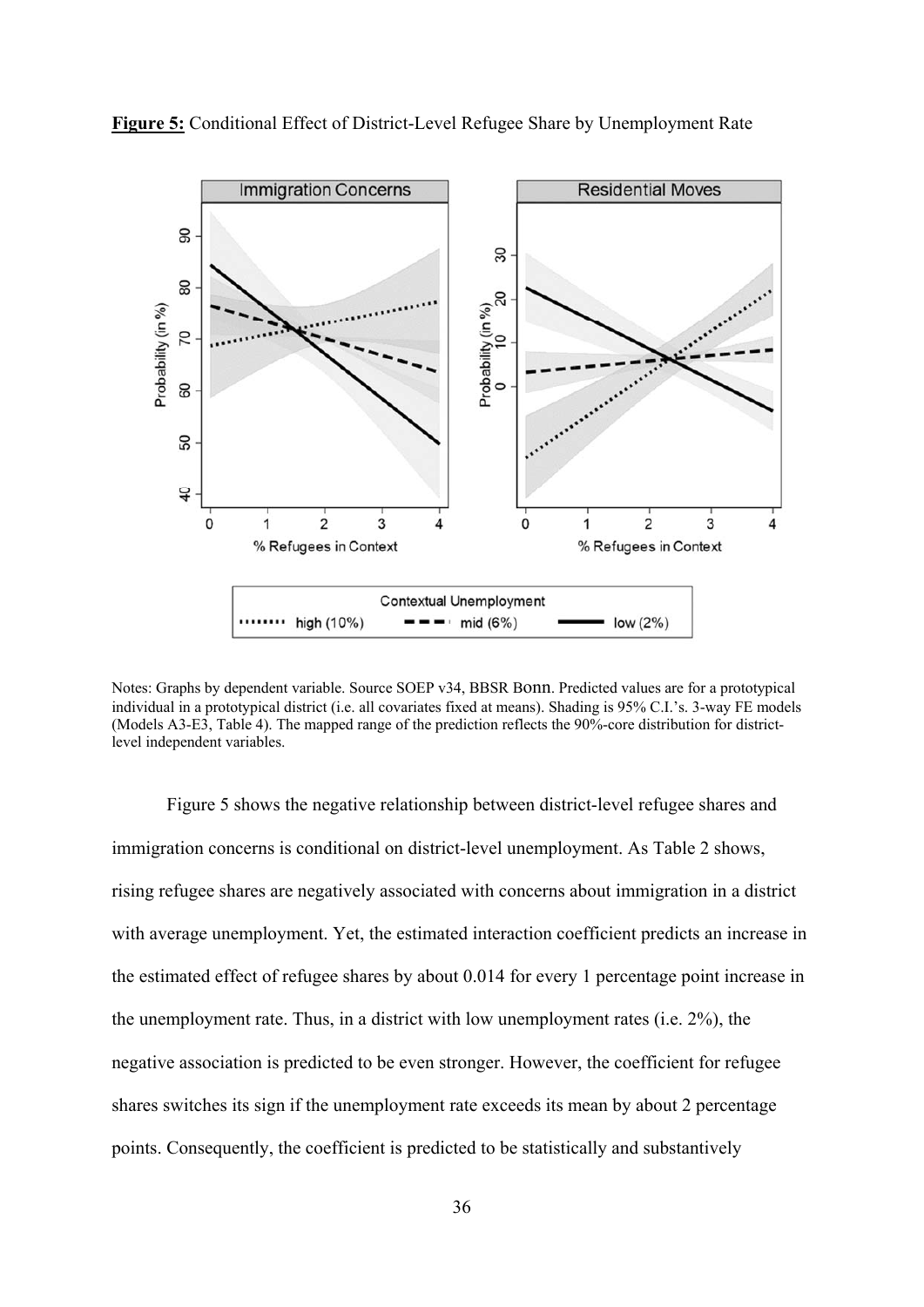significantly positive where unemployment rates are very high (i.e. 10%+). Instead of alleviating concerns about immigration, the refugee share will fuel concerns about immigration in the context of high unemployment.

 For residential moves, Figure 5 reveals a similar pattern. The (effectively) zero association between refugee shares and residential moves is conditional on an average district-level unemployment. If district-level unemployment increases about 1 percentage point, the effect of district-level refugee shares on residential moves is expected to increase significantly by about 0.02 units. If the unemployment rate switches from its district-level mean of 6% to very high unemployment of 10%, the estimated coefficient for refugee shares on residential moves shifts from 0.004 to 0.12. Thus, the likelihood of residential moves is predicted to increase significantly by about 8.8 percentage points with an increase in refugee shares of about 1 percentage point in a district that exceeds average unemployment by 4 percentage points.

 Table 5 provides a variety of robustness checks on the interaction results in Table 4. In general, the interactions between district-level refugee shares and unemployment are robust. Like in Table 4, the interactions are never statistically significant for cohesion concerns, strong far right party support, or subjective fair tax rates.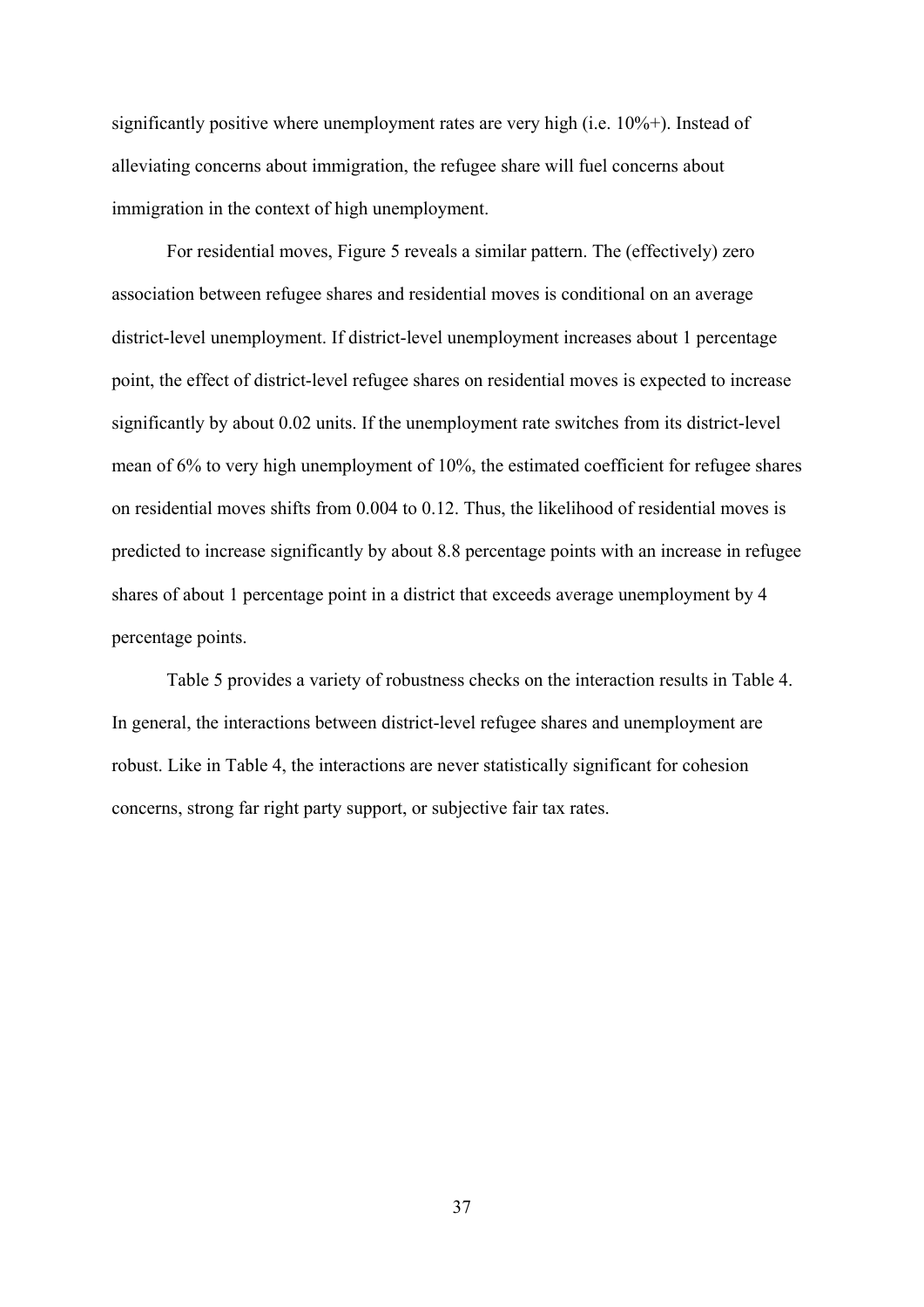|                           | <i>Immigration</i><br><b>Concerns</b> | <b>Cohesion</b><br><b>Concerns</b> | <b>Strong</b><br><b>Right</b><br><b>Support</b> | Moves     | <b>Fair Tax</b><br><b>Rates</b> |
|---------------------------|---------------------------------------|------------------------------------|-------------------------------------------------|-----------|---------------------------------|
|                           | (Model A3)                            | (Model                             | (Model C3)                                      | (Model    | (Model                          |
|                           |                                       | B3)                                |                                                 | D3)       | E3)                             |
| Main 3-Way Models         | $.014**$                              | .03                                | .004                                            | $.021***$ | $-.0002$                        |
| <b>Cluster Robust SEs</b> | .014                                  | .03                                | .004                                            | $.021**$  | $-.0002$                        |
| Metric Scale DV           | $.017*$                               | .052                               | .0001                                           |           |                                 |
| Alternative               | .003                                  | $-.014$                            | $-.0002$                                        |           |                                 |
| Dichotomization           |                                       |                                    |                                                 |           |                                 |
| 3-Way FE 2012-            | .010                                  | .03                                | .0001                                           | $.021***$ | $-.0002$                        |
| 2017                      |                                       |                                    |                                                 |           |                                 |
| 3-Way FEIS                | $.017***$                             | .047                               | .0001                                           | $.022***$ | $-.0002$                        |
| Lagged Indep.             | .002                                  | .018                               | $-.001$                                         | .0001     | $-.0002$                        |
| Variable                  |                                       |                                    |                                                 |           |                                 |
| <b>Unweighted Results</b> | $.014**$                              | .096                               | .004                                            | $.017***$ | .0005                           |
| Western Germany           | .005                                  | .045                               | .001                                            | $.032***$ | $-.0001$                        |
| Only                      |                                       |                                    |                                                 |           |                                 |
| Planning Region           | .004                                  | .035                               | .001                                            | $-.006$   | .024                            |
| Level $(N=96)$            |                                       |                                    |                                                 |           |                                 |

**Table 5**: Robustness Tests: Coefficients for Interactions of Contextual Refugee Shares and Unemployment Across Different Specifications and Estimations

In 3 of the 9 alternatives, the interaction remains significantly positive for immigration concerns. When clustering the standard errors at the district-level, using an alternative dichotomization of the dependent variable, using only the 2012-2017 period, using lagged refugee shares, in western Germany, and using the planning region instead of the district-level, the interaction is positively signed but not statistically significant.

 In 5 of 7 alternatives, the interaction remains significantly positive for residential moves. The insignificant coefficient for lagged refugee shares is plausibly due to the fact that the dependent variable measures prospective moves. The other exception is that the interaction is not significant (and is even negatively signed) when we use the planning region instead of district level. Nevertheless, the positive interaction between district-level refugee shares and unemployment appears to be generally robust for residential moves.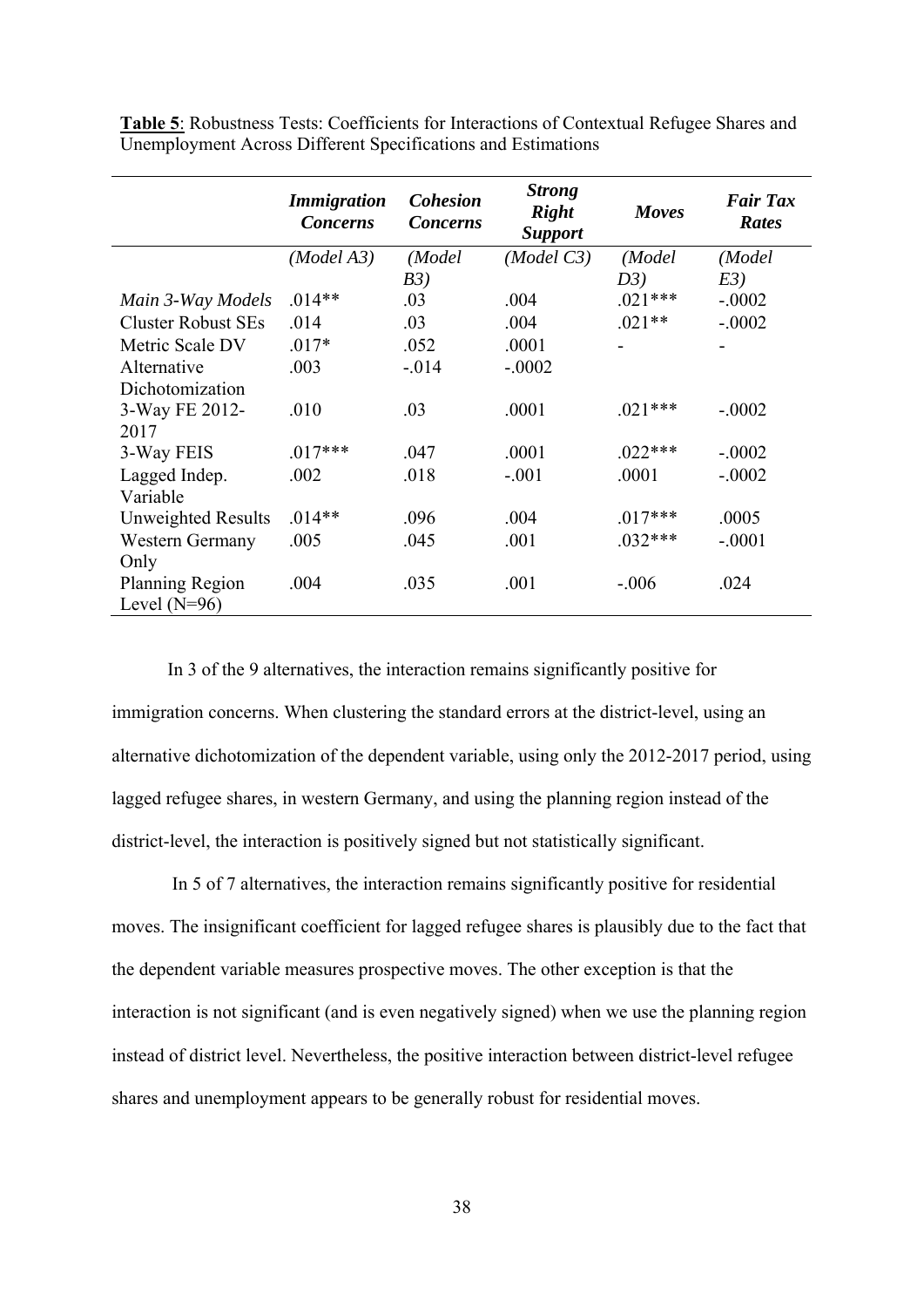#### **DISCUSSION**

 The 2015-2016 increase in refugees to Germany was a significant historical event and was highly visible and politically controversial. As well, the increase provides unique leverage for analyzing the consequences of rising immigration and ethno-linguistic heterogeneity. We innovatively focus on within-district/within-person change by combining individual-level panel data and precise measures of district-level refugee shares. We analyze three-way FE models of five different salient exclusionary beliefs and behaviors. Our analyses are motivated by and can inform fractionalization, minority threat, and contact theories. To put our results in context, we work backwards through those theories.

For contact theory, rising district-level refugee shares should reduce concerns about immigration and cohesion, strong far right party support and residential moves. Indeed, our strongest finding is that rising refugee shares are robustly and significantly negatively associated with concerns about immigration. Contact theory is also supported by the (less robust) finding that rising refugee shares are negatively associated with strong far right party support. As well, contact theory is supported by the fact that refugee shares do not significantly increase concerns about cohesion, subjective fair tax rates or residential moves.

Threat theory would expect rising district-level refugee shares to increase concerns about immigration and cohesion, strong far right party support and residential moves and to decrease subjective fair tax rates. The analyses yield very little evidence in support of the generic version of threat theory. At best, some robustness checks reveal some evidence of positive effects for concerns about cohesion and residential moves. However, our main models and the majority of the evidence fails to reveal robust effects on cohesion concerns or residential moves. Further, the occasional significant positive coefficients use strategies that have real limitations and are less preferred than our main models. For instance, the 96 planning regions are far more aggregated from and distal than the district. Also, logit models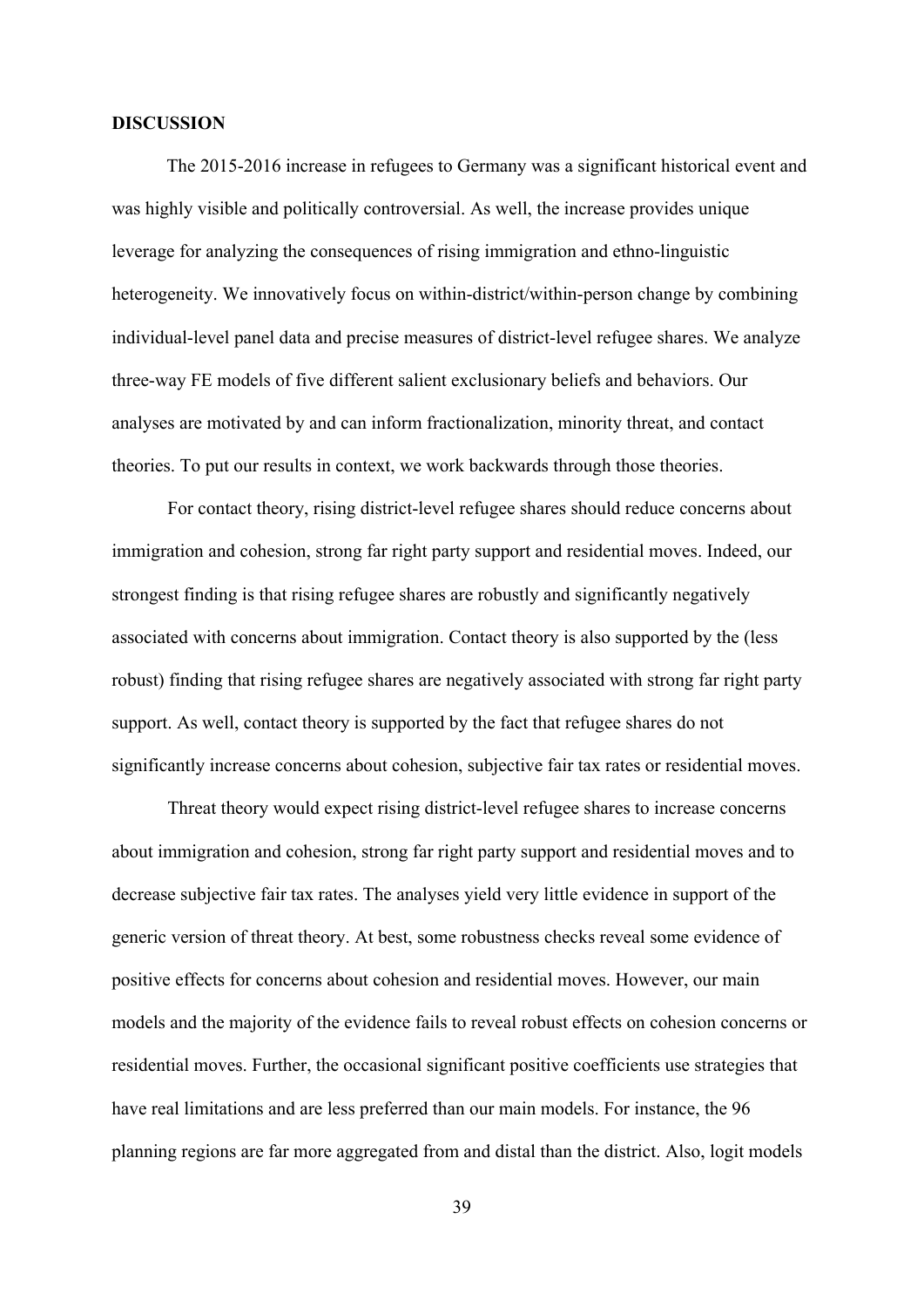discard cases where the dependent variables do not change even though refugee shares are increasing. Hence, most of the models and the stronger evidence contradict threat theory.

The results also contradict fractionalization theory. Fractionalization theory would expect positive relationships between rising district-level refugee shares and concerns about immigration and cohesion, strong far right party support, residential moves, and especially subjective fair tax rates. Aside from the aforementioned occasional robustness checks supporting threat theory, the results fail to support fractionalization theory.

One prevalent conditional hypothesis, especially for threat theory, is that refugee shares should be especially likely to cause exclusionary beliefs and behaviors in a context of high unemployment. Indeed, we show a significant positive interaction between refugee shares and unemployment rates for immigration concerns and residential moves. Our results suggest it takes high/substantially increasing levels of unemployment for refugee shares to trigger these reactions. Rather than generic immigrant threat processes, our evidence contributes to the growing literature that suggests that the activation of immigrant threat may require high unemployment rates.

It is essential to put this finding in context, however. The principal reason for migrating is to find employment and job opportunities are usually a key determinant of immigrant destinations. Further, the German government factored economic performance into the quota for refugee settlement. Hence, most districts with rising refugee shares are not districts with very high unemployment. Nevertheless, our findings suggest that the way to avoid minority threat and fractionalization is to ensure that refugees do not get located in high unemployment contexts. If governments place refugees in contexts that do not have high unemployment, policymakers should be able to suppress contextual threat effects and to substantively reduce exclusionary beliefs and behaviors.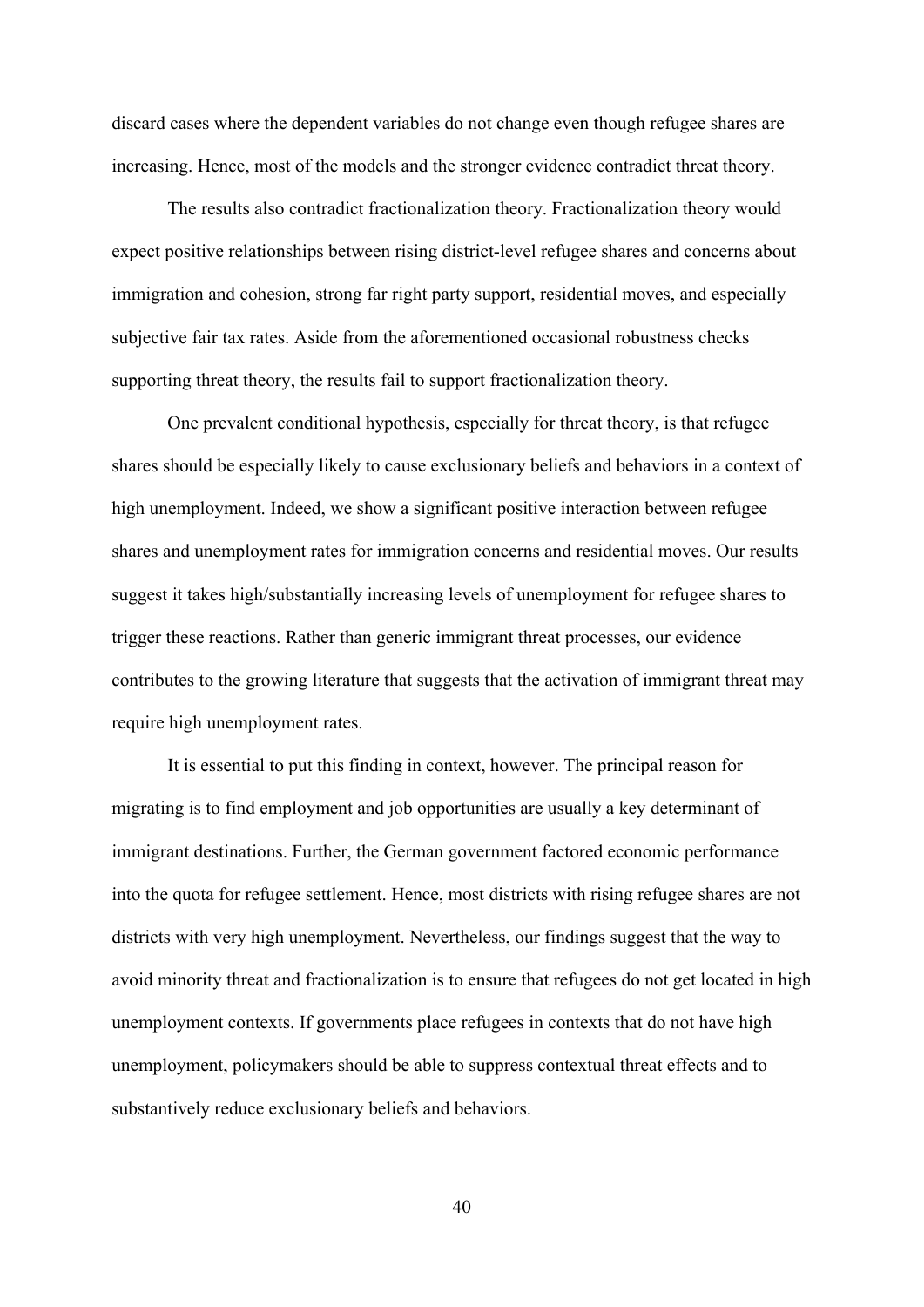Although we find that rising district-level refugee shares mostly reduced or at least did not heighten exclusionary beliefs and behaviors, it is important to acknowledge the descriptive national-level trends in Figure 2. Recall, concerns about immigration and cohesion and strong far right party support increased at the same time that refugee shares rose nationally. Recall as well, the AfD saw huge increases in vote shares after the increase in refugees and no one disputes that the increase in refugees was controversial. These trends raise the question: how can these national-level trends occur while our analyses show very little evidence of a relationship between rising district-level refugee shares and heightened exclusionary beliefs and behaviors?

It appears that two cross-cutting social processes may occur at different levels simultaneously. At the national level, the rise in exclusionary beliefs and behaviors could be at least partly a consequence of the threat constructed after the national-level increase in refugees. At the district-level however, rising refugee shares lead to contact and reduced exclusionary beliefs and behaviors. In districts, these two processes seem to come together in almost paradoxical ways. There is heightened exclusionary beliefs/behaviors over time in the majority of districts. Yet, exclusionary beliefs/behaviors are stronger in districts with smaller growth in refugee shares and weaker in districts with greater growth in refugee shares. This is consistent with Czymara and Dochow's (2018) findings that (a) threat is largely transported through political controversy and media attention and therefore converted to concerns on the national level; and (b) greater national level media attention has a more powerful effect on concerns about immigration in districts with small (not large or growing) immigrant shares. Similarly, this complements Gehrsitz and Ungerer's (2018) finding that while national-level refugee inflows were associated with AfD votes, local-level refugee inflows undermined AfD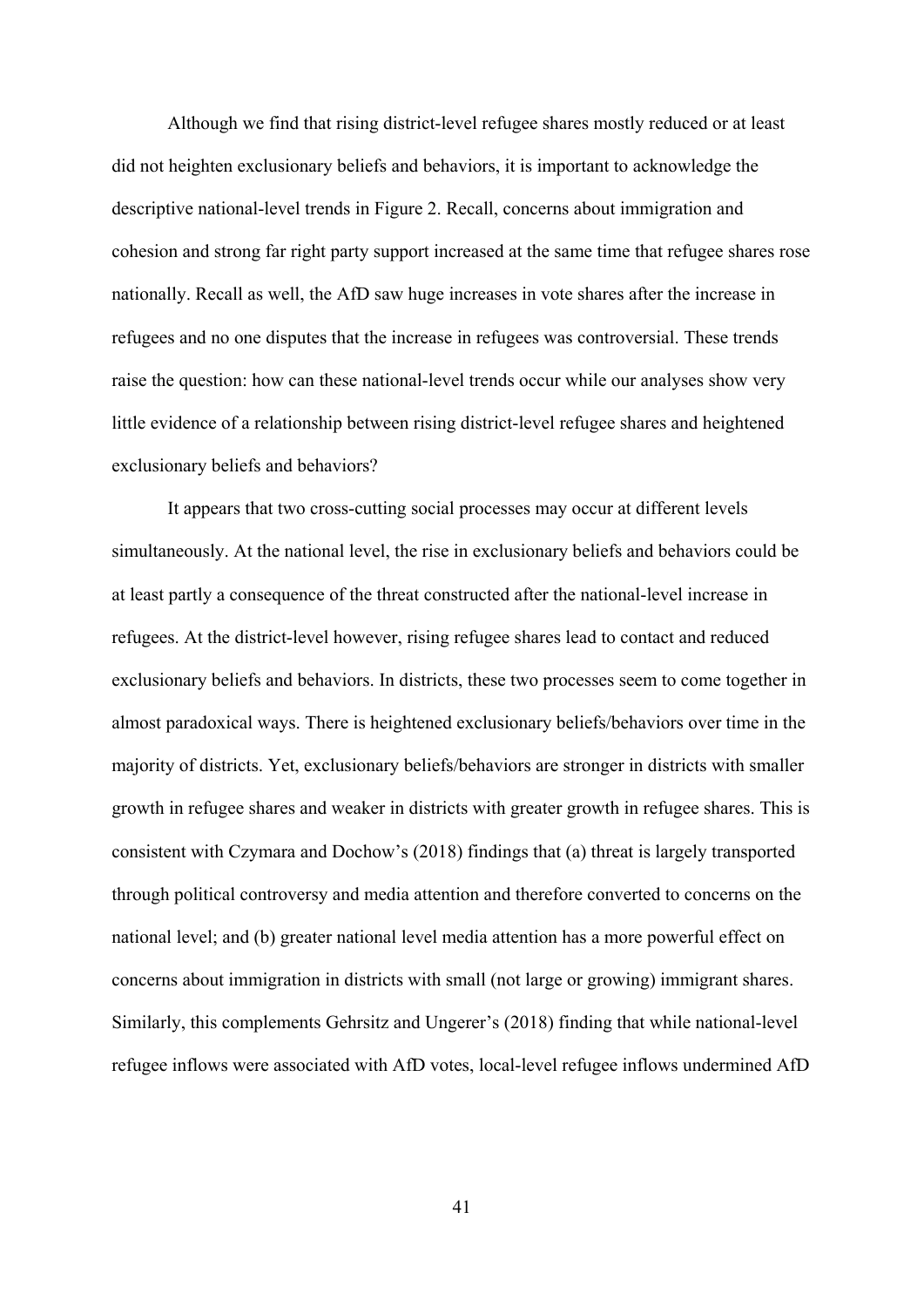votes. At the risk of over-simplification, local level contact appears to counteract national level threats (Baldassarri and Abascal 2020; Fox 2004; Weber 2015).19

If this two-level cross-cutting social process is happening, our evidence could provide some support for both contact and threat theory. This is consistent with a key theme in the classic minority threat literature (Blumer 1958). That is, threat is activated more by entrepreneurial politicians and the media rather than contact with objective minority population shares. As Blumer remarks (1958: 6), "It is not the experience with concrete individuals in daily association that gives rise to the definitions of the extended, abstract groups. . .The collective image of the abstract groups grows up not by generalizing from experiences gained in close, first-hand contacts but through the transcending characterizations that are made of the group as an entity. . .in the 'public arena.'"

To the extent this is correct, the evidence would favor threat theory over fractionalization theory. Threat theory can operate at the national level separate from local level processes. By contrast, fractionalization theory predicts heterogeneity at both national and local levels to cause exclusionary beliefs/behaviors. Further, fractionalization theory mainly focuses on objective shares of the population. By contrast, threat theory always emphasized subjectively perceived shares and the social construction of threat.

Of course, more research is needed on the increase in refugees to Germany specifically, and the consequences of immigration and ethno-linguistic heterogeneity generally. We can suggest several directions. First, scholars can apply our research design to analyze other objective economic and social outcomes beyond residential moves. Given the

<sup>19</sup> We also estimated models including both planning region and district levels. In those fourway FE models, district-level refugee shares have a robustly significant negative coefficient for immigration concerns. This confirms our interpretation that district-level contact is not just capturing some upper-level covariation. In addition, this provides some ex-post justification for treating districts as the relevant local context.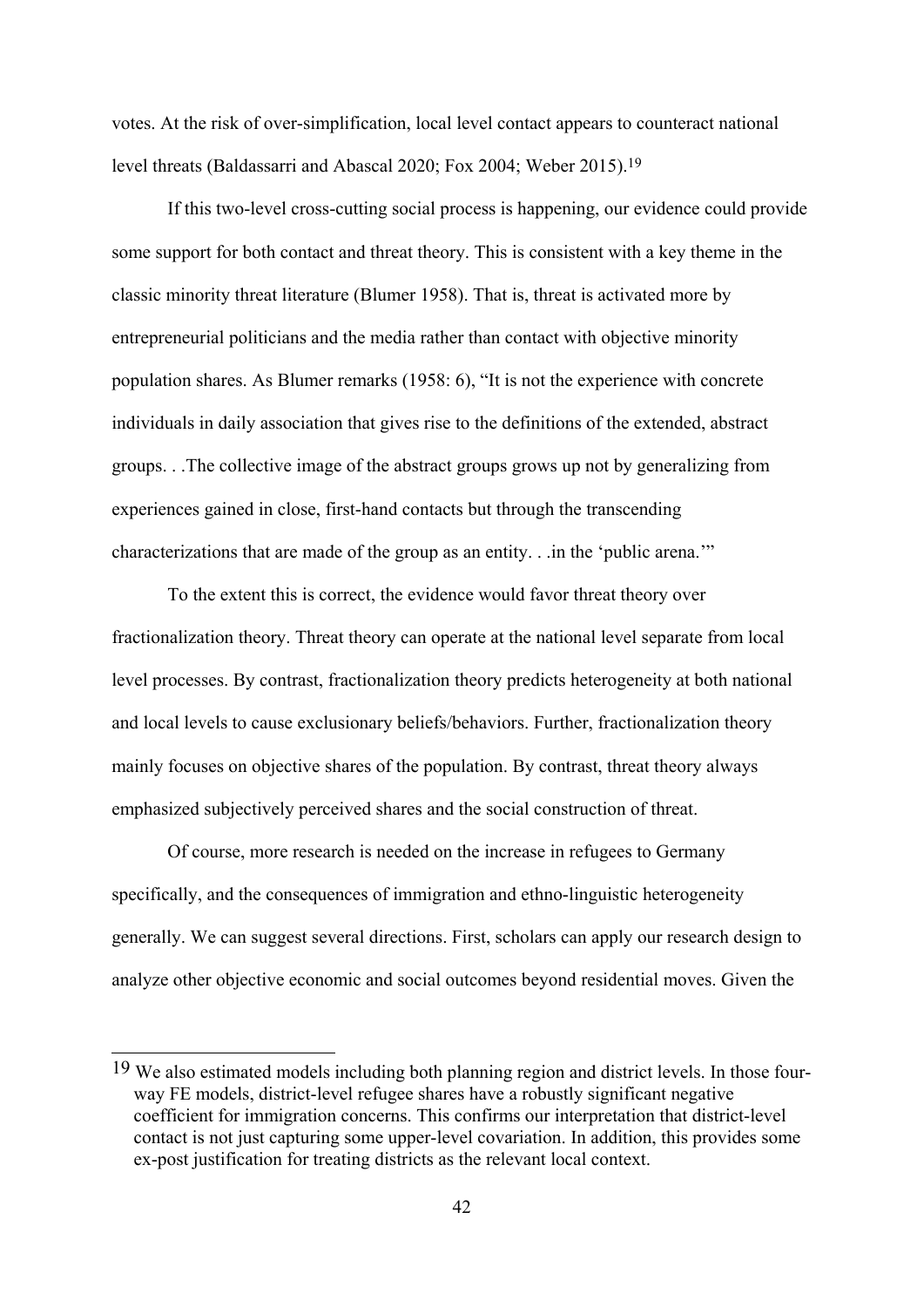German refugee increase was much larger and more widespread, it would be useful to revisit the debate about the employment consequences of immigrants based on the Miami Mariel Boatlift (Card 1990). Second, one can investigate longer term social consequences from the increase in refugees. For example, did voters' immediate shift towards the AfD result in enduring political realignments? Third, one can compare and interact objective refugee shares with subjective perceptions and media and politicians' constructions of refugees (Czymara and Dochow 2018). Fourth, it would be useful to open the black box of contact to investigate how the increase in refugees played out at the neighborhood level in terms of local visibility, friendship, local media, local politics, and community mobilization welcoming refugees and immigrants (Maxwell 2019). Fifth, future analyses can test the effects of district-level refugee shares on sub-samples based on key individual characteristics like education or employment. Sixth, studies should explore the potential cross-cutting processes by integrating national, planning region, and district levels of analysis.

In conclusion, this study provides a cautiously encouraging perspective on the political and social feasibility of multiculturalism and ethno-linguistic heterogeneity. Even though Germany experienced a dramatic social change in a short period of time, and even though it was controversial nationally, the local district-level reaction was more inclusionary than expected. Germans exposed to greater district-level refugee shares became less – not more – concerned about immigration. To a certain extent, Germans exposed to greater district-level refugee shares expressed less – not more – strong support for far right parties. Moreover, Germans experienced dramatic increases in district-level refugee shares without expressing greater concerns about cohesion or undertaking more residential moves or desiring lower tax rates. For the most part, and where unemployment was not high, Germans who encountered greater refugee shares in their local districts did not respond with exclusionary beliefs and behaviors. As rich democracies continue to receive immigrants, and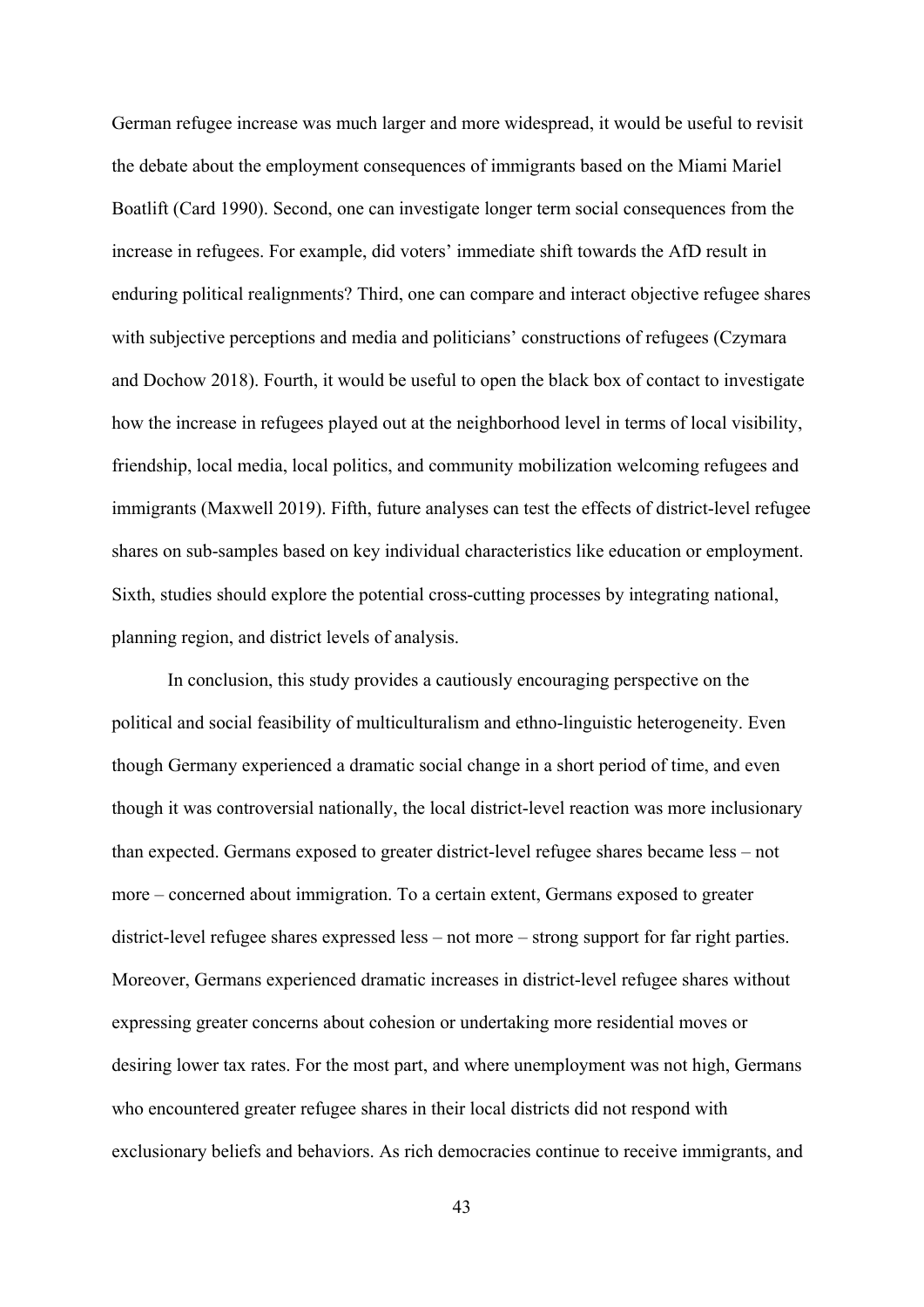become more ethno-linguistically heterogeneous, the German experience suggests that exclusionary beliefs and behaviors can be reduced through contact.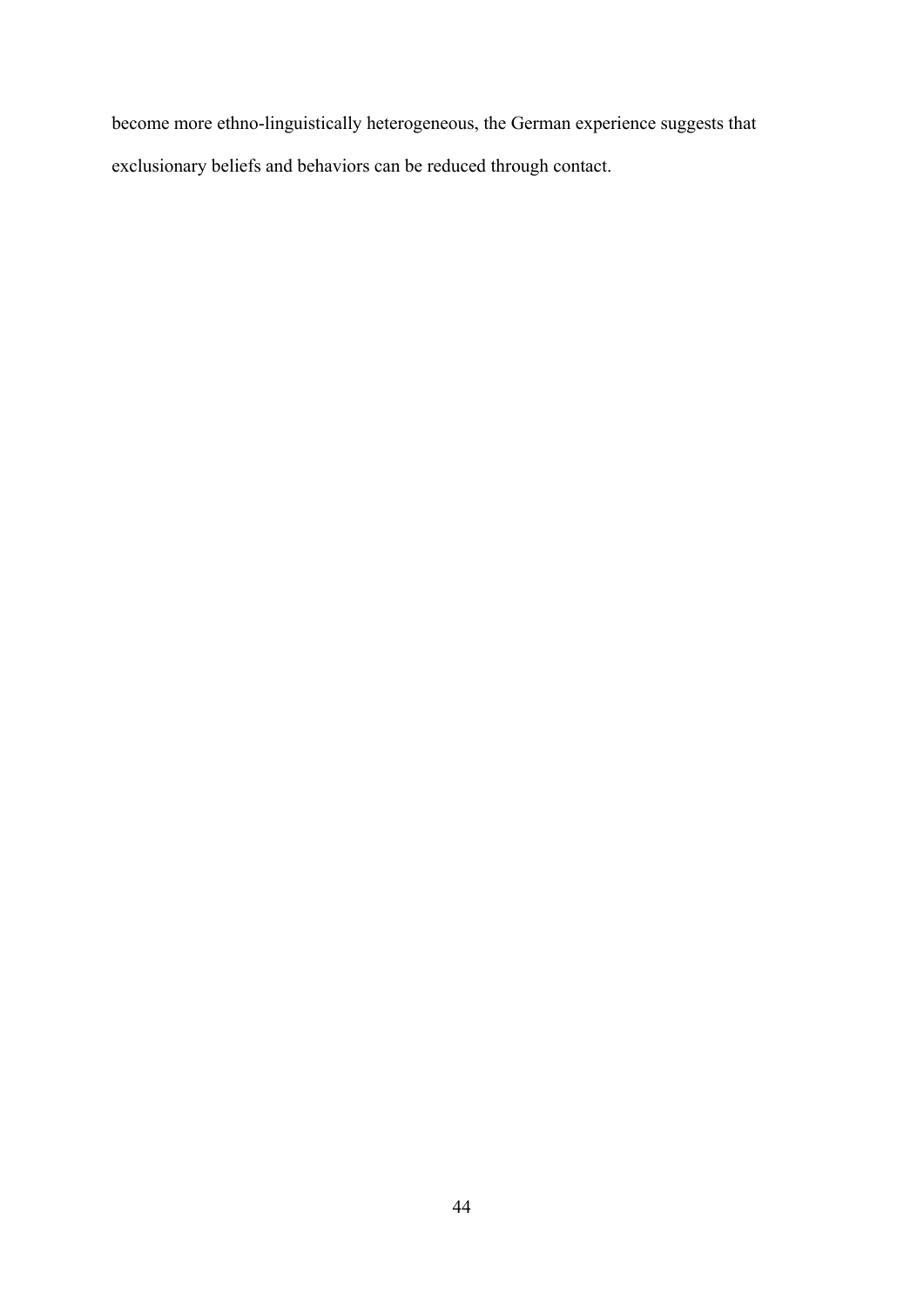#### **REFERENCES**

- Abascal, Maria and Delia Baldassarri. 2015. "Love Thy Neighbor? Ethnoracial Diversity and Trust Reexamined." *American Journal of Sociology* 121: 722-782.
- Adida, Claire L., Adeline Lo, and Melina R. Platas. 2018. "Perspective Taking Can Promote Short-Term Inclusionary Behavior Toward Syrian Refugees." *Proceedings of the National Academy of Sciences* 115: 9521-9526.
- Alesina, Alberto, Reza Baquir, and William Easterly. 1999. "Public Goods and Ethnic Divisions," *Quarterly Journal of Economics* 114: 1243–1284.
- Alesina, Alberto and Edward Glaeser. 2004. *Fighting Poverty in the US and Europe* New York: Oxford University Press.
- Allport, Gordon W. 1954. *The Nature of Prejudice* Reading, MA.: Addison-Wesley.
- Andrews, Martyn, Thorsten Schank, and Richard Upward. 2006. "Practical Fixed-Effects Estimation Methods for the Three-Way Error-Components Model." *Stata Journal* 6: 461–81.
- Arzheimer, Kai and Carl C. Berning. 2019. "How the Alternative for Germany (AfD) and Their Voters Veered to the Radical Right, 2013–2017." *Electoral Studies* 60: 102040.
- Auspurg, Katrin, Josef Brüderl, and Thomas Wöhler. 2019. "Does Immigration Reduce the Support for Welfare Spending? A Cautionary Tale on Spatial Panel Data Analysis." *American Sociological Review* 84: 754–63.
- Avdeenko, Alexandra and Thomas Siedler. 2017. "Intergenerational Correlations of Extreme Right‐Wing Party Preferences and Attitudes toward Immigration." *The Scandinavian Journal of Economics* 119:768–800.
- Baldassarri, Delia and Maria Abascal. 2020. "Diversity and Prosocial Behavior." *Science* 369: 1183-1187.
- BAMF. 2018. *Aktuelle Zahlen zu Asyl: Ausgabe: Dezember 2018*  (https://www.bamf.de/SharedDocs/Anlagen/DE/Statistik/AsylinZahlen/aktuellezahlen-zu-asyl-dezember-2018.pdf).
- Baneriee, Abhijit, Lakshmi Iver, and Rohini Somanathan. 2005. "History, Social Divisions, and Public Goods in Rural India." *Journal of the European Economic Association* 3: 639-647.
- Blalock, Hubert M., Jr. 1967. *Toward a Theory of Minority-Group Relations.* New York: John Wiley and Sons.
- Blumer, Herbert. 1958. "Race Prejudice as a Sense of Group Relation." *Pacific Sociological Review* 1: 3-7.
- Bobo, Lawrence and Vincent L. Hutchings. 1996. "Perceptions of Racial Group Competition: Extending Blumer's Theory of Group Position to a Multiracial Social Context." *American Sociological Review* 61: 951-972.
- Bogumil, Jörg, Jonas Hafner, and Sabine Kuhlmann. 2016. "Verwaltungshandeln in der Flüchtlingskrise." *Verwaltung & Management* 22: 126–36.
- Brady, David and Ryan Finnigan. 2014. "Does Immigration Undermine Public Support for Social Policy?" *American Sociological Review* 79: 17-42.
- Burgoon, Brian. 2014. "Immigration, Integration, and Support for Redistribution in Europe." *World Politics* 66: 365-405.
- Burgoon, Brian, Ferry Koster, and Marcel van Egmond. 2012. "Support for Redistribution and the Paradox of Immigration." *Journal of European Social Policy* 22: 288-304.
- Breznau, Nate and Maureen A. Eger. 2016. "Immigrant Presence, Group Boundaries, and Support for the Welfare State in Western European Societies." *Acta Sociologica* 59: 195-214.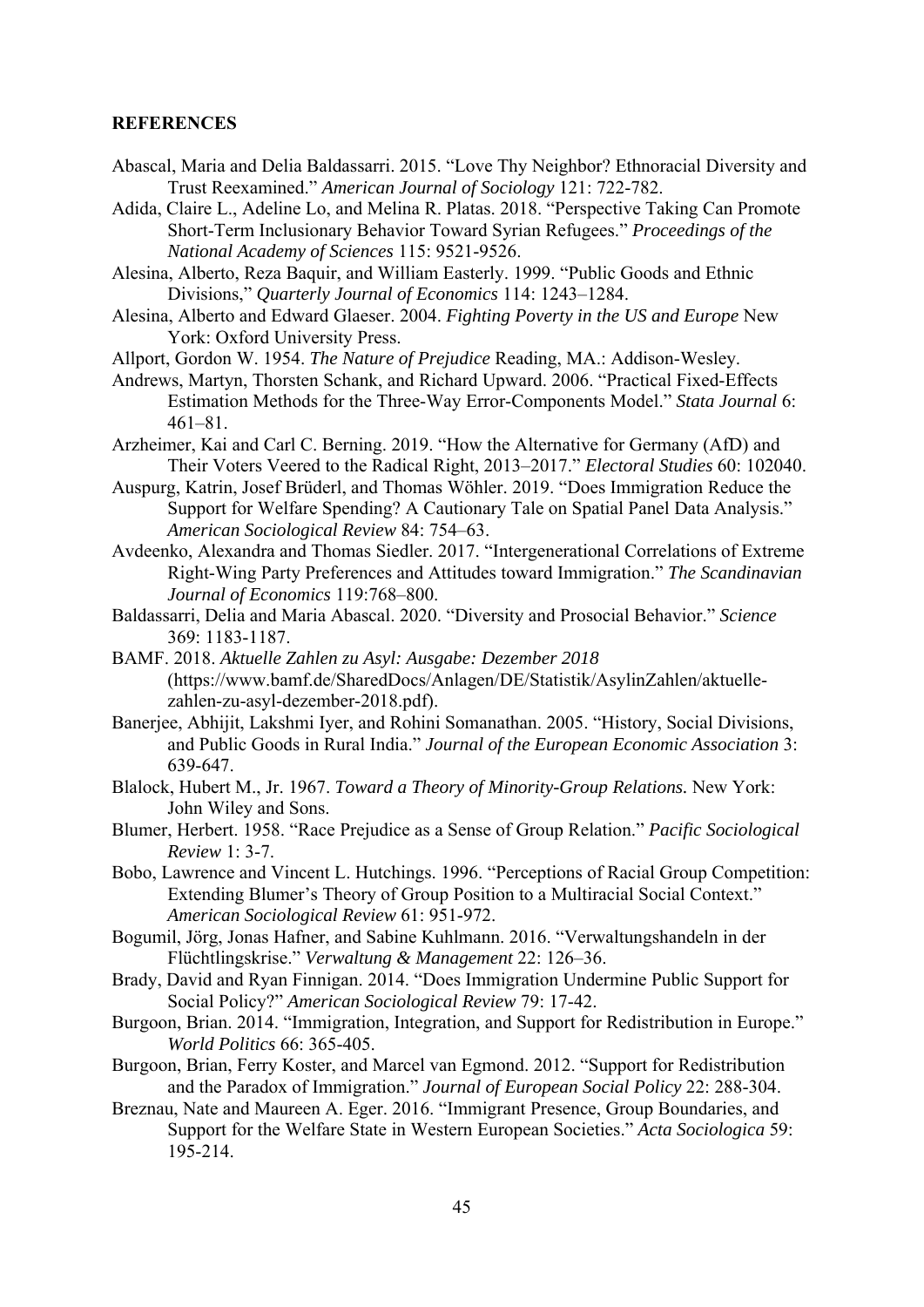- Brüderl, Josef and Volker Ludwig. 2015. "Fixed-effects Panel Regression." Pp. 327-357 in *The Sage Handbook of Regression Analysis and Causal Inference*, edited by H. Best and C. Wolf. Thousand Oaks, CA.: Sage Publications.
- BBSR Bonn. Bundesinstitut für Bau-, Stadt- und Raumforschung im Bundesamt für Bauwesen. 2020. Indikatoren und Karten zur Raum- und Stadtentwicklung (INKAR) - Ausgabe 2020.
- Callaway, Brantly, Andrew Goodman-Bacon, and Pedro H.C. Sant Anna. 2021. *Differencein-Differences with a Continuous Treatment.* Working paper https://arxiv.org/pdf/2107.02637.pdf.
- Card, David. 1990. "The Impact of the Mariel Boatlift on the Miami Labor Market." *ILR Review* 43: 245-257.
- Ceobanu, Alin M., and Xavier Escandell. 2010. "Comparative Analyses of Public Attitudes Toward Immigrants and Immigration Using Multinational Survey Data: A Review of Theories and Research." *Annual Review of Sociology* 36: 309–28.
- Charnysh, Volha. 2019. "Diversity, Institutions, and Economic Outcomes: Post-WWII Displacement in Poland." *American Political Science Review* 113: 423-441.
- Crowder, Kyle, Matthew Hall, and Stewart E. Tolnay. 2011. "Neighborhood Immigration and Native Out-Migration." *American Sociological Review* 76: 25–47.
- Czymara, Christian S. 2021. "Attitudes Toward Refugees in Contemporary Europe: A Longitudinal Perspective on Cross-National Differences." *Social Forces* 99: 1306- 1333.
- Czymara, Christian S. and Stephan Dochow. 2018. "Mass Media and Concerns About Immigration in the 21<sup>st</sup> Century: Individual-Level Evidence Over 15 Years." *European Sociological Review* 34: 381-401.
- Czymara, Christian S. and Alexander W. Schmidt-Catran 2017. "Refugees Unwelcome? Changes in Public's Acceptance of Immigrants and Refugees in Germany in the Course of Europe's 'Immigration Crisis'." *European Sociological Review* 33(6): 735- 751.
- Desmet, Klaus, Shlomo Weber, and Ignacio Ortuño-Ortín. 2009. "Linguistic Diversity and Redistribution." *Journal of the European Economic Association* 7: 1291–318.
- Dinesen, Peter Thisted, Merlin Schaeffer, and Kim Mannemar Sonderskov. 2020. "Ethnic Diversity and Social Trust: A Narrative and Meta-Analytical Review." *Annual Review of Political Science* 23: 441-465.
- Dixon, Jeffrey C. 2006. "The Ties That Bind and Those That Don't: Toward Reconciling Group Threat and Contact Theories of Prejudice." *Social Forces* 84: 2179-2204.
- Eitle, David, and John Taylor. 2008. "Are Hispanics the New 'Threat'? Minority Group Threat and Fear of Crime in Miami-Dade County." *Social Science Research* 37: 1102–15.
- Enos, Ryan D. and Noam Gidron. 2018. "Exclusion and Cooperation in Diverse Societies: Experimental Evidence from Israel." *American Political Science Review* 112: 742- 757.
- Fink, Joshua J. and David Brady. 2020. "Immigration and Preferences for Greater Law Enforcement Spending in Rich Democracies." *Social Forces* 98: 1074-1111.
- Fisunoglu, Ali and Denz S. Sert. 2018. "Refugees and Elections: The Effects of Syrians on Voting Behavior in Turkey." *International Migration* 57: 298-312.
- Fitzgerald, David S. 2019. *Refuge Beyond Reach* New York: Oxford University Press.
- Fox, Cybelle. 2004. "The Changing Color of Welfare? How Whites' Attitudes Toward Latinos Influence Support for Welfare." *American Journal of Sociology* 110: 580-625.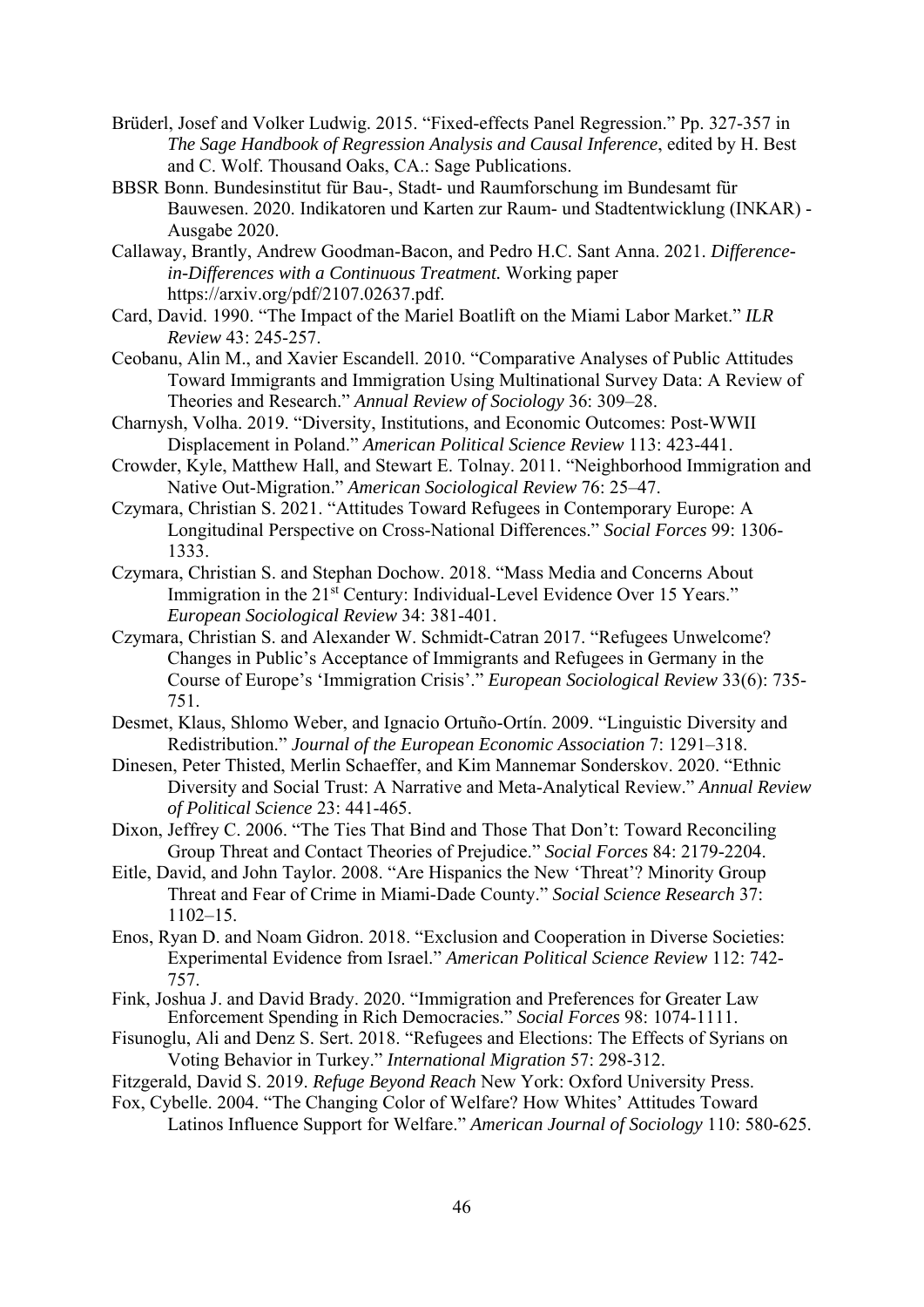- Fullerton, Andrew S. and Jeffrey C. Dixon. 2009. "Racialization, Asymmetry, and the Context of Welfare Attitudes in the American States." *Journal of Political and Military Sociology* 37: 95-120.
- Frey, Arun. 2020. "'Cologne Changed Everything' The Effect of Threatening Events on the Frequency and Distribution of Intergroup Conflict in Germany." *European Sociological Review* 36: 684-699.
- Gerhards, Jürgen, Silke Hans, and Jürgen Schupp. 2016. "German Public Opinion on Admitting Refugees." *DIW Economic Bulletin* 6: 243–49.
- Gehrsitz, Markus and Martin Ungerer. 2018. *Jobs, Crime, and Votes: A Short-run Evaluation of the Refugee Crisis in Germany.* ZEW Discussion Papers, No. 16-086, Zentrum für Europäische Wirtschaftsforschung (ZEW), Mannheim
- Giesselmann, Marco, Sandra Bohmann, Jan Goebel, Peter Krause, Elisabeth Liebau, David Richter, Diana Schacht, Carsten Schröder, Jürgen Schupp, and Stefan Liebig. 2019. "The Individual in Context(s): Research Potentials of the Socio-Economic Panel Study (SOEP) in Sociology." *European Sociological Review* 35(5):738–55.
- Giesselmann, Marco and Alexander W. Schmidt-Catran. 2019. "Getting the Within Estimator of Cross-level Interactions in Multilevel Models with Pooled Cross-Sections: Why Country Dummies (Sometimes) Do Not Do the Job." *Sociological Methodology* 49: 190-219
- Giesselmann, Marco and Alexander W. Schmidt-Catran. 2020. "Interactions in Fixed Effects Regression Models." *Sociological Methods & Research*.
- Habyarimana, James, Macartan Humphreys, Daniel N. Posner, and Jeremy M. Weinstein. 2007. "Why Does Ethnic Diversity Undermine Public Goods Provision?" *American Political Science Review* 101: 709-725.
- Hall, Matthew and Kyle Crowder. 2011. "Native Out-Migration and Neighborhood Immigration in New Destinations." *Demography* 51: 2179-2202.
- Hangartner, Dominik, Elias Dinas, Moritz Marbach, Konstantinos Matakos, and Dimitrios Xefteris. 2019. "Does Exposure to the Refugee Crisis Make Natives More Hostile?" *American Political Science Review* 113: 442-455.
- Hechter, Michael. 2004. "From Class to Culture." *American Journal of Sociology* 110: 400- 445.
- Helbling, Marc, Alexander Schoen, Armgard Zindler, Daniela Kossatz, Hans-Jürgen Friess, Liane Stavenhagen, Katja Kiefer, Nicoleta Negrea, Emely Gray, Robert Grimm, Stephen Hawkins, Tim Dixon, Vincent Wolff, and Miriam Juan-Torres. 2017. *Attitudes Towards National Identity. Immigration, and Refugees in Germany* (https://www.moreincommon.de/media/r4dd05ba/more-in-common-germany-reportenglish.pdf).
- Hopkins, Daniel J. 2010. "Politicized Places: Explaining Where and When Immigrants Provoke Local Opposition." *American Political Science Review* 104: 40–60.
- Jackle, Sebastian and Pascal D. Konig 2018. "Threatening Events and Anti-Refugee Violence: An Empirical Analysis in the Wake of the Refugee Crisis During the Years 2015 and 2016 in Germany." *European Sociological Review* 34: 728-743.
- Jessen, Robin, Maria Metzing, and Davud Rostam-Afschar. 2017. "Optimal Taxation under Different Concepts of Justness." *SOEP Papers on Multidisciplinary Panel Data Research* (https://ideas.repec.org/p/diw/diwsop/diw\_sp953.html).
- Jolly, Seth K. and Gerald M. DiGiusto. 2014. "Xenophobia and Immigrant Contact: French Public Attitudes Toward Immigration." *The Social Science Journal* 51: 464-473.
- Kaya, Yunus and Ekrem Karakoc. 2012. "Civilizing vs. Destructive Globalization? A Multilevel Analysis of Anti-Immigrant Prejudice." *International Journal of Comparative Sociology* 53: 23-44.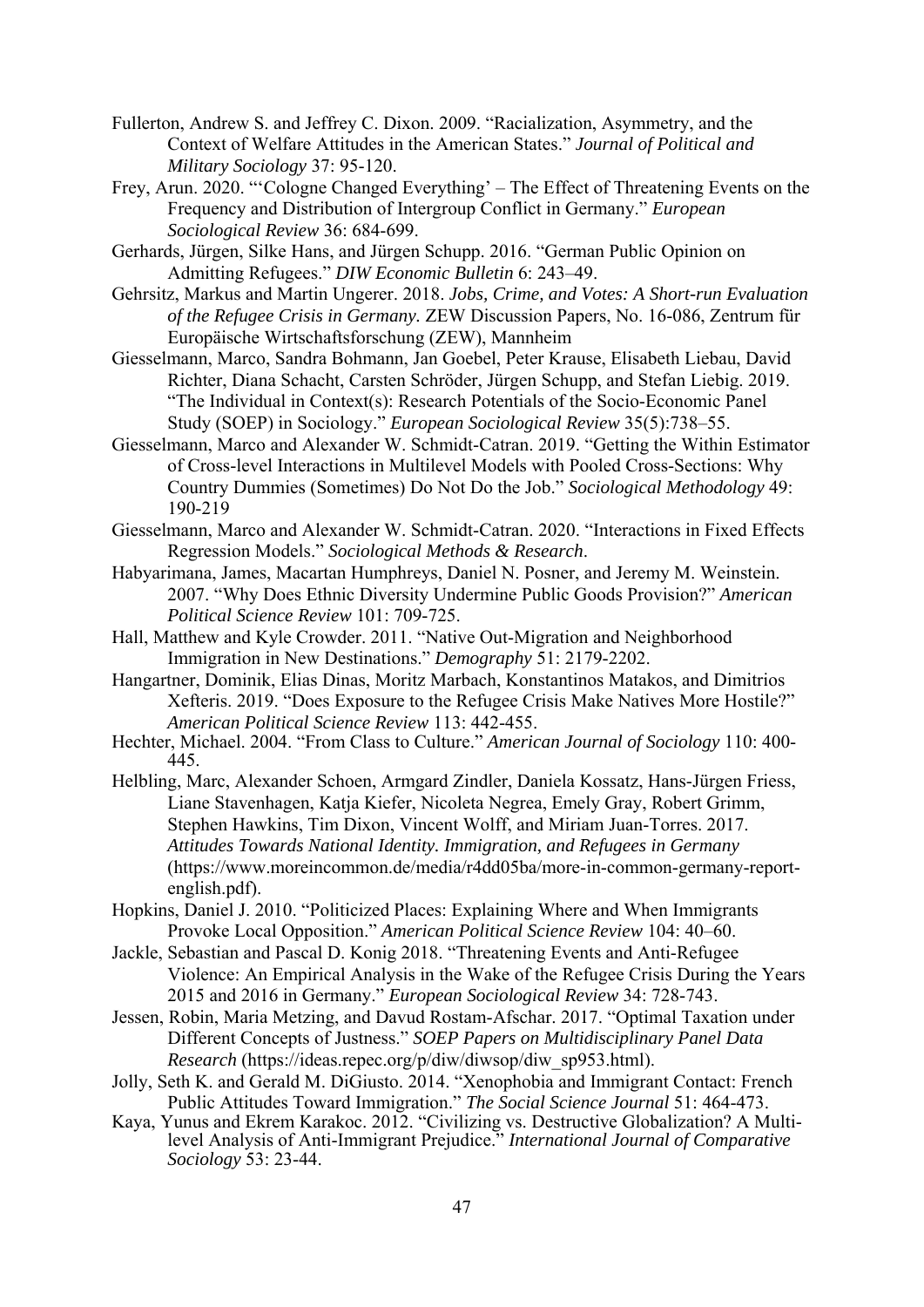- Kellermann, Kim Leonie and Simon Winter. 2018. *Immigration and Anti-immigrant Sentiments: Evidence from the 2017 German Parliamentary Election.* CIW Discussion Paper, No. 5/2018, Westfälische Wilhelms-Universität Münster, Centrum für Interdisziplinäre Wirtschaftsforschung (CIW), Münster.
- Kitschelt, Herbert. 1997. *The Radical Right in Western Europe* University of Michigan Press.
- Koopmans, Ruud, Bram Lancee and Merlin Schaeffer. 2015. *Social Cohesion and Immigration in Europe and North America* New York: Routledge.
- Koopmans, Ruud and Merlin Schaeffer. 2016. "Statistical and Perceived Diversity and Their Impacts on Neighborhood Social Cohesion in Germany, France and the Netherlands." *Social Indicators Research* 125: 853–83.
- Kratz, Fabian. 2021. "Do Concerns About Immigration Change After Adolescence? How Education and Critical Life Events Affect Concerns About Immigration." *European Sociological Review* Forthcoming.
- Kürschner Rauck, Kathleen and Michael Kvasnicka. 2018. *The 2015 European Refugee Crisis and Residential Housing Rents in Germany.* Otto-von-Guericke-Universität Magdeburg, Universitätsbibliothek.
- Kwon, Ron and Michaela Curran. 2016. "Immigration and Support for Redistributive Social Policy: Does Multiculturalism Matter?" *International Journal of Comparative Sociology* 57: 375-400.
- Lancee, Bram and Sergi Pardos-Prado. 2013. "Group Conflict Theory in a Longitudinal Perspective: Analyzing the Dynamic Side of Ethnic Competition." *International Migration Review* 47: 106-131.
- Legewie, Joscha. 2013. "Terrorist Events and Attitudes Toward Immigrants: A Natural Experiment." *American Journal of Sociology* 118: 1199-1245.
- Liebe, Ulf, Jurgen Meyerhoff, Maarten Kroesen, Caspar Chorus, and Klaus Glenk. 2018. "From Welcome Culture to Welcome Limits? Uncovering Preference Changes Over Time for Sheltering Refugees in Germany." *PLoS ONE* 13: e0199923.
- Lipset, Seymour M. and Gary W. Marks. 2000. *It Didn't Happen Here.* New York: Norton.
- Luttmer, Erzo F.P. 2001. "Group Loyalty and the Taste for Redistribution." *Journal of Political Economy* 109: 500-528.
- Mader, Matthias and Harald Schoen. 2018. "The European Refugee Crisis, Party Competition and Voters' Responses in Germany." *West European Politics* 42: 67-90.
- Mansour-Ille, Dina, Irina Mosel, Sebastian Ille, Jessica Hagen-Zanker. 2019. *Germany As An Immigration Country: From Denial to Integration.* Research Report, World
- Commission on Development. London: Chumir Foundation for Ethics in Leadership. Margaryan, Shushanik, Annemarie Paul and Thomas Siedler, 2019. "Does Education Affect Attitudes Towards Immigration? Evidence from Germany." *Journal of Human Resources* 56: 446-479.
- Marx, Paul and Elias Naumann. 2018. "Do Right-Wing Parties Foster Welfare Chauvinistic Attitudes? A Longitudinal Study of the 2015 'Refugee Crisis' in Germany." *Electoral Studies* 52: 111-116.
- Maxwell, Rahsaan. 2019. "Cosmopolitan Immigration Attitudes in Large European Cities: Contextual or Compositional Effects." *American Political Science Review* 113: 456- 474.
- McLaren, Lauren M. 2003. "Anti-Immigrant Prejudice in Europe: Contact, Threat Perception, and Preferences for the Exclusion of Migrants." *Social Forces* 81: 909– 36.
- Meidert, Nadine and Carolin Rapp. 2019. "Public Attitudes Towards Refugees in Germany: What Drives Attitudes Towards Refugees in Comparison With Immigrant Workers from European Union Countries." *Journal of Refugee Studies* 32: i209-i218.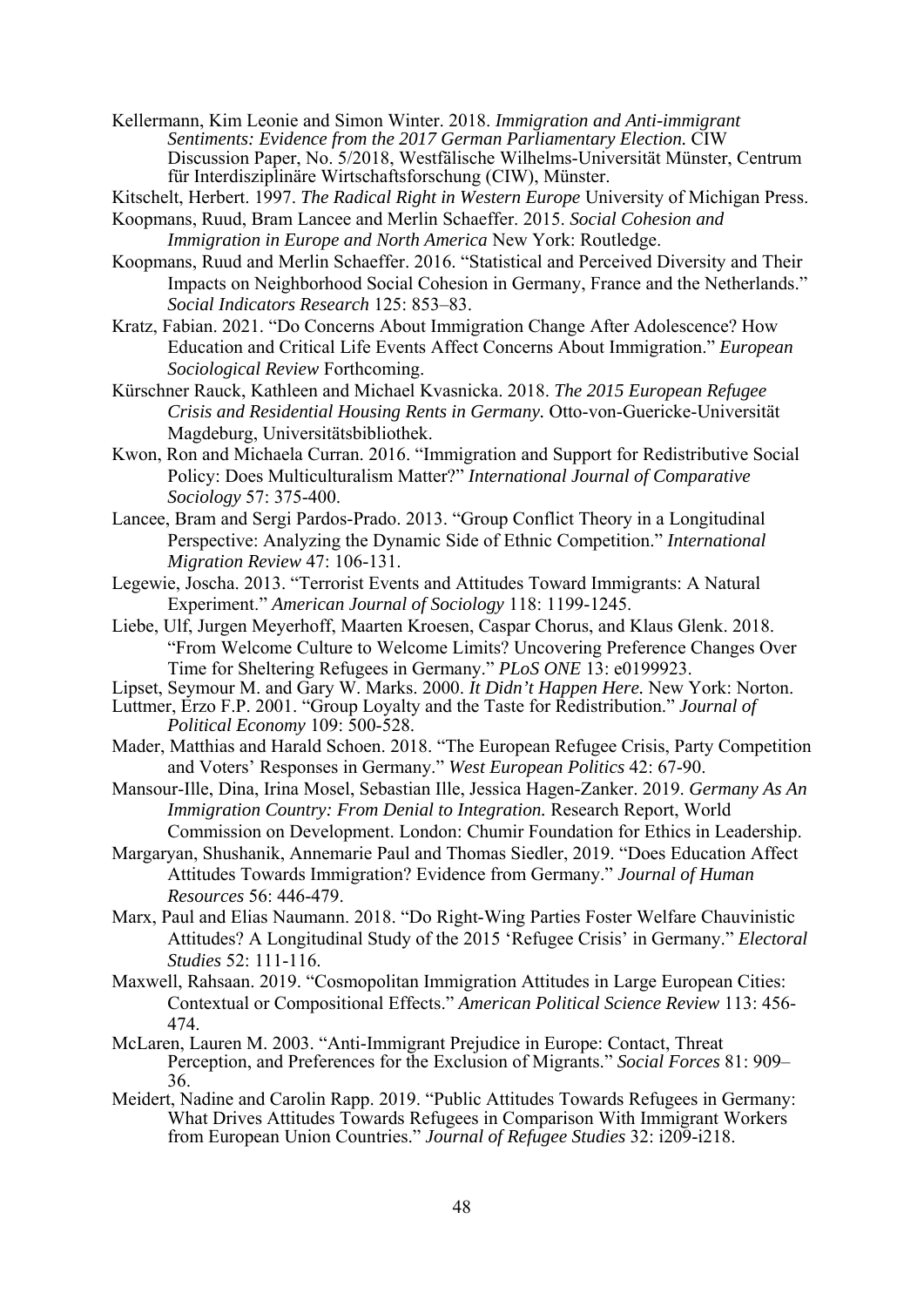- Meseguer, Covadonga and Achim Kemmerling. 2016. "What Do You Fear? Anti-Immigrant Sentiment in Latin America." *International Migration Review* 52: 236-272.
- Miguel, Edward and Mary Kay Gugerty. 2005. "Ethnic Diversity, Social Sanctions, and Public Goods in Kenya." *Journal of Public Economics* 89: 2325-2368.
- Mosel, Irina, Christopher Smart, Marta Foresti, Gemma Hennessy, and Amy Leach. 2019. *Public Narratives and Attitudes Towards Refugees and Other Migrants: Germany Country Profile.* London: ODI Human Mobility Initiative.
- Nagel, Christof and Mark Lutter. 2020. "The Christmas Market Attack in Berlin and Attitudes Toward Refugees: A Natural Experiment with Data from the European Social Survey." *European Journal for Security Research* 5: 199-221.
- OECD. 2021. *International Migration Database* www.oecd.stat.
- Pettigrew, Thomas F. 2008. "Future Directions for Intergroup Contact Theory and Research." *International Journal of Intercultural Relations* 32: 187-199.
- Pettigrew, Thomas F. and Linda R. Tropp. 2006. "A Meta-Analytic Test of Intergroup Contact Theory." *Journal of Personality and Social Psychology* 90: 751-783.
- Quillian, Lincoln. 1995. "Prejudice as a Response to Perceived Group Threat: Population Composition and Anti-Immigrant and Racial Prejudice in Europe." *American Sociological Review* 60: 586.
- Rydgren, Jens. 2008. "Immigration Skeptics, Xenophobes or Racists? Radical Right-Wing Voting in Six West European Countries." *European Journal of Political Research* 47: 737-765.
- Schaeffer, Merlin. 2016. Ethnic Diversity and Social Cohesion Burlington, VT: Ashgate.
- Schaeffer, Merlin. 2013. "Inter-Ethnic Neighbourhood Acquaintances of Migrants and Natives in Germany: On the Brokering Roles of Inter-Ethnic Partners and Children." Journal of Ethnic and Migration Studies 39: 1219-1240.
- Schaub, Max Johanna Gereke, and Delia Baldassarri. 2021. "Strangers in Hostile Lands: Exposure to Refugees and Right-Wing Support in Germany's Eastern Regions." *Comparative Political Studies* 54: 686-717.
- Schlueter, Elmar and Peer Scheepers. 2009. "The Relationship Between Outgroup Size and Anti-Outgroup Attitudes: A Theoretical Synthesis and Empirical Test of Group Threat- and Intergroup Contact Theory." *Social Science Research* 39: 285-295.
- Schmidt-Catran, Alexander W. and Dennis C. Spies. 2016. "Immigration and Welfare Support in Germany." *American Sociological Review* 81: 242–61.
- Schröder, Martin. 2019. "Varieties of Capitalism and Welfare Regime Theories: Assumptions, Accomplishments, and the Need for Different Methods." *Kölner Zeitschrift für Soziologie und Sozialpsychologie* 71(1): 53–73.
- Semyonov, Moshe, Rebecca Raijman, and Anastasia Gorodzeisky. 2006. "The Rise of Anti-Foreigner Sentiment in European Societies, 1988–2000." *American Sociological Review* 71:426–49.
- Statistisches Bundesamt. 2020. *Bevölkerung und Erwerbstätigkeit: Ausländische Bevölkerung. Ergebnisse des Ausländerzentralregisters.*
- Steele, Liza G. 2016. "Ethnic Diversity and Support for Redistributive Social Policies." *Social Forces* 94: 1439-1481.
- Steele, Liza G. and Lamis Abdelaaty. 2019. "Ethnic Diversity and Attitudes Towards Refugees." *Journal of Ethnic and Migration Studies* 45: 1833-1856.
- Steinmayr, Andreas. 2021. "Contact Versus Exposure: Refugee Presence and Voting for the Far Right." *The Review of Economics and Statistics* 103: 310–327.
- Tjaden, Jasper and Tobias Heidland. 2021. *Does Welcoming Refugees Attract More Migrants? The Myth of the 'Merkel Effect'.* Kiel Working Paper 2194.